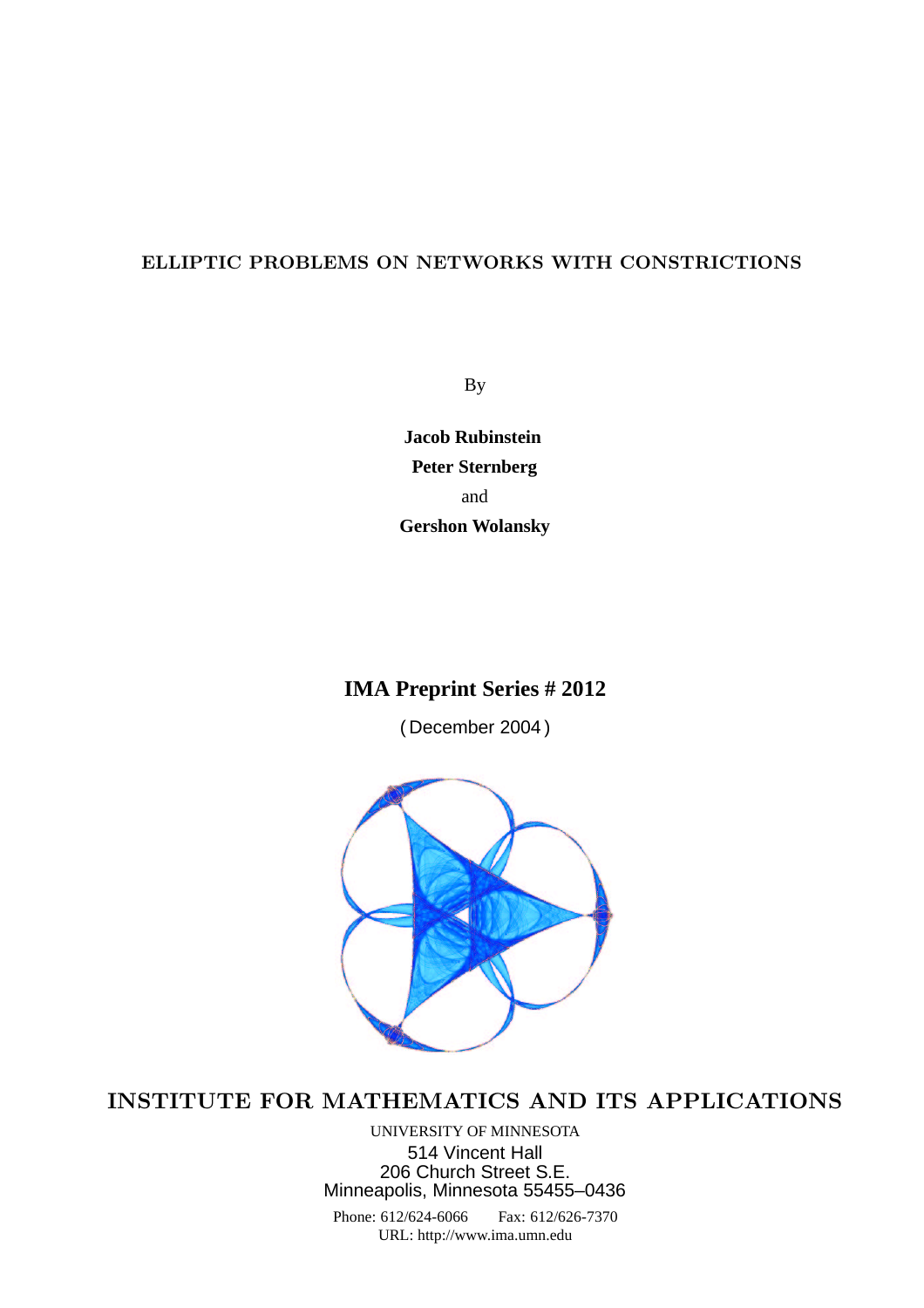#### Elliptic problems on networks with constrictions

Jacob Rubinstein<sup>1</sup> Department of Mathematics Indiana University Bloomington, IN 47405

Peter Sternberg<sup>2</sup> Department of Mathematics Indiana University Bloomington, IN 47405

Gershon Wolansky<sup>3</sup> Department of Mathematics Technion, I.I.T. 32000 Haifa, Israel

**Key Words:** Differential equations on graphs, Ginzburg-Landau theory **AMS Subject Classification:** 35Q60, 78M30, 78M35.

#### **Abstract**

We investigate the asymptotic behavior of minimizers to sequences of elliptic variational problems posed on thin three-dimensional domains. These domains arise as thin neighborhoods of artibrary graphs that contain severe constrictions near the graph nodes. We characterize an appropriate limit of minimizers as a function of one variable defined on the graph that necessarily minimizes a one-dimensional variational problem. The most salient feature of these limits of minimizers is the emergence of jump discontinuities across the graph nodes. While the approach can handle quite general elliptic problems, we pay particular attention to an application to generalized Josephson junctions within the Ginzburg-Landau theory of superconductivity.

<sup>1</sup>Research partially supported by NSF DMS-0203312. email: jrubinst@indiana.edu

<sup>2</sup>Research partially supported by NSF DMS-0100540. email: sternber@indiana.edu

<sup>3</sup>Research partially supported by Israel Science Foundation grant no.77/01. email: gershonw@math.technion.ac.il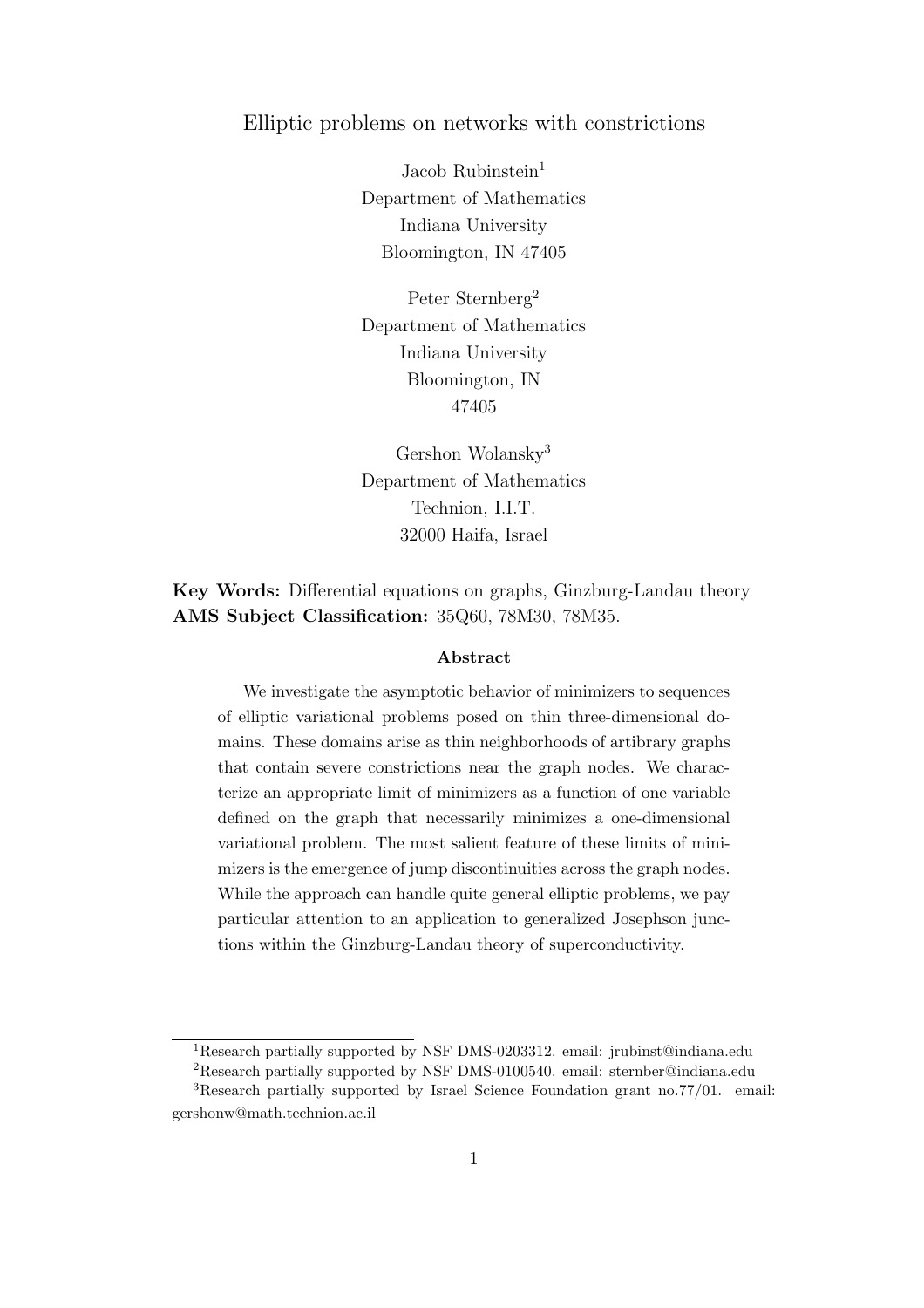## **1 Introduction**

This paper concerns asymptotic limits for elliptic variational problems in networks with constrictions. By a constricted network we mean a threedimensional domain representing a thin neighborhood of a three-dimensional graph. This graph may consist of a finite number of smooth curves joined at a finite number of nodes and the three-dimensional domain is taken to be particularly thin in a neighborhood of each of the nodes. In the limit where the thickness of the domain shrinks to zero and the domain collapses to the graph, we characterize the asymptotic behavior of minimizers by identifying a limiting variational problem defined on the graph in the spirit of Gammaconvergence. We then argue that this limiting functional is minimized by a limit of minimizers of the finite thickness problems.

Elliptic problems posed on constricted domains arise in a number of settings. One can for example find in [4] a study of the elasticity of notched beams. Another setting is the study of diffusion processes taking place over a collection of thin constricted pipes. One of our primary motivations lies in applications to the Ginzburg-Landau theory of superconductivity. For the case of superconductivity, we have in mind the modeling of a weak link in a superconducting wire, cf. [12], [1]. This is a kind of "geometrical" Josephson junction [9] in which a supercurrent successfully tunnels across a very narrow portion of a wire. Such constrictions are of interest because they are known to give rise to currents which are proportional to the sine of the phase jump across the constriction. When more than one constriction is present in a looped wire, interference patterns can develop leading to interesting relationships between the supercurrent and the magnetic flux through the loop. The most famous device exploiting this phenomenon is the SQUID, used to measure tiny fluctuations in magnetic flux. In [15] we initiated this kind of investigation for the case of a three-dimensional torus with a single constriction. Here we develop an asymptotic theory of elliptic variational problems posed on constricted networks that accomodates arbitrary geometries and multiple incoming branches at each constriction.

Before describing our results as they apply to Ginzburg-Landau, we first explain them in the simplest possible setting, that of minimizing the Dirichlet integral

$$
\inf_{\mathcal{A}_{\varepsilon}} \int_{\Omega_{\varepsilon}} |\nabla u|^2 \ dx \tag{1.1}
$$

over an admissible set  $A_{\varepsilon}$  consisting of functions with square-integrable gra-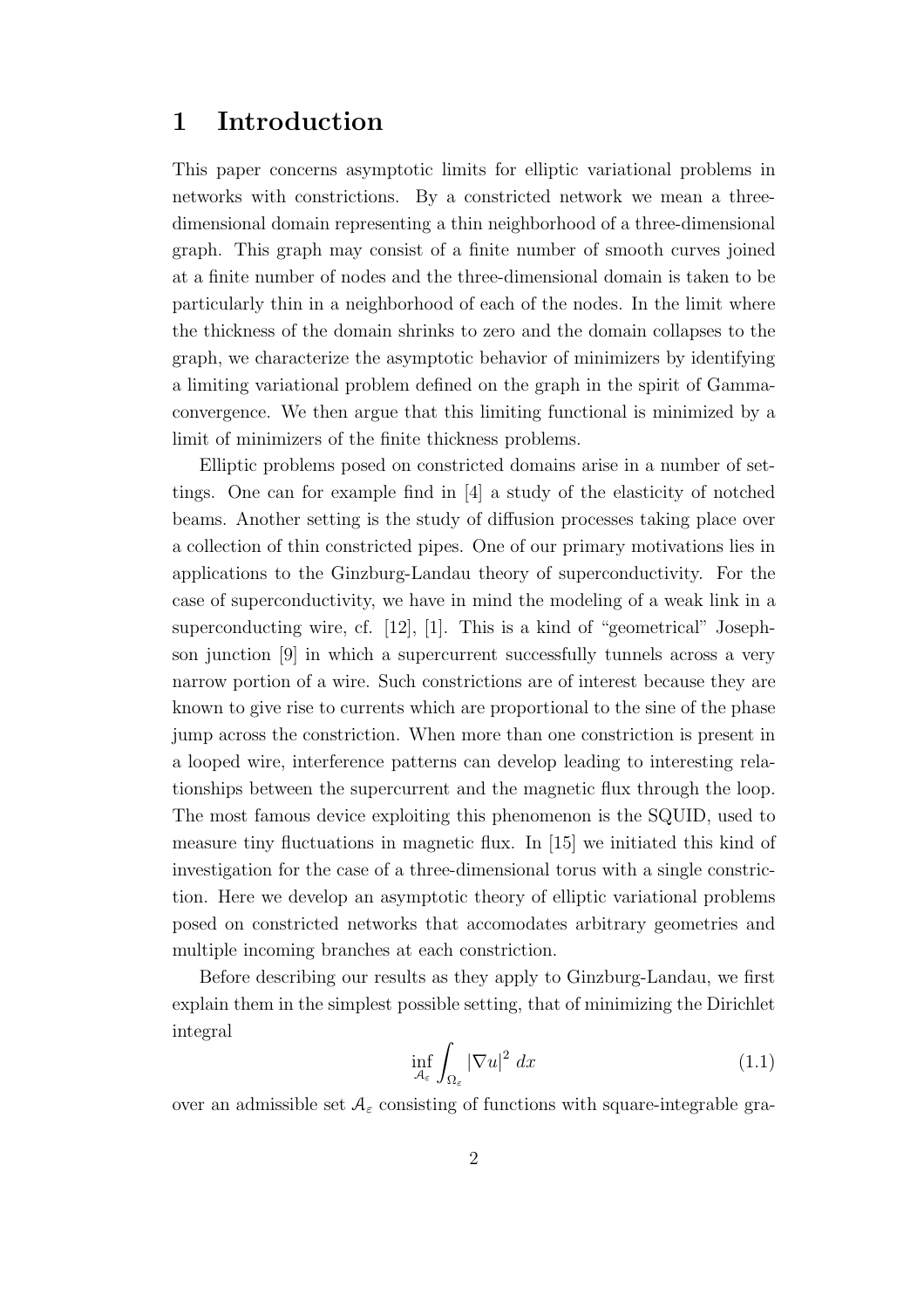dients which additionally satisfy some inhomogeneous boundary condition such as Dirichlet on part of the domain so as to keep the minimizer  $u^{\varepsilon}$  from being constant. Here  $\Omega_{\varepsilon}$  is taken to be a thickened graph consisting of N smooth curves in  $\mathbb{R}^3$  sharing the origin as an endpoint and a constant Dirichlet condition is applied at the end of each cylindrical thickening of the graph. (See Figure 1 for a depiction with the curves taken to be line segments.) We first take appropriately scaled integral averages of the  $u^{\varepsilon}$  taken over crosssections of the cylinders and prove a compactness result that establishes a subsequential limit  $U^0$  defined on the limiting graph Γ, cf. Proposition 2.4. Then we show in Theorem 2.5 that  $U^0$  minimizes the limiting energy

$$
\inf_{U \in \mathcal{A}_{\Gamma}} \left\{ \sum_{k=1}^{N} \int_{\Gamma_k} \left( U'_k \right)^2 ds + b \sum_{k=1}^{N} \left| U_k(0) - \alpha \right|^2 \right\},\tag{1.2}
$$

where  $U_k$  is the restriction of a function  $U \in H^1(\Gamma \setminus \{0\})$  to the  $k^{th}$  branch  $\Gamma_k$  of the graph and  $U_k(0)$  denotes its limiting value as one approaches the origin along  $\Gamma_k$ . The admissible set  $\mathcal{A}_{\Gamma}$  is given by

$$
\mathcal{A}_{\Gamma} := \{ U \in H^1(\Gamma \setminus \{0\}) : U_k(L_k) = c_k \text{ for } k = 1, \ldots, N \},
$$

where  $L_k$  denotes the length of  $\Gamma_k$  and the constants  $c_1 \ldots, c_N$  denote the N Dirichlet conditions referred to above. The constant  $b > 0$  is a factor related to the geometry of the constriction.

By proving that a limit of the sequence  $\{u^{\varepsilon}\}\$ minimizes (1.2), we conclude that in particular, a limit of minimizers is discontinuous at the origin. Note that minimization of (1.2) over  $\alpha$  leads easily to the fact that the optimal  $\alpha$ is simply the average of the numbers  $U_1(0), \ldots U_N(0)$ , but in general these N numbers will be distinct. Heuristically speaking, we are thus finding that minimizers of (1.1) will undergo a relatively inexpensive, rapid transition across the constriction, with a jump discontinuity emerging in the limit. This behavior is in stark contrast to the kind of results found in [10] and [11], where less severe (2-d) constrictions, or even swellings are considered at nodes of a graph and the limit of minimizers is characterized as being continuous at the junctions.

Regarding the application of our techniques to Ginzburg-Landau theory, we develop much further here the approach initiated in [15]. In [15], we already demonstrated that an asymptotic analysis of the Ginzburg-Landau energy (for a definition, see (3.1)) in the presence of a constriction can lead to a sinusoidal Josephson condition mentioned earlier in the introduction. This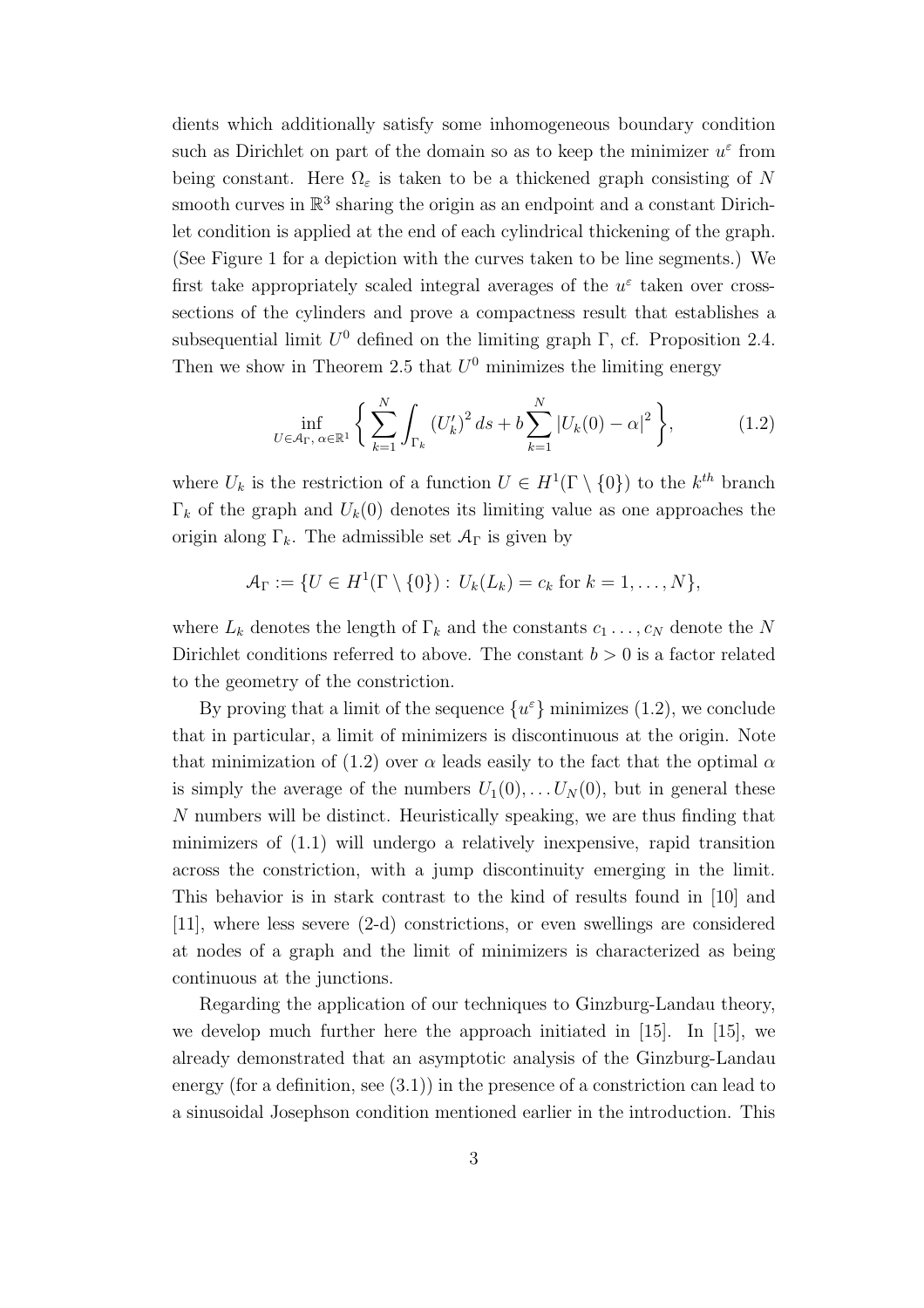investigation considered a circular torus with one constriction which collapses to a circle in the zero thickness limit. This torus was subjected to an applied magnetic field directed orthogonal to the circle. In the present article, we wish to consider arbitrary applied magnetic fields and to replace the circle with a consideration of arbitrary three-dimensional graphs, graphs which in particular may possess nodes joining an arbitrary number of curves (wires). As in the study of the harmonic minimizers of  $(1.1)$ , we derive a compactness result for minimizers of the Ginzburg-Landau energy on constricted networks collapsing to a graph, and then show the limit of minimizers necessarily minimizes a limiting variatonal problem posed on the graph, cf. Theorem 3.6. Through consideration of the resulting natural boundary conditions at each node, this will allow us to derive a kind of generalized Josephson condition at each node involving a finite sum of sine functions. Suppose, for example, that for a particular node P on the graph, there are N curves  $\Gamma_1, \ldots, \Gamma_N$ sharing the endpoint P. Let us denote the supercurrent directed along  $\Gamma_k$ towards P by  $J_k$ , and let  $\phi_1, \ldots, \phi_N$  denote the phases of the complex order parameter minimizing the Ginzburg-Landau energy. Then through the natural boundary conditions satisfied by a minimizer of the limiting energy, we find the formula

$$
J_k \propto \sum_{l \neq k} \sin (\phi_k - \phi_l) \quad \text{for } k = 1, \dots, N. \tag{1.3}
$$

In particular, for the case  $N = 2$  of two wires joined at a constriction, one recovers the standard Josephson condition

$$
J_1 \propto \sin (\phi_1 - \phi_2) \quad \text{and} \quad J_2 = -J_1.
$$

The discontinuity of the minimizer to the 1-d limit contrasts with the continuity of minimizers obtained for Ginzburg-Landau under the collapse of domains with less severe constrictions in [13].

Having derived (1.3), and through a (formal) manipulation that allows us to relate phase jumps to magnetic flux through holes of a graph, our hope is to obtain current/flux relationships for arbitrarily complicated configurations of wires with weak links in order to perhaps suggest new and interesting superconducting devices. We pursue these ideas in [16].

In Section 2 we describe and prove our results for the simplest setting (1.1) for a domain  $\Omega_{\varepsilon}$  collapsing to a finite set of line segments meeting at the origin. Then in Section 3 we extend the results to arbitrary graphs and to the Ginzburg-Landau setting.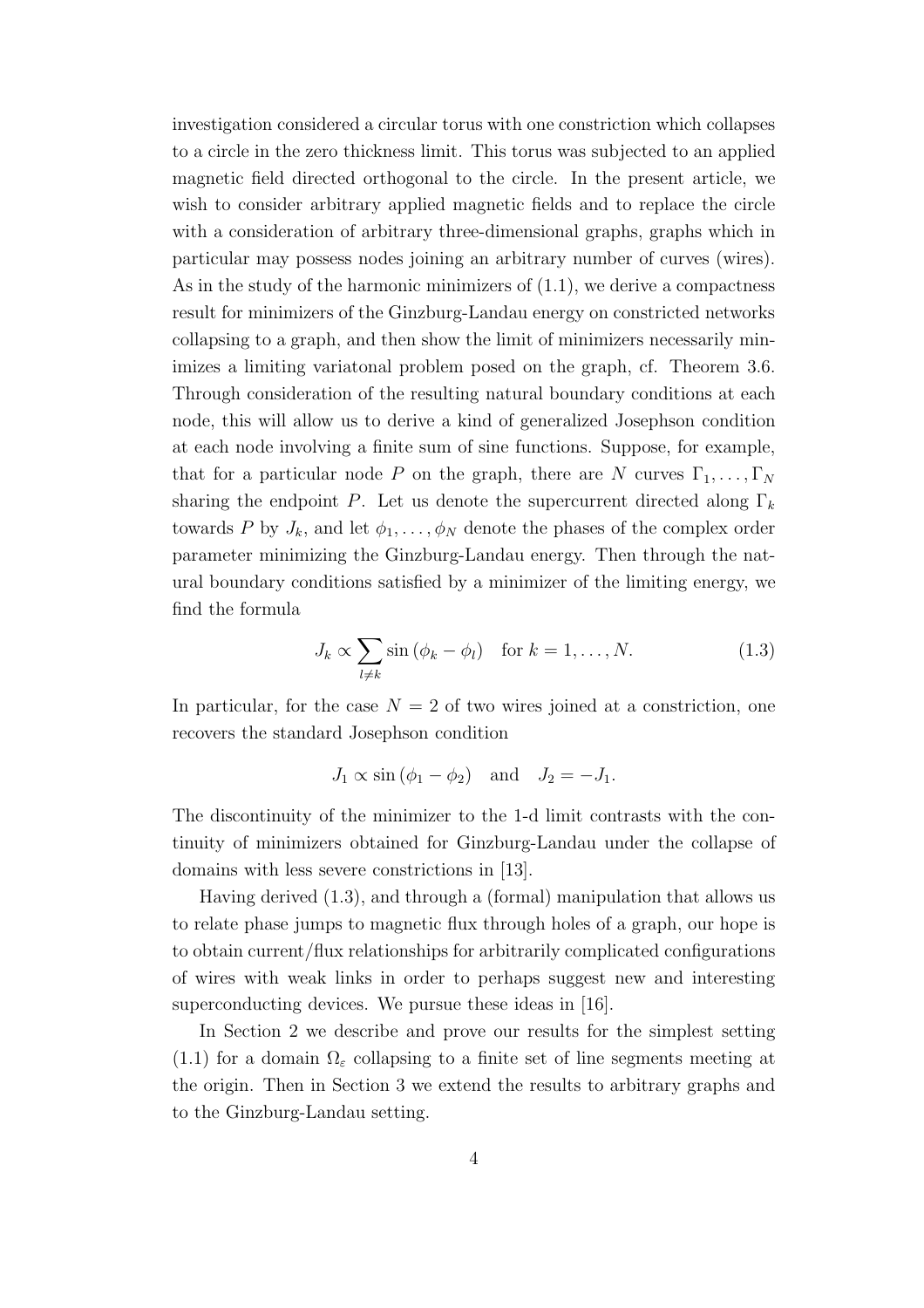**Acknowledgment.** P.S. would like to thank the Institute for Mathematics and its Applications in Minneapolis for its hospitality during the writing of this article.

# **2 Asymptotic behavior of harmonic functions in multiply constricted domains**

We begin with a description of the geometry of the region  $\Omega_{\varepsilon}$  to be considered. To this end, we begin with a graph in  $\mathbb{R}^3$  consisting of a union of N line segments  $\Gamma_k$  of length  $L_k$ ,  $k = 1, \ldots, N$ , all having one endpoint in common, located at the origin of a Cartesian coordinate system with points denoted by  $x = (x_1, x_2, x_3)$ . It will be convenient to express each line segment  $\Gamma_k$ parametrically as the image of the interval  $0 \leq s \leq L_k$  under the map  $\gamma_k : \mathbb{R}^1 \to \mathbb{R}^3$  given by  $\gamma_i(s) = \gamma'_i(0) s$  for some constant  $\gamma'_k(0) \in \mathbb{R}^3$ .

The domain under consideration will be a certain neighborhood of this graph and to describe it precisely, we also introduce for every positive  $\varepsilon$ , a piecewise linear function  $g_{\varepsilon} : [0, \infty) \to \mathbb{R}^1$  that will govern the thickness of the N branches of our domain. Fixing any numbers  $p \in (0, 1)$  and  $b > 0$ , we define

$$
g^{\varepsilon}(s) := \begin{cases} b\varepsilon^{1+p} & \text{for } 0 \le s \le \varepsilon^{1+p}, \\ \text{linear} & \text{for } \varepsilon^{1+p} < s < \varepsilon^p, \\ \varepsilon & \text{for } \varepsilon^p \le s < \infty. \end{cases} \tag{2.1}
$$

Now for each vector  $\gamma'_k(0)$  we select unit vectors **n**<sub>k</sub> and **b**<sub>k</sub> so that  $(\gamma'_k(0), \mathbf{n}_k, \mathbf{b}_k)$  forms an orthonormal basis for  $\mathbb{R}^3$ . The notation  $\mathbf{n}_k$  and  $\mathbf{b}_k$  is chosen so as to make for a smoother transition in the next section to a Frenet frame in the case of curved graphs. Then define the maps  $T_k^{\varepsilon} : \mathbb{R}^3 \to \mathbb{R}^3$  via the formula

$$
T_k^{\varepsilon}(s, y, z) = \gamma_k(s) + yg^{\varepsilon}(s)\mathbf{n}_k + zg^{\varepsilon}(s)\mathbf{b}_k.
$$
 (2.2)

Using the notation  $\mathcal{C}_L := \{(s, y, z): 0 \le s \le L, y^2 + z^2 < 1\}$  to denote the cylinder of length L, note that the set  $C_k^{\varepsilon} := T_k^{\varepsilon}(\mathcal{C}_{L_k})$  consists of a tapered cylinder with central axis along  $\Gamma_k$  of length  $L_k$  and cross-sectional radius  $g^{\varepsilon}(s)$ . We can now define an N-branched region  $\Omega_{\varepsilon} \subset \mathbb{R}^3$  as the union of the N solid open cylinders with central axis along  $\Gamma_k$  and radius  $g^{\varepsilon}(s), s \in (0, L_k)$ and the open ball centered at the origin of radius  $b\varepsilon^{1+p}$ ; that is

$$
\Omega_{\varepsilon} := C_1^{\varepsilon} \cup \ldots \cup C_N^{\varepsilon} \cup B(0, b\varepsilon^{1+p}).
$$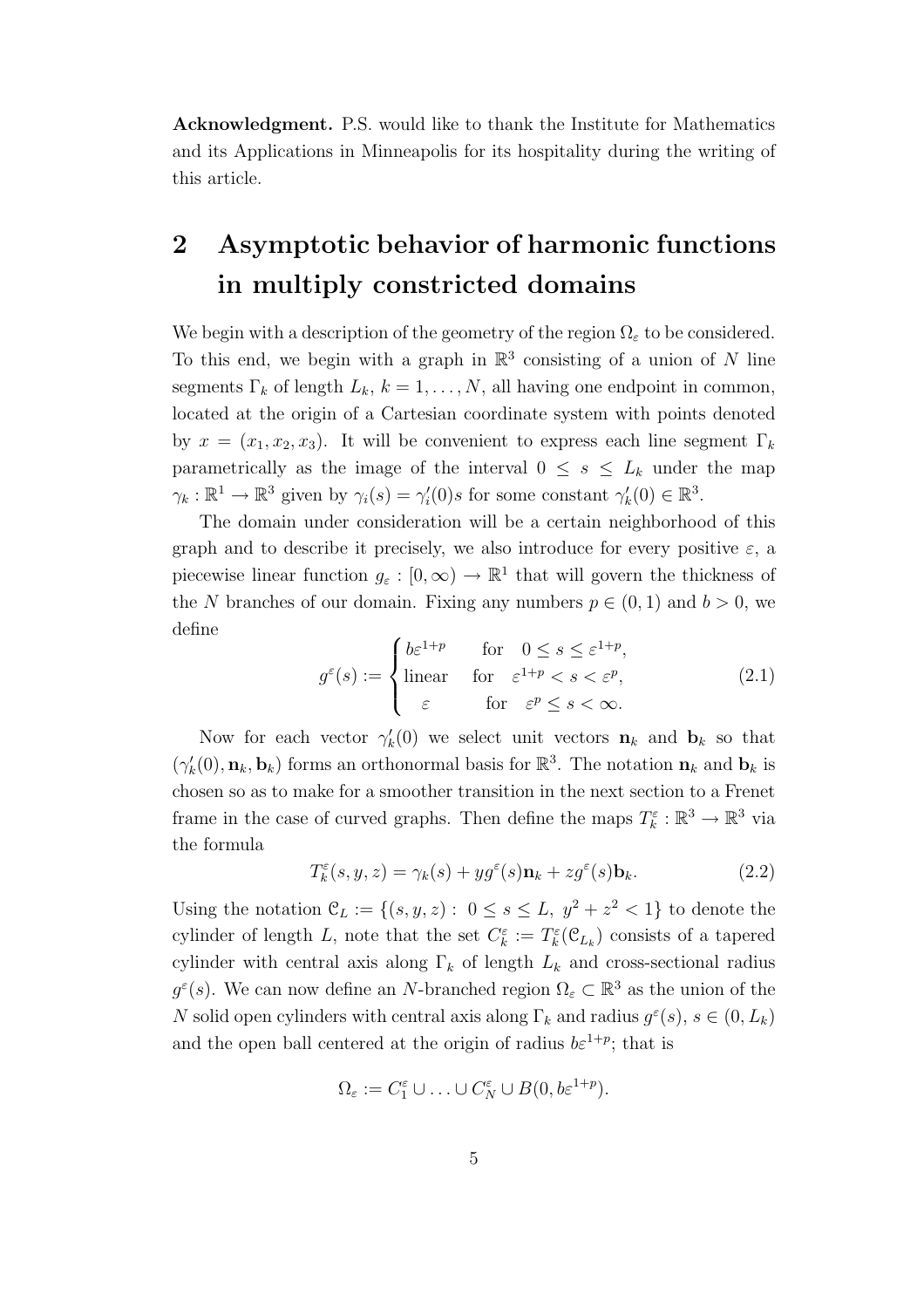

Figure 1: A domain  $\Omega_{\varepsilon}$  consisting of multiple branches constricted at a node. Please note that the figure is not drawn to scale.

See Figure 1.

We devote this section to the model problem of determining the asymptotic behavior of the harmonic functions minimizing the Dirichlet integral taken over  $\Omega_{\varepsilon}$ , subject to specified inhomogeneous constant Dirichlet boundary conditions on the ends of the branches. We wish to emphasize that this example has been chosen in order to exhibit the result through perhaps the simplest possible setting yielding a nontrivial minimizer. The result holds for much more general elliptic operators and for other kinds of boundary conditions and the approach of this section can serve as a building block for these generalizations. In particular, a more complicated and more interesting example relating to superconductivity appears in the following section.

Let  $E_k^{\varepsilon}$ ,  $k = 1, 2, ..., N$  denote the discs of radius  $\varepsilon$  forming the ends of the N cylindrical branches, corresponding to  $s = L_1, \ldots, L_N$  and let  $c_1, \ldots, c_N$ denote any N constants. We will pursue an asymptotic description of a sequence of minimizers to the variational problems

$$
\inf_{\mathcal{A}_{\varepsilon}} \int_{\Omega_{\varepsilon}} |\nabla u|^2 \ dx,\tag{2.3}
$$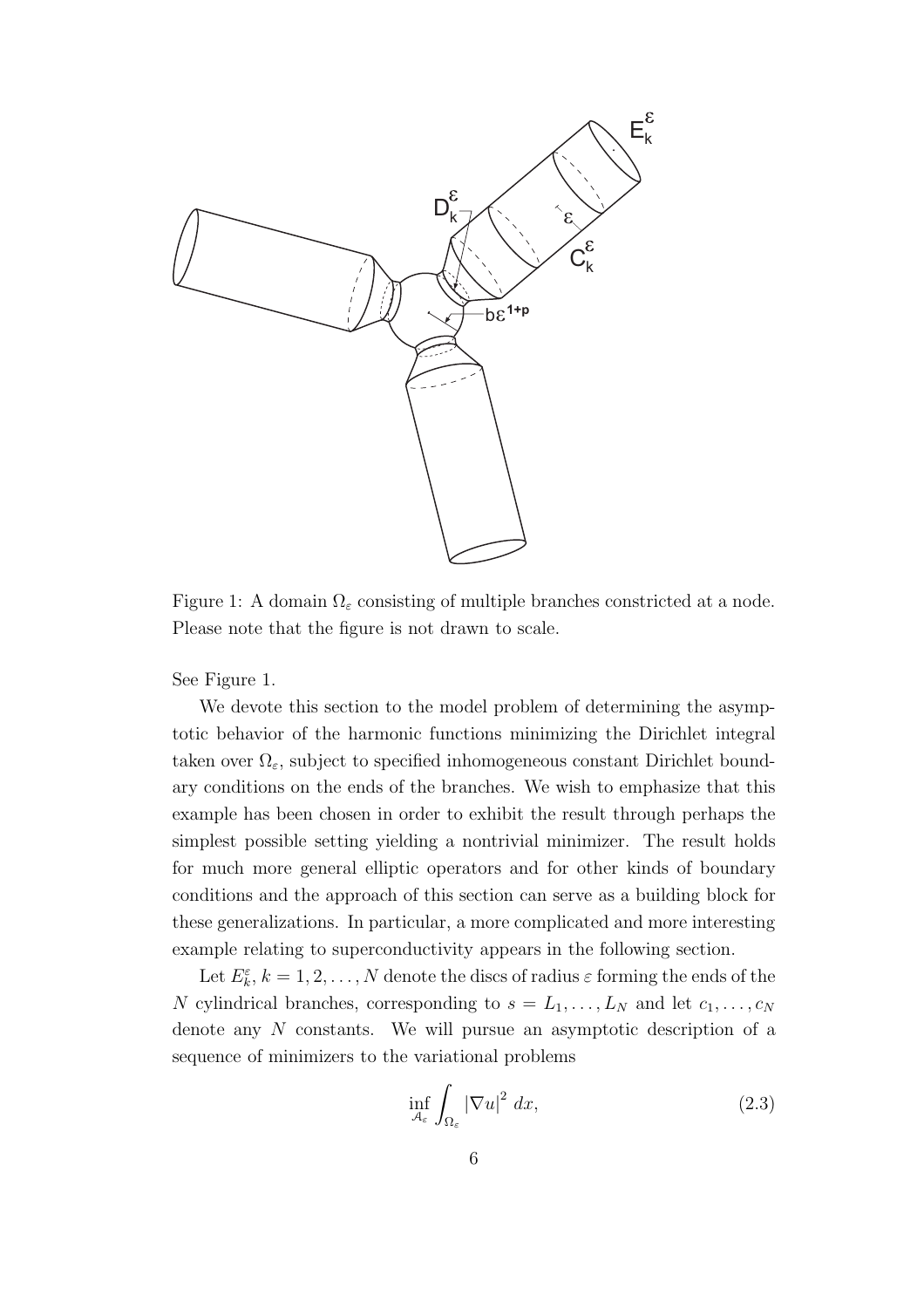where

$$
\mathcal{A}_{\varepsilon} := \{ u \in H^1(\Omega_{\varepsilon}) : u(x) = c_k \text{ for } x \in E_k^{\varepsilon}, k = 1, \dots, N \}.
$$

By a standard application of the direct method, a minimizer  $u^{\varepsilon}$  exists for each  $\varepsilon > 0$ . This minimizer will clearly be a harmonic function in  $\Omega_{\varepsilon}$ , satisfying the Dirichlet condition on the discs  $E_k^{\varepsilon}$  and satisfying the 'natural' homogeneous Neumann conditions on the remainder of  $\partial\Omega_{\varepsilon}$ . Furthermore, elementary use of the maximum principle implies that

$$
|u^{\varepsilon}(x)| \le \max\{|c_1|, \dots, |c_N|\} \text{ for all } x \in \Omega_{\varepsilon}.\tag{2.4}
$$

Next we construct a sequence of simple test functions  $\{v^{\varepsilon}\}\$  on  $\Omega_{\varepsilon}$  in order to bound the energy of  $u^{\varepsilon}$  as follows. Along the  $k^{th}$  branch, define  $v^{\varepsilon}$  to be a linear function of the variable running along  $\Gamma_k$ , taking the value 0 on the disc  $D_k^{\varepsilon} := T_k^{\varepsilon}(\{(\varepsilon^{1+p}, y, z) : y^2 + z^2 < 1\})$  and  $c_k$  along the disc  $T_k^{\varepsilon}({L_k, y, z}: y^2 + z^2 < 1$ , and then set  $v^{\varepsilon} \equiv 0$  on the region

$$
\tilde{B}_{\varepsilon} := \Omega_{\varepsilon} \setminus \bigcup_{k=1}^{N} T_{k}^{\varepsilon}(\{(s, y, z) : \varepsilon^{1+p} < s < L_{k}, \ y^{2} + z^{2} < 1\}).\tag{2.5}
$$

One then readily checks that

$$
\int_{\Omega_{\varepsilon}} |\nabla u^{\varepsilon}|^2 dx \le \int_{\Omega_{\varepsilon}} |\nabla v^{\varepsilon}|^2 dx \le C\varepsilon^2,
$$
\n(2.6)

since the volume of  $\Omega_{\varepsilon}$  is  $\mathcal{O}(\varepsilon^2)$ .

We will describe the asymptotic behavior of the minimizers using the variables  $(s, y, z)$ . To this end, we now introduce  $U_k^{\varepsilon}$  through the relation

$$
U_k^{\varepsilon}(s, y, z) = u^{\varepsilon}(T_k^{\varepsilon}(s, y, z)), \tag{2.7}
$$

In light of the estimate (2.6), it is apparent that one should rescale the energy by dividing by  $\varepsilon^2$  in order to capture the leading order behavior in the  $\varepsilon \to 0$  limit. With this in mind, for any numbers  $\delta_1$  and  $\delta_2$  satisfying  $0 \leq \delta_1 < \delta_2 \leq L_k$ , we use (2.2) to change variables and compute

$$
\frac{1}{\varepsilon^2} \int_{T_k^{\varepsilon} \left( \{(s,y,z): \delta_1 < s < \delta_2, y^2 + z^2 < 1 \} \right)} |\nabla u^{\varepsilon}|^2 dx =
$$
\n
$$
\int_{\delta_1}^{\delta_2} \int_{\{y^2 + z^2 < 1\}} \left| (U_k^{\varepsilon})_s - \frac{(g^{\varepsilon})'}{g^{\varepsilon}} \left( y(U_k^{\varepsilon})_y + z(U_k^{\varepsilon})_z \right) \right|^2 \frac{g^{\varepsilon}(s)^2}{\varepsilon^2} dy dz ds
$$
\n
$$
+ \frac{1}{\varepsilon^2} \int_{\delta_1}^{\delta_2} \int_{\{y^2 + z^2 < 1\}} |(U_k^{\varepsilon})_y|^2 + |(U_k^{\varepsilon})_z|^2 dy dz ds, \tag{2.8}
$$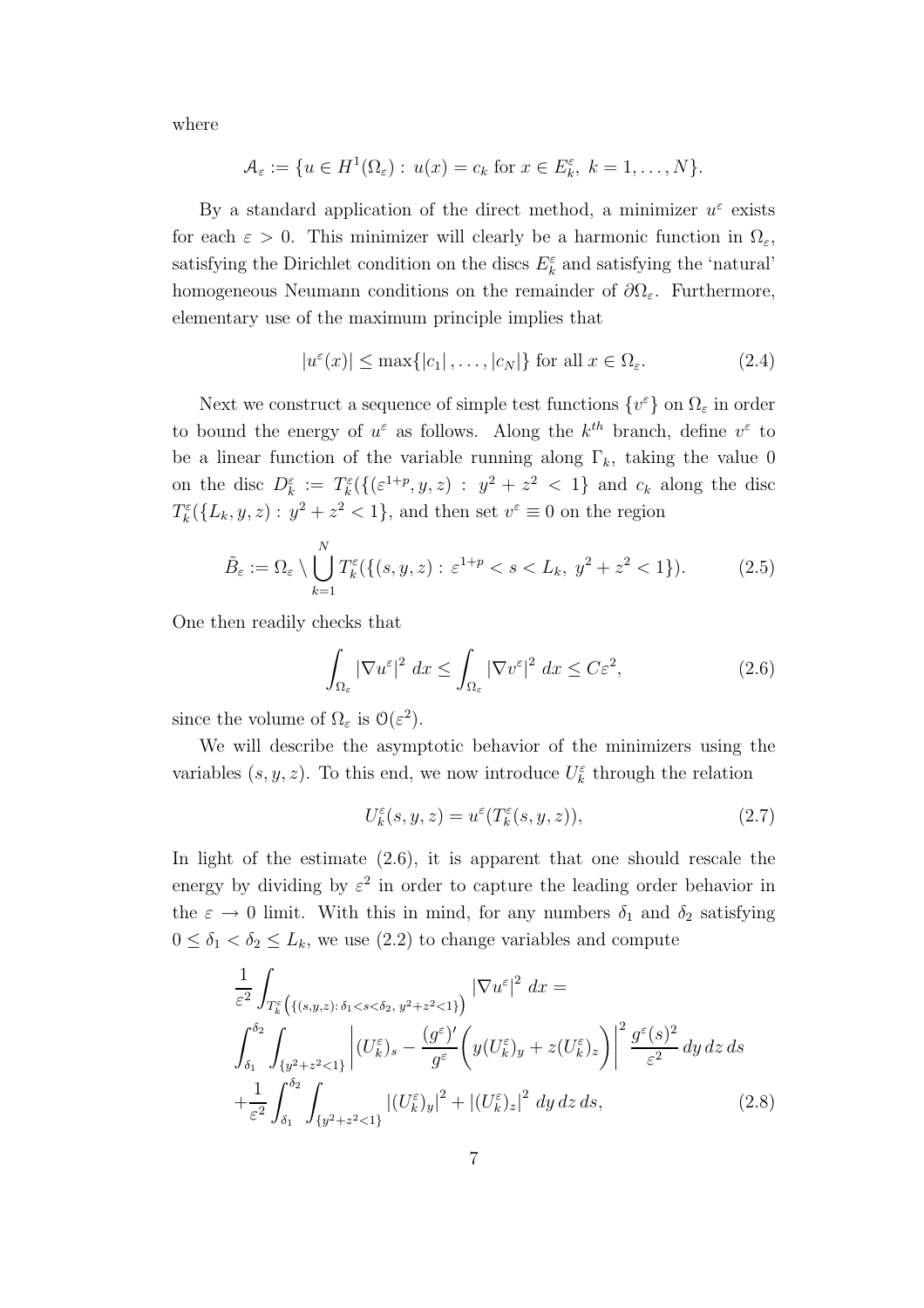One immediate consequence of combining (2.6) and (2.8) is the estimate

$$
\int_0^{L_k} \int_{\{y^2 + z^2 < 1\}} |(U_k^{\varepsilon})_y|^2 + |(U_k^{\varepsilon})_z|^2 \, dy \, dz \, ds \le C\varepsilon^2 \tag{2.9}
$$

which suggests (not surprisingly) that in the limit, what will matter is the s-dependence of the minimizers.

A crucial aspect of the approach is to gain some control on the asymptotic behavior of the minimizers  $u^{\varepsilon}$  within  $B_{\varepsilon}$ . While the gradient of  $u^{\varepsilon}$  is typically blowing up near the constriction, we see from the following proposition that the average of  $u^{\varepsilon}$  over each of the discs  $D_{k}^{\varepsilon}$  is under control:

**2.1 Proposition.** There exists a subsequence  $\{\varepsilon_j\} \to 0$  and a number  $\alpha_0$ such that

$$
\lim_{\varepsilon_j \to 0} \int_{D_k^{\varepsilon_j}} u^{\varepsilon_j} dS = \alpha_0 \quad \text{for } k = 1, \dots, N. \tag{2.10}
$$

**2.2 Remark.** Here and throughout, and notation  $f_s$  denotes the integral average of a function over the domain of integration S, i.e.  $\frac{1}{|S|} \int_S \cdot$ .

As we shall see, this proposition follows easily from the following elementary lemma.

**2.3 Lemma.** Let  $\Omega \subset \mathbb{R}^n$  be a bounded domain with a smooth boundary. Let  $D_1,\ldots D_N \subset \partial\Omega$  be mutually disjoint domains. Given constants  $\{a_k\} \subset \mathbb{R}^1$ ,  $1 \leq k \leq N$ , define

$$
C_{\Omega}(a_1,... a_N) = \inf_{u \in H^1(\Omega)} \left\{ \int_{\Omega} |\nabla u|^2 dx : \int_{D_k} u \, dH^{n-1}(x) = a_k, \ k = 1,..., N \right\}.
$$
\n(2.11)

Then function  $C_{\Omega}$  is a quadratic form on  $\mathbb{R}^{N}$ , namely

$$
C_{\Omega}(a_1,\ldots a_N) = \mathbf{a} \mathcal{C}_B \mathbf{a}^t
$$

where  $\mathbf{a} = (a_1, \ldots a_N)$ ,  $\mathbf{a}^t$  denotes its transpose, and  $\mathcal{C}_{\Omega}$  is an  $N \times N$  symmetric, non-negative matrix satisfying

$$
\mathbf{a} \mathcal{C}_B \mathbf{a}^t = 0 \quad \text{iff} \quad \mathbf{a} = \lambda(1, \dots, 1) \quad \text{for some } \lambda \in \mathbb{R}^1. \tag{2.12}
$$

In addition, if for any  $\delta > 0$  we let  $\delta\Omega := \{x \in \mathbb{R}^n : \frac{x}{\delta} \in \Omega\}$  denote a  $\delta$ contraction of  $\Omega$ , then

$$
\mathcal{C}_{\delta\Omega} = \delta^n \mathcal{C}_{\Omega}.\tag{2.13}
$$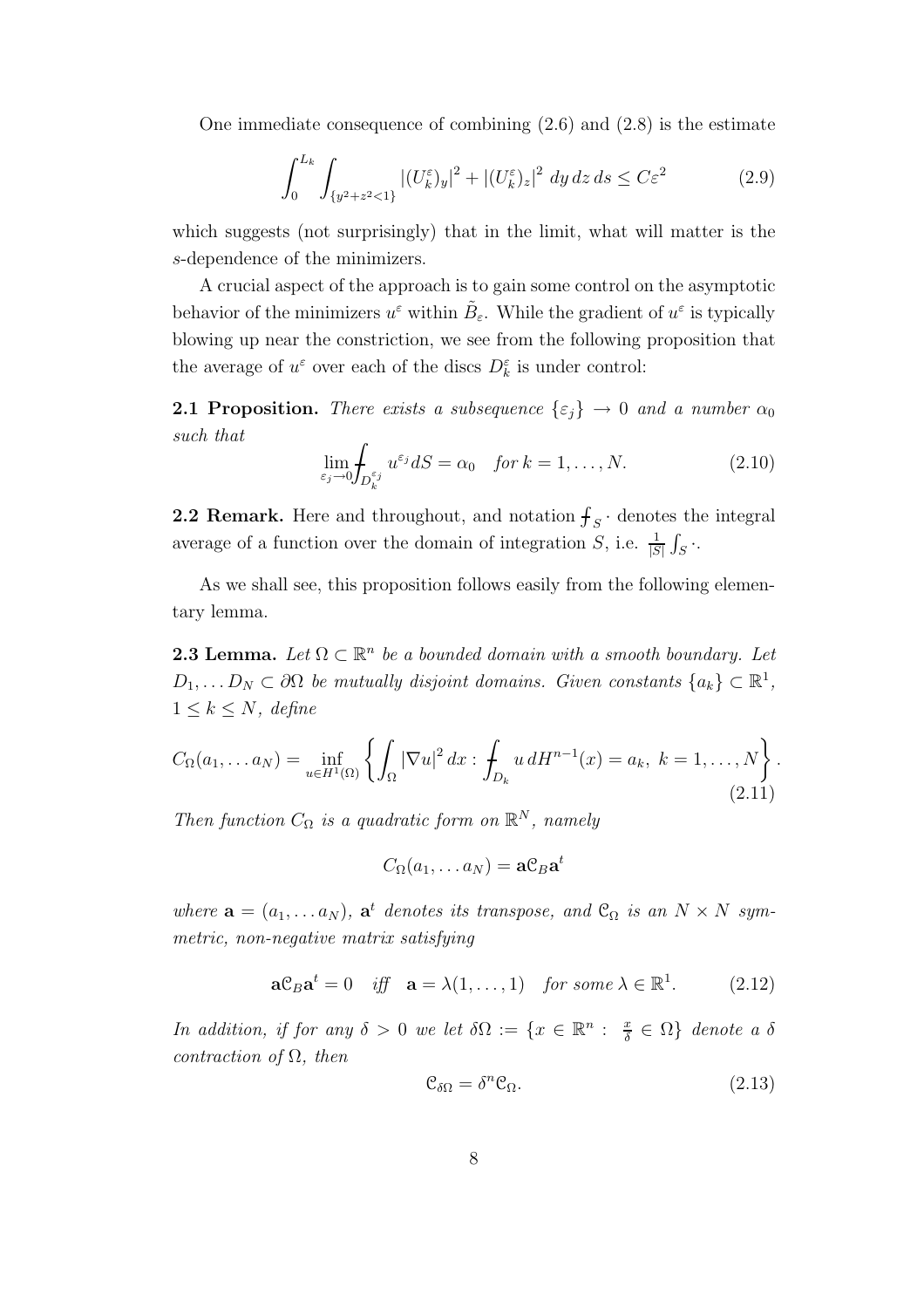Proof of Lemma 2.3. A standard application of the direct method goes to show that a minimizer  $v$  of  $(2.11)$  exists and one readily checks that such a solution satisfies the conditions

$$
\Delta v = 0 \text{ in } \Omega, \quad \int_{D_k} v = a_k, \quad \nabla v \cdot \nu = 0 \quad \text{on } \partial\Omega \setminus \cup_{k=1}^N D_k,
$$
  
and 
$$
\nabla v \cdot \nu = \beta_k \text{ on } D_k \quad \text{for some } \beta_k \in \mathbb{R}^1, \ k = 1, ..., N,
$$
  
(2.14)

where  $\nu$  denotes a unit normal to  $\partial\Omega$ . Furthermore, any function v satisfying (2.14) must necessarily be the unique minimizer of (2.11).

Letting  $u_i$  to be the minimizer of (2.11) subjected to  $a_i = 1$ ,  $a_k = 0$  $\forall k \neq i$  we obtain from the above reasoning and the linearity of the problem that  $u = \sum_{i=1}^{N} a_i u_i$  is the minimizer of (2.11) for general constants  $a_1, \ldots, a_N$ , so that

$$
C(a_1, \ldots a_N) = \sum_i \sum_k a_i a_k \int_{\Omega} \nabla u_i \cdot \nabla u_j dx
$$

and the first part of the lemma follows. The second part follows from applying the transformation

$$
u(x) \to w(x) = u(x/\delta)
$$

which preserves  $f_{D_k} u = f_{\delta D_k} w$  and transforms a minimizer u of  $C_{\Omega}(\mathbf{a})$  to a minimizer w of  $C_{\delta\Omega}(\mathbf{a})$ , while

$$
\int_{\delta\Omega} |\nabla w|^2 = \delta^{n-2} \int_{\Omega} |\nabla u|^2.
$$

Condition  $(2.12)$  is obvious since only a constant minimizer to  $(2.11)$  can make  $C_{\Omega}(\mathbf{a})$  vanish.  $\Box$ 

*Proof of Proposition 2.1.* Let  $\tilde{B} \subset \mathbb{R}^3$  denote the union of the ball  $B(0, b)$  and the N right circular cylinders of radius one, height one, central axis directed along  $\Gamma_k$  and base passing through the origin. Recalling the definition (2.5) of the set  $\tilde{B}_{\varepsilon}$ , we observe that  $\tilde{B}_{\varepsilon} = \varepsilon^{1+p}\tilde{B}$ . Now from (2.6) we see that

$$
\int_{\tilde{B}_{\varepsilon}} |\nabla u^{\varepsilon}|^2 \leq \int_{\Omega_{\varepsilon}} |\nabla u^{\varepsilon}|^2 \leq C \varepsilon^2.
$$

If we let

$$
a_k^{(\varepsilon)} := \int_{D_k^{\varepsilon}} u^{\varepsilon},
$$

then by definition (2.11) we have

$$
\mathbf{a}^{(\varepsilon)} \mathcal{C}_{\varepsilon^{1+p}\tilde{B}} \mathbf{a}^{(\varepsilon),t} \leq \int_{\tilde{B}_{\varepsilon}} |\nabla u^{\varepsilon}|^2 \leq C \varepsilon^2.
$$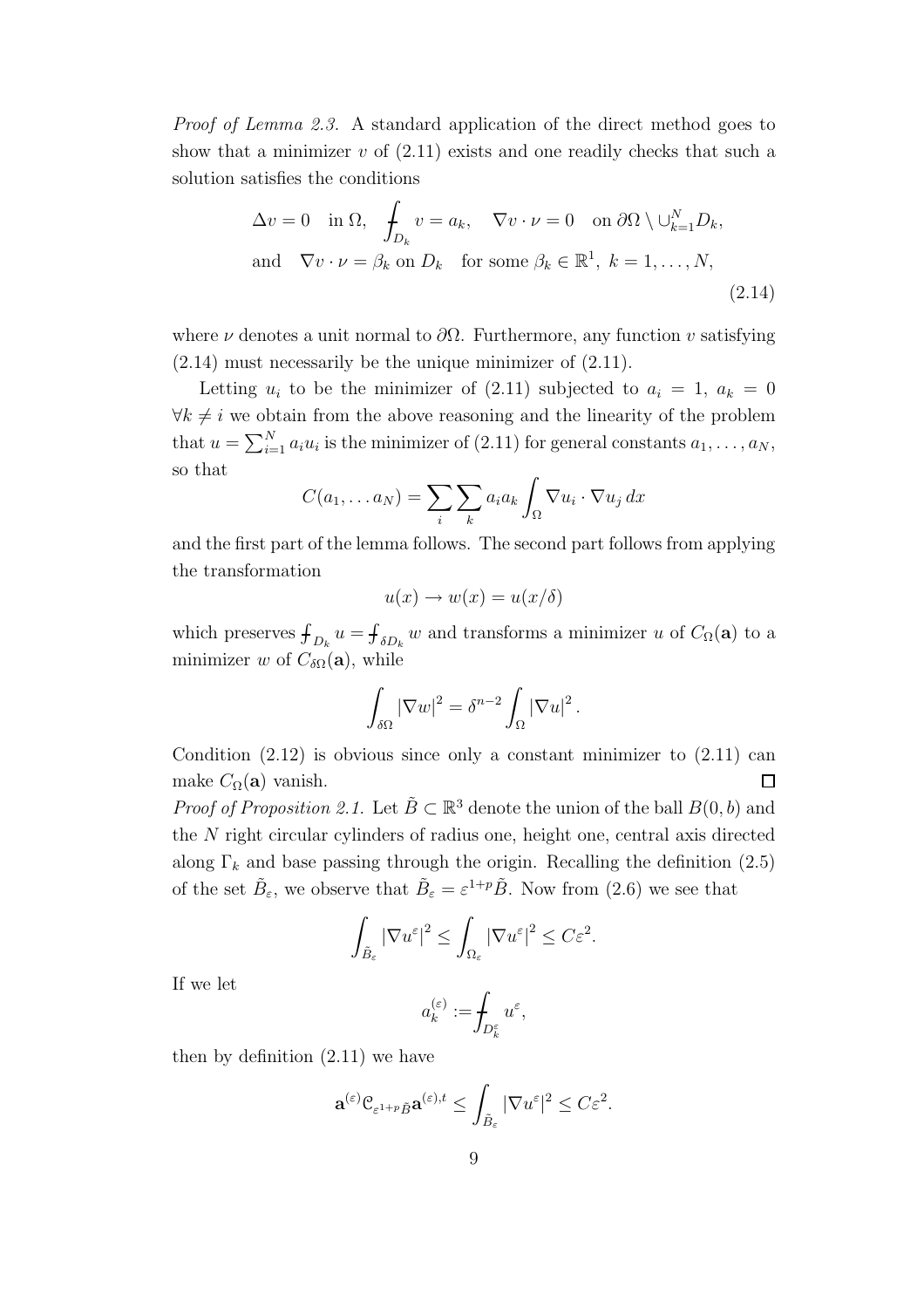Thus, from (2.13) we obtain

$$
\mathbf{a}^{(\varepsilon)} \mathcal{C}_{\tilde{B}} \mathbf{a}^{(\varepsilon),t} \le C \varepsilon^{1-p} \to 0 \quad \text{as } \varepsilon \to 0.
$$

Consequently, after passing to a subsequence if necessary, it follows from  $(2.12)$  that for some  $\alpha_0 \in \mathbb{R}^1$  one has

$$
\lim_{\varepsilon_j \to 0} \mathbf{a}^{(\varepsilon_j)} \to \alpha_0(1,\ldots,1)
$$

and the proposition is proved.

We turn next to the compactness of the minimizers  $\{u^{\varepsilon}\}\$ . More precisely, we wish to identify a subsequential limit that is a function of one variable defined on the graph Γ. We will accomplish this by considering integral averages of  $U_k^{\varepsilon}$  (cf. (2.7)) taken over cross-sections of each branch  $\Gamma_k$ . That is, on the  $k^{th}$  branch of  $\Omega_{\varepsilon}$  we let  $\overline{U}_{k}^{\varepsilon}: [\varepsilon^{1+p}, L_{k}] \to \mathbb{R}^{1}$  be defined by

$$
\overline{U}_k^{\varepsilon}(s) := \int_{\{(s,y,z):y^2+z^2<1\}} U_k^{\varepsilon}(s,y,z) \, dy \, dz. \tag{2.15}
$$

In the analysis to follow, we will be considering the sequence of measures  $\{\overline{U}_k^{\varepsilon}(s) \, ds\}$  and we wish to emphasize here one of the subtleties of the problem. Because the sequence  $\{u^{\varepsilon}\}\$  tends to have a huge gradient near the constriction in the domain  $\Omega_{\varepsilon}$ , the limit of these measures will have a singular part at the origin. Capturing this singular part is the key to correctly characterizing the limit of minimizers to the original problem. For this reason, we find it convenient to view  $\overline{U}_k^{\varepsilon}$  as a function defined on  $[-1, L_k]$  by extending it to be constant for values below  $s = \varepsilon^{1+p}$ . Thus, we take

$$
\overline{U}_k^{\varepsilon}(s) := \overline{U}_k^{\varepsilon}(\varepsilon^{1+p}) \quad \text{for} \quad -1 \le s < \varepsilon^{1+p}.\tag{2.16}
$$

This will ultimately place the support of the singular part of the limiting measure in the interior of the interval of definition rather than having it "leak" out at an endpoint.

**2.4 Proposition.** There exists a subsequence  $\{\varepsilon_j\} \to 0$  and a function  $U^0 \in$  $H^1(\Gamma \setminus \{0\})$  such that for any  $\delta > 0$  one has

$$
\overline{U}_{k}^{\varepsilon_{j}} \to U_{k}^{0} \quad on \quad \delta \le s \le L_{k} \tag{2.17}
$$

weakly in  $H^1$  and uniformly as  $\varepsilon_j \to 0$ , where  $U^0_k$  refers to the restriction of  $U^0$  to  $\Gamma_k$ .

 $\Box$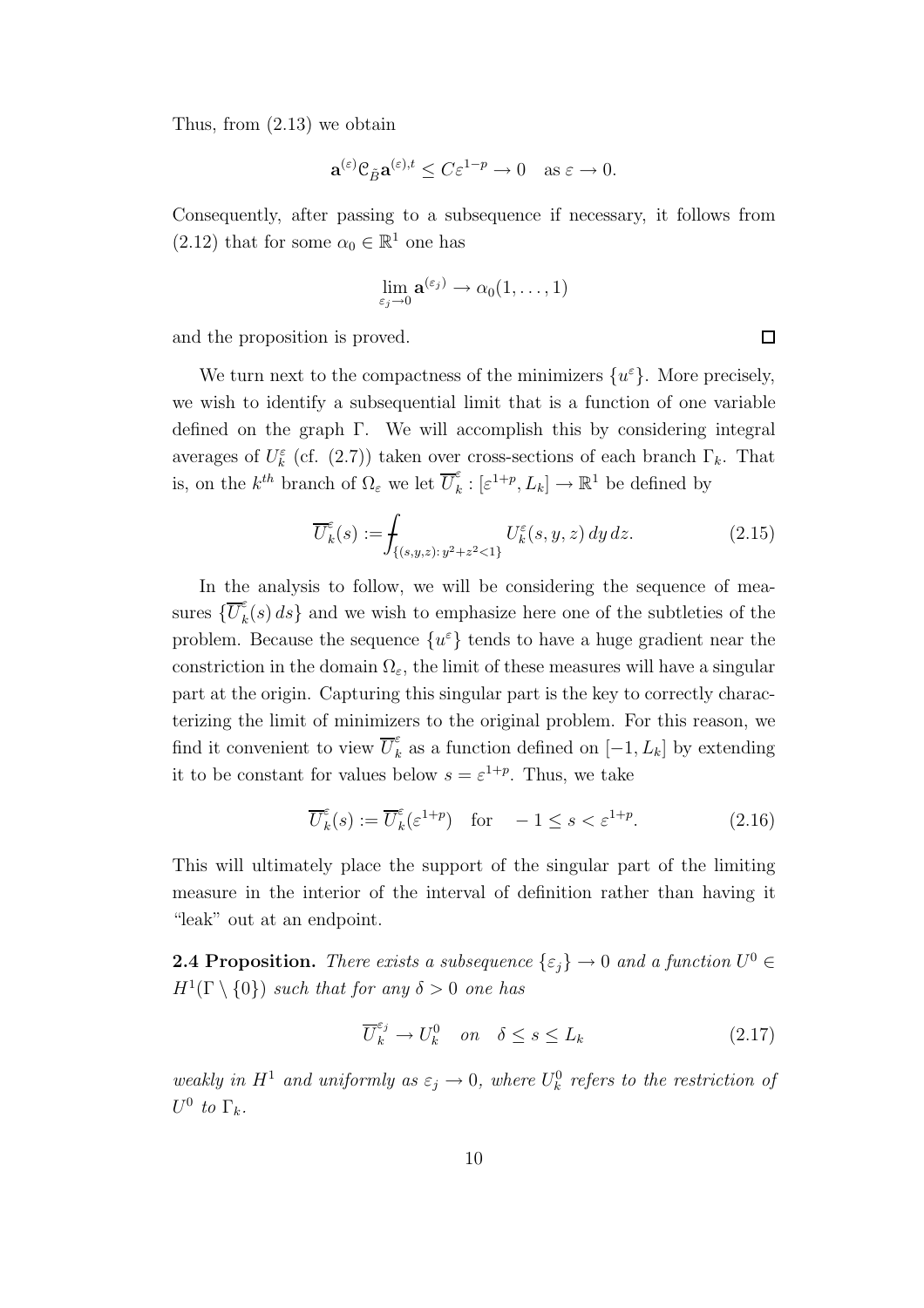Furthermore, we have the convergences

$$
\overline{U}_{k}^{\varepsilon_{j}} \to \begin{cases} U_{k}^{0} & \text{for } s > 0\\ \alpha_{0} & \text{for } s < 0 \end{cases}
$$
\n(2.18)

*in*  $L^1((-1, L_k))$  *and* 

.

$$
(\overline{U}_{k}^{\varepsilon_{j}})' \stackrel{*}{\rightharpoonup} (U_{k}^{0})' \mathcal{L} \{0 < s < L_{k}\} + (U_{k}^{0}(0) - \alpha_{0})\delta_{\{s=0\}},\tag{2.19}
$$

weakly as measures for each  $k \in \{1, ..., N\}$  where

$$
U_k^0(0) := \lim_{s \to 0^+} U_k^0(s)
$$

Proof. This result follows from ideas developed in [3], [4] and [15], along with the result from Proposition 2.1.

A consequence of (2.8) and the bound (2.6) is the estimate

$$
\int_{\varepsilon^{1+p}}^{L_k} \int_{\{y^2 + z^2 < 1\}} a^{\varepsilon}(s) \left| (U_k^{\varepsilon})_s - \frac{(g^{\varepsilon})'}{g^{\varepsilon}} \left( y(U_k^{\varepsilon})_y + z(U_k^{\varepsilon})_z \right) \right|^2 dy \, dz \, ds \le
$$
\n
$$
\frac{1}{\varepsilon^2} \int_{T_k^{\varepsilon} \left( \{(s, y, z) : \varepsilon^{1+p} < s < L_k, y^2 + z^2 < 1 \} \right)} |\nabla u^{\varepsilon}|^2 dx < C,\tag{2.20}
$$

where we have introduced the quantity

$$
a^{\varepsilon}(s) := \frac{g_{\varepsilon}^{2}(s)}{\varepsilon^{2}} \tag{2.21}
$$

which will play a major role in the analysis to follow.

In view of  $(2.1)$  and  $(2.9)$ , we then note that

$$
\int_{\varepsilon^{1+p}}^{L_k} \int_{\{y^2 + z^2 < 1\}} a^{\varepsilon}(s) \left| \frac{(g^{\varepsilon})'}{g^{\varepsilon}} \left( y(U_k^{\varepsilon})_y + z(U_k^{\varepsilon})_z \right) \right|^2 dy dz ds \le
$$
\n
$$
\int_{\varepsilon^{1+p}}^{L_k} \int_{\{y^2 + z^2 < 1\}} \left( \frac{(g^{\varepsilon})'}{\varepsilon} \right)^2 |y(U_k^{\varepsilon})_y + z(U_k^{\varepsilon})_z|^2 dy dz ds \le C \varepsilon^{2-2p}.
$$
\n(2.22)

Hence, we obtain

$$
\int_{\varepsilon^{1+p}}^{L_k} \int_{\{y^2 + z^2 < 1\}} a^{\varepsilon}(s) \, |(U_k^{\varepsilon})_s|^2 \, dy \, dz \, ds \le C \tag{2.23}
$$

Then it follows from the Cauchy-Schwartz inequality that

$$
\int_{\varepsilon^{1+p}}^{L_k} a^{\varepsilon}(s) \left[ (\overline{U}_k^{\varepsilon})' \right]^2 ds \le \frac{1}{\pi} \int_{\varepsilon^{1+p}}^{L_k} \int_{\{y^2 + z^2 < 1\}} a^{\varepsilon}(s) \left| (U_k^{\varepsilon})_s \right|^2 dy \, dz \, ds < C. \tag{2.24}
$$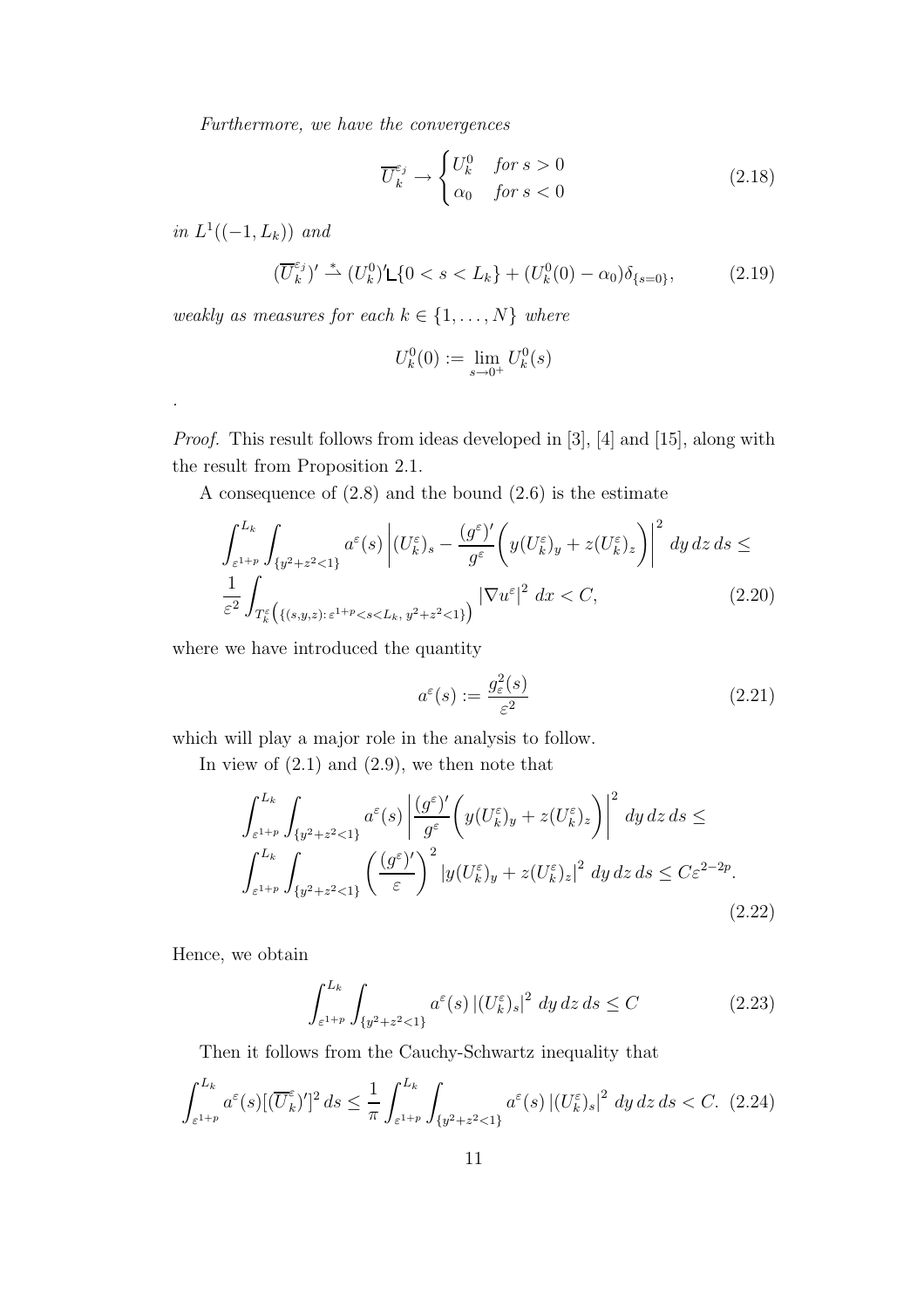Fixing any  $\delta > 0$  we observe that  $a^{\varepsilon}(s) \equiv 1$  on  $\delta \leq s \leq L_k$  for  $\varepsilon$  small. Then since  $\overline{U}_k^{\varepsilon}$  is uniformly bounded by (2.4), we see from (2.24) that the sequence  $\{\overline{U}_k^\varepsilon\}$  is uniformly bounded in  $H^1((\delta, L_k))$  with a bound independent of  $\delta$ . Thus, we obtain an  $H^1$ -subsequential limit  $U_i^0$  as asserted in (2.17), and this limit will be continuous in light of the embedding of continuous (in fact, Hölder continuous) functions in  $H^1$  in one-dimension, cf. [7] or [17].

To establish more delicate compactness near the constriction, we pause to list the crucial properties of the factor  $a^{\varepsilon}$ , all of which are easily derivable from the definition of  $g_{\varepsilon}$  (cf. (2.1)):

$$
\int_{\varepsilon^p}^{L_k} \frac{1}{a^{\varepsilon}(s)} ds \to L_k,
$$
\n(2.25)

$$
\int_{\varepsilon^{1+p}}^{\varepsilon^p} \frac{1}{a^\varepsilon(s)} ds \to \frac{1}{b}, \quad \text{and} \tag{2.26}
$$

$$
\int_0^{\varepsilon^{1+p}} \frac{1}{a^{\varepsilon}(s)} ds \to 0 \quad \text{as} \quad \varepsilon \to 0. \tag{2.27}
$$

In particular, we see that

$$
\int_{\varepsilon^{1+p}}^{L_k} \frac{1}{a^{\varepsilon}(s)} ds < C.
$$
 (2.28)

Now, writing

$$
\int_{\varepsilon^{1+p}}^{L_k} |(\overline{U}_k^{\varepsilon})'| ds = \int_{\varepsilon^{1+p}}^{L_k} \frac{1}{\sqrt{a^{\varepsilon}(s)}} \sqrt{a^{\varepsilon}(s)} |(\overline{U}_k^{\varepsilon})'| ds
$$
  

$$
\leq \left( \int_{\varepsilon^{1+p}}^{L_k} \frac{1}{a^{\varepsilon}(s)} ds \right)^{1/2} \left( \int_{\varepsilon^{1+p}}^{L_k} a^{\varepsilon}(s) [(\overline{U}_k^{\varepsilon})']^2 ds \right)^{1/2},
$$

we conclude via (2.24) and (2.28) that  $\{\overline{U}_k^{\varepsilon}\}\$  is uniformly bounded in  $BV((-1, L_k)),$ in fact in  $W^{1,1}((-1, L_k))$ , as well. Thus, the sequence has a subsequential limit in  $L^1((-1, L_k))$ , and it must be equal to  $\alpha_0$  for  $s < 0$  in view of (2.16) and Lemma 2.1. This yields  $(2.18)$ . The uniform bound on the  $L^1$ -norms of the sequence  $\{(\overline{U}_k^{\varepsilon})'\}$  implies the weak convergence as measures of a subsequence of derivatives which is the content of assertion (2.19).  $\Box$ 

We are now able to state our main result characterizing the asymptotic behavior of the minimizers  $u^{\varepsilon}$  through a Γ-convergence type of result saying that the limit minimizes a limiting problem on the graph Γ.

**2.5 Theorem.** Let  $\{u^{\varepsilon}\}\in \mathcal{A}_{\varepsilon}$  be any sequence of minimizers of the Dirichlet integral taken over  $\Omega_{\varepsilon}$ . Then the subsequential limit  $U^0 \in H^1(\Gamma \setminus \{0\})$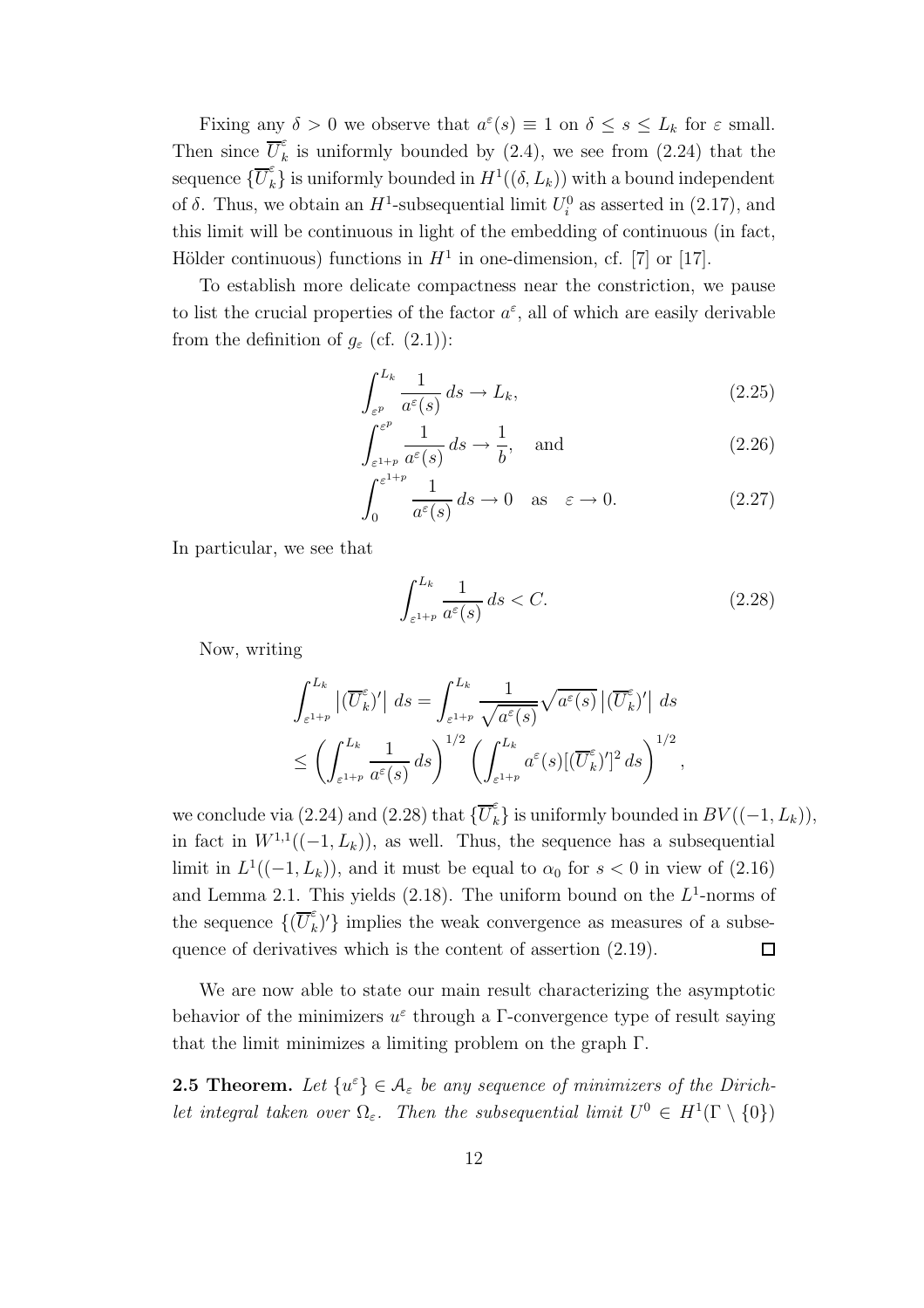guaranteed by Proposition 2.4 and the value  $\alpha_0$  emerging in Proposition 2.1 solve the problem

$$
\inf_{U \in \mathcal{A}_{\Gamma}, \alpha \in \mathbb{R}^1} \left\{ \sum_{k=1}^N \int_{\Gamma_k} \left( U_k' \right)^2 ds + b \sum_{k=1}^N |U_k(0) - \alpha|^2 \right\},\tag{2.29}
$$

where the admissible set  $A_{\Gamma}$  is given by

$$
\mathcal{A}_{\Gamma} := \{ U \in H^1(\Gamma \setminus \{0\}) : U_k(L_k) = c_k \text{ for } k = 1, \ldots, N \},
$$

and we have denoted  $U_k := U \circ \gamma_k$ .

**2.6 Remark.** We observe through minimization over  $\alpha$  that the minimizing pair  $(U^0, \alpha_0)$  are related via the condition

$$
\alpha_0 = \frac{1}{N} \sum_{k=1}^{N} U_k^0(0).
$$

**2.7 Remark.** With a little extra effort, one could establish a full Γ-convergence result as was done in e.g. [4]. This would involve strengthening (2.30) below to the assertion that

$$
\liminf_{\varepsilon \to 0} \frac{1}{\varepsilon^2} \int_{\Omega_{\varepsilon}} |\nabla v^{\varepsilon}|^2 dx \ge \pi \bigg[ \sum_{k=1}^N \int_{\Gamma_k} (V_k)^{2} ds + b \sum_{k=1}^N |V_k(0) - \alpha|^2 \bigg],
$$

for any  $V \in H^1(\Gamma \setminus \{0\})$ , constant  $\alpha$  and sequence  $\{v^{\varepsilon}\}\$  such that the analogues of the convergences (2.18) and (2.19) are satisfied. One motivation for pursuing this would be to look for possible local minimizers of the original problem (2.3).

**2.8 Remark.** There are numerous fairly obvious generalizations of Theorem 2.5 that one can similarly obtain. Certainly such a result will hold in n dimensions as well. One could also take non-constant Dirichlet data  $c_k(x)$ with the limiting energy picking up the average for its data. Another allowable generalizations would involve replacing the Laplacian by a more general elliptic operator. Also, one could take the constrictions to differ from each other in geometry. This could most easily be accomplished by replacing b in definition  $(2.1)$  by  $b_i$  along each branch. Then the limiting energy would take the form

$$
\sum_{k=1}^{N} \int_{\Gamma_k} (U'_k)^2 ds + \sum_{k=1}^{N} b_k |U_k(0) - \alpha|^2.
$$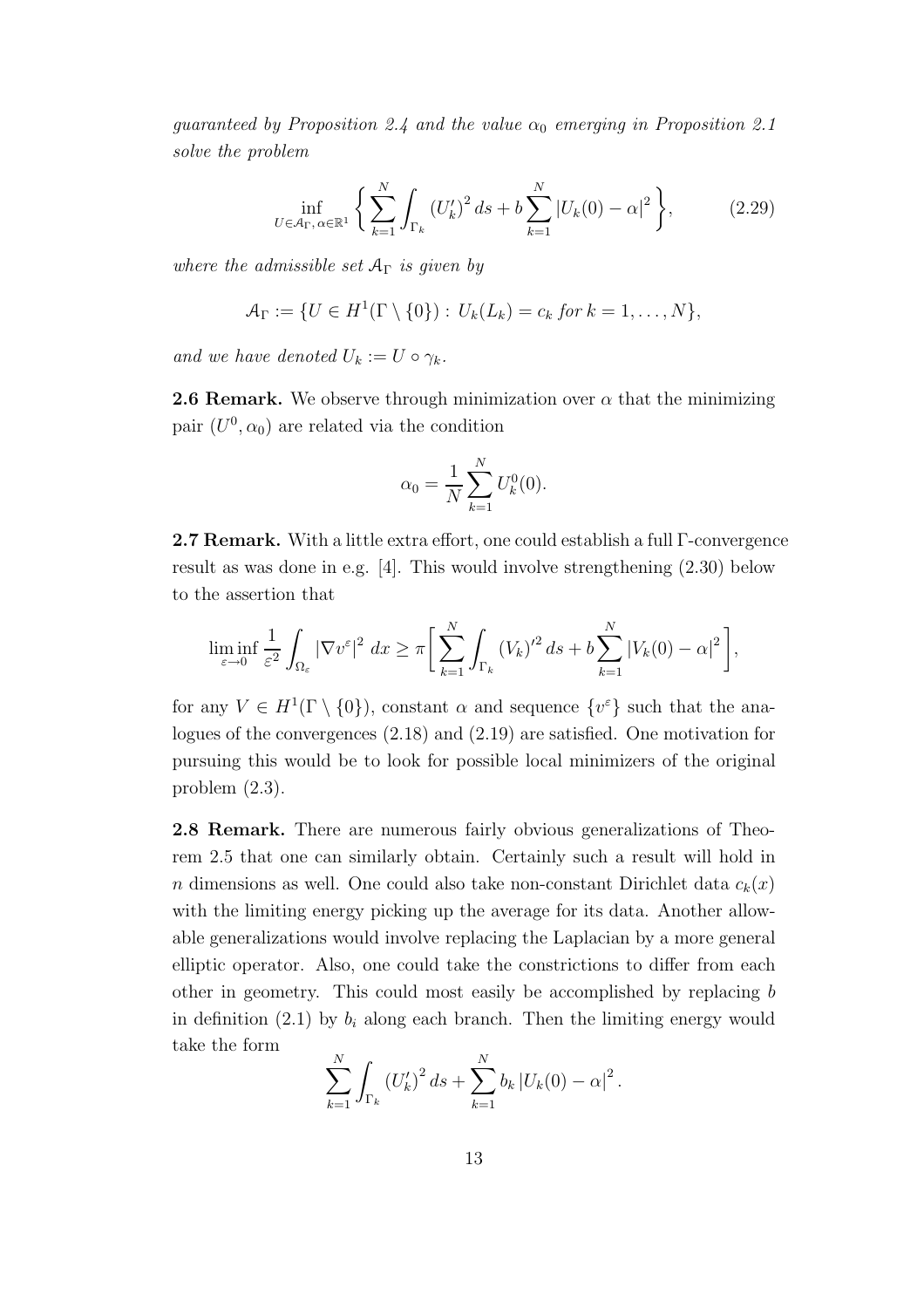Finally, without any substantive change, one could phrase the result on more general graphs, that is, structures consisting of finitely many smooth curves joined at finitely many nodes. In the next section, we will discuss a generalization to the setting of the Ginzburg-Landau energy along these lines.

**2.9 Remark.** The severity of the constriction is controlled by the parameter p appearing in the definition of  $g^{\varepsilon}$ , which we take to satisfy  $0 < p < 1$ . If one instead considers a more extreme constriction by taking  $p > 1$  then it is not hard to check that the limiting variational problem will include no jump term at the junction whatsoever. In other words, a limit of minimizers  $U^0$ would then simply minimize the functional

$$
\sum_{k=1}^N \int_{\Gamma_k} \left( U_k' \right)^2 ds,
$$

and there would be no transmission across the origin of the graph. Consequently,  $U^0$  would equal the constant  $c_k$  on  $\Gamma_k$  for each k. We did not explore the critical case  $p = 1$ .

*Proof.* The identification of  $U^0$  as a minimizer of (2.29) will result from establishing the following two claims. First we will show that

$$
\liminf_{\varepsilon_j \to 0} \frac{1}{\varepsilon_j^2} \int_{\Omega_{\varepsilon_j}} |\nabla u^{\varepsilon_j}|^2 dx \ge \pi \bigg[ \sum_{k=1}^N \int_{\Gamma_k} (U_k^0)^{2} ds + b \sum_{k=1}^N |U_k^0(0) - \alpha_0|^2 \bigg],\tag{2.30}
$$

where  $\alpha_0$  is the value emerging in Lemma 2.1. Then we will show that for any  $V \in \mathcal{A}_{\Gamma}$ , and for any  $\alpha \in \mathbb{R}^1$ , there exists a sequence  $\{v^{\varepsilon}\} \subset H^1(\Omega_{\varepsilon})$ such that

$$
\lim_{\varepsilon \to 0} \frac{1}{\varepsilon^2} \int_{\Omega_{\varepsilon}} |\nabla v^{\varepsilon}|^2 dx = \pi \bigg[ \sum_{k=1}^N \int_{\Gamma_k} V_k'^2 ds + b \sum_{k=1}^N |V_k(0) - \alpha|^2 \bigg], \qquad (2.31)
$$

where we denote by  $V_k$  the restriction of V to the branch  $\Gamma_k$ . Using the minimizing property of the sequence  $\{u^{\varepsilon}\}\,$ , we can then combine (2.30) and  $(2.31)$  to conclude that  $U^0$  solves  $(2.29)$  as asserted, namely

$$
\sum_{k=1}^N \int_{\Gamma_k} (U_k^0)^{r^2} ds + b \sum_{k=1}^N |U_k^0(0) - \alpha_0|^2 \le \sum_{k=1}^N \int_{\Gamma_k} V_k^{r^2} ds + b \sum_{k=1}^N |V_k(0) - \alpha|^2,
$$

for arbitrary  $V \in H^1(\Gamma \setminus \{0\})$  and  $\alpha \in \mathbb{R}^1$ .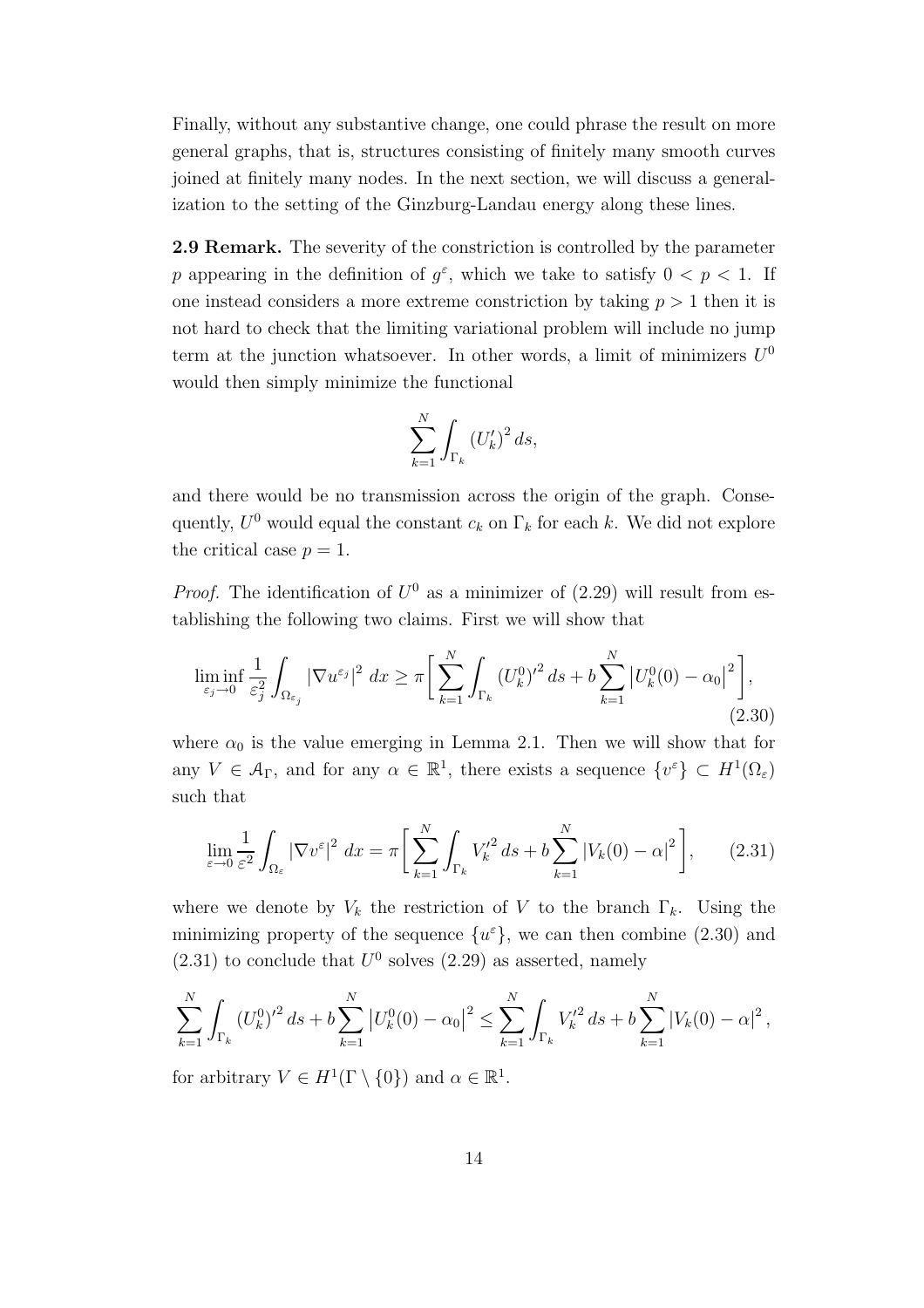*Proof of Claim*  $(2.30)$ : To establish  $(2.30)$ , we first invoke  $(2.21)$ ,  $(2.22)$ and (2.24) to obtain

$$
\frac{1}{\varepsilon^2} \int_{\Omega_{\varepsilon}} |\nabla u^{\varepsilon}|^2 dx \ge \pi \sum_{k=1}^N \int_{\varepsilon^{1+p}}^{L_k} a_{\varepsilon}(s) [(\overline{U}_k^{\varepsilon})']^2 ds. \tag{2.32}
$$

Let us now denote by  $\mu_k^{\varepsilon}$  and  $\nu_{\overline{U}_k^{\varepsilon}}$  the measures on  $[-1, L_k]$  given by

$$
d\mu_k^{\varepsilon}(s) := \begin{cases} \frac{1}{a^{\varepsilon}(s)} ds & \text{for } s \ge 0\\ 1 ds & \text{for } s < 0 \end{cases} \quad \text{and} \quad d\nu_{\overline{U}_k^{\varepsilon}}(s) := (\overline{U}_k^{\varepsilon})'(s) ds
$$

respectively. Using the constancy of  $\overline{U}_k^{\varepsilon}$  for  $s < \varepsilon^{1+p}$ , this allows us to write

$$
\int_{\varepsilon^{1+p}}^{L_k} a^{\varepsilon}(s) \left| (\overline{U}_k^{\varepsilon})' \right|^2 ds = \int_{-1}^{L_k} \left| \frac{d\nu_{\overline{U}_k^{\varepsilon}}}{d\mu_k^{\varepsilon}} \right|^2 d\mu_k^{\varepsilon}(s) \quad \text{for each } k,
$$
 (2.33)

where in the last integral the quantity  $\frac{d\nu_{\overline{U}_k^{\varepsilon}}}{d\mu_k^{\varepsilon}}$  refers to the (Radon-Nikodym) derivative of  $\nu_{\overline{U}_k^{\varepsilon}}$  with respect to  $\mu_k^{\varepsilon}$ .

Then, using the definition of  $g^\varepsilon$  and  $a^\varepsilon$  one can easily check that

$$
d\mu_k^{\varepsilon}(s) \stackrel{*}{\rightharpoonup} 1 ds + \frac{1}{b} \delta_{\{s=0\}} =: d\mu_k^0. \tag{2.34}
$$

Also, recall that (2.19) asserts the convergence

$$
d\nu_{\overline{U}_k^{\varepsilon_j}} \stackrel{*}{\rightharpoonup} (U_k^0)'(s) \, ds \, L\{s > 0\} + (U_k^0(0) - \alpha_0) \delta_{\{s=0\}} =: d\nu_{U_k^0}.
$$

Hence, invoking Theorem 3.1 of [3], we conclude that

$$
\liminf_{\varepsilon_j \to 0} \sum_{i=1}^N \int_{-1}^{L_k} \left| \frac{d\nu_{\overline{U}_k^{\varepsilon_j}}}{d\mu_{\varepsilon_j}} \right|^2 d\mu_k^{\varepsilon_j}(s) \ge \sum_{k=1}^N \int_{-1}^{L_k} \left| \frac{d\nu_{U_k^0}}{d\mu_k^0} \right|^2 d\mu_k^0(s)
$$
  
= 
$$
\sum_{k=1}^N \int_{\Gamma_i} |(U_k^0)'|^2 ds + b |U_k^0(0) - \alpha_0|^2.
$$

Combining this last inequality with (2.32) and (2.33), we obtain (2.30).

*Proof of Claim* (2.31): Fix any function  $V \in \mathcal{A}_{\Gamma}$  and any  $\alpha \in \mathbb{R}^1$ . The construction is similar to that used in [15]. We introduce the function  $\lambda^{\varepsilon}$ :  $[0, \infty) \to \mathbb{R}^1$  via the formula

$$
\frac{1}{a^{\varepsilon}(s)} = 1 + \lambda^{\varepsilon}(s). \tag{2.35}
$$

We observe from (2.34) that  $\lambda^{\varepsilon}$  behaves like a δ-function at the origin with mass  $1/b$ . In particular, if we introduce

$$
\beta_k^{\varepsilon} := \int_{\varepsilon^{1+p}}^{L_k} \lambda^{\varepsilon}(s) \, ds,
$$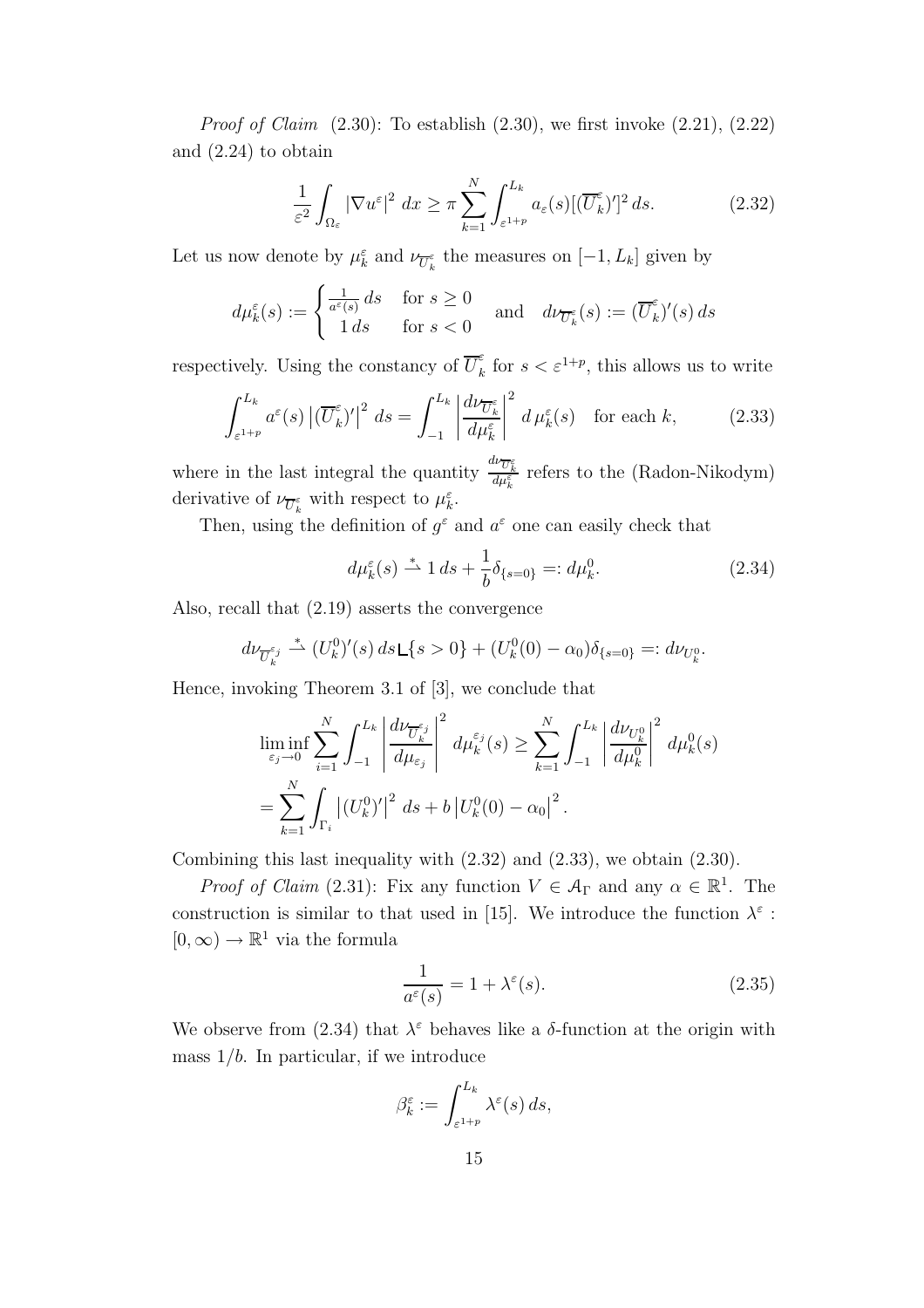then from  $(2.25)-(2.26)$  we see that  $\beta_k^{\varepsilon} \to \frac{1}{b}$  as  $\varepsilon \to 0$ .

Now we can define a sequence  $v^{\varepsilon} \in H^1(\Omega_{\varepsilon})$  that will serve to verify (2.31). Recalling the definition of  $\tilde{B}_{\varepsilon}$  given below (2.4), we set  $v^{\varepsilon} \equiv \alpha$  in  $\tilde{B}_{\varepsilon}$ . Then, on the  $k^{th}$  branch of  $\Omega_{\varepsilon}$  outside of  $\tilde{B}_{\varepsilon}$ , we define  $v^{\varepsilon} = V_k^{\varepsilon}(s)$  (that is, independent of  $y$  and  $z$ ) by

$$
V_k^{\varepsilon}(s) = V_k(s) + \frac{1}{\beta_k^{\varepsilon}} (\alpha - V_k(\varepsilon^{1+p})) \int_s^{L_k} \lambda^{\varepsilon}(s') ds' \quad \text{for} \quad \varepsilon^{1+p} \le s \le L_k. \tag{2.36}
$$

Observe, in light of (2.35), that  $V_k^{\varepsilon}(s) = V_k(s)$  for  $s > \varepsilon^p$ . We now essentially follow the calculation from [15]. We present it here to keep the treatment self-contained. Through the change of variables formula (2.8) employed for a function of s only, and through extensive use of (2.35), one finds

$$
\frac{1}{\pi} \lim_{\varepsilon \to 0} \frac{1}{\varepsilon^2} \int_{\Omega_{\varepsilon}} |\nabla v^{\varepsilon}|^2 dx = \frac{1}{\pi} \lim_{\varepsilon \to 0} \frac{1}{\varepsilon^2} \int_{\Omega_{\varepsilon} \setminus \tilde{B}_{\varepsilon}} |\nabla v^{\varepsilon}|^2 dx =
$$
\n
$$
\lim_{\varepsilon \to 0} \sum_{k=1}^N \int_{\varepsilon^{1+p}}^{L_k} \frac{g_{\varepsilon}^2(s)}{\varepsilon^2} |(V_k^{\varepsilon})_s|^2 ds =
$$
\n
$$
\lim_{\varepsilon \to 0} \sum_{k=1}^N \int_{\varepsilon^{1+p}}^{L_k} a_{\varepsilon}(s) |V_k'(s) - \frac{1}{\beta_k^{\varepsilon}} (\alpha - V_k(0)) \lambda^{\varepsilon}(s) |^2 ds =
$$
\n
$$
\lim_{\varepsilon \to 0} \sum_{k=1}^N \left[ \int_{\varepsilon^{1+p}}^{L_k} a_{\varepsilon}(s) |V_k'|^2 ds + \frac{1}{(\beta_k^{\varepsilon})^2} (V_k(0) - \alpha)^2 \int_{\varepsilon^{1+p}}^{L_k} a_{\varepsilon}(s) \lambda^{\varepsilon}(s)^2 ds
$$
\n
$$
+ \frac{2(V_k(0) - \alpha)}{\beta_k^{\varepsilon}} \int_{\varepsilon^{1+p}}^{L_k} V_k'(s) a_{\varepsilon}(s) \lambda^{\varepsilon}(s) ds \right] = \lim_{\varepsilon \to 0} \sum_{k=1}^N I + II + III.
$$
\n(2.37)

Since  $a^{\varepsilon} \to 1$  in  $L^2((0, L_k))$ , one immediately sees that

$$
\lim_{\varepsilon \to 0} I = \int_0^{L_k} |V_k'|^2 ds.
$$

Then, since

$$
\int_{\varepsilon^{1+p}}^{L_k} a_\varepsilon(s) \lambda^\varepsilon(s)^2 ds = \int_{\varepsilon^{1+p}}^{L_k} (1 - a_\varepsilon(s)) \lambda^\varepsilon(s) ds = \beta_k^\varepsilon - \int_{\varepsilon^{1+p}}^{L_k} (1 - a_\varepsilon(s)) ds
$$

we can use the fact that  $\beta_k^{\varepsilon} \to \frac{1}{b}$  to check that

$$
\lim_{\varepsilon \to 0} II = b(V_k(0) - \alpha)^2.
$$

Finally, the estimate

$$
\left| \frac{2(V_k(0) - \alpha)}{\beta_k^{\varepsilon}} \int_{\varepsilon^{1+p}}^{L_k} V'_k(s) a_{\varepsilon}(s) \lambda^{\varepsilon}(s) ds \right| \le C \int_{\varepsilon^{1+p}}^{L_k} \left| V'_k(s) (1 - a_{\varepsilon}(s)) \right| ds
$$
  

$$
\le C \bigg( \int_{\varepsilon^{1+p}}^{L_k} \left| V'_k \right|^2 ds \bigg)^{1/2} \bigg( \int_{\varepsilon^{1+p}}^{L_k} \left( 1 - a_{\varepsilon}(s) \right)^2 ds \bigg)^{1/2} \to 0,
$$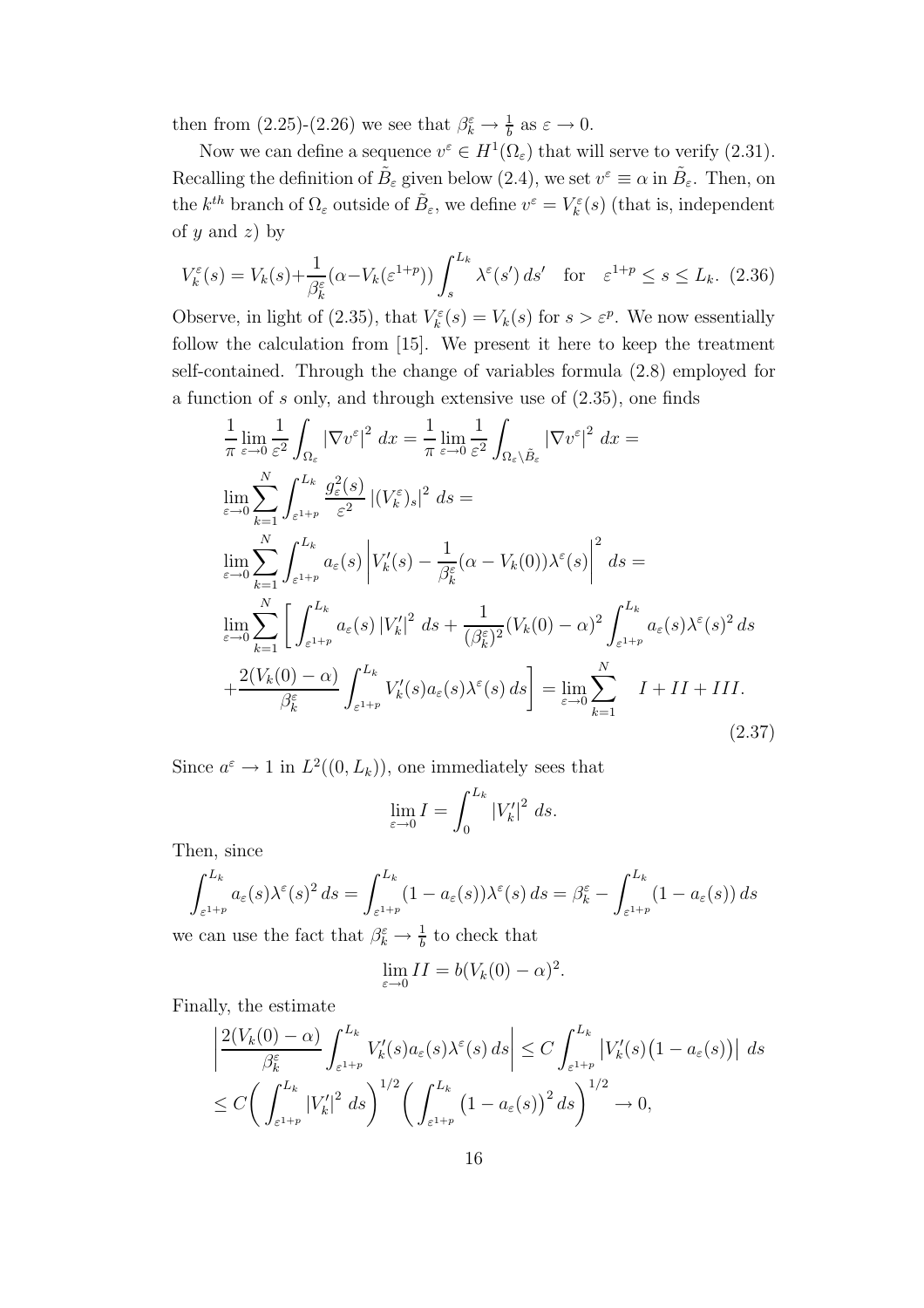implies that  $\lim_{\varepsilon \to 0} III = 0$  and we return to (2.37) to obtain (2.31).

We conclude this section with a discussion of the minimization problem (2.29) solved by  $U^0$  and  $\alpha = \alpha_0 = \frac{1}{N} \sum_{k=1}^{N} U_k^0(0)$ . Taking a first variation in the variable U on each branch, that is substituting in  $U_k^0 + \delta W_k$  on  $\Gamma_k$  for  $W_k \in H^1(\Gamma_k)$  with  $W_k(L_k) = 0$  and setting the δ-derivative of the energy equal to zero, one obtains

$$
\sum_{k=1}^{N} \int_{0}^{L_k} (U_k^0)' W'_k ds + b \sum_{k=1}^{N} (U_k^0(0) - \alpha_0) W_k(0) = 0.
$$
 (2.38)

Integrating by parts, we conclude, not surprisingly, that  $U^0$  is linear on each branch. Then, taking  $W_k(0) = 0$  for all k except  $k = j$  for some  $j \in$  $\{1,\ldots,N\}$  we obtain N natural boundary conditions at the origin of the graph:

$$
(U_j^0)'(0) = b (U_j^0(0) - \alpha_0) \quad \text{for} \quad j = 1, ..., N. \tag{2.39}
$$

Recalling that  $\alpha_0$  is simply the average of the values  $\{U_k^0(0)\}\,$ , we note that summing over the  $k$  conditions in  $(2.39)$  leads to a zero net flux condition at the origin of the graph

$$
\sum_{k=1}^{N} (U_k^0)'(0) = 0.
$$
\n(2.40)

Since the  $U_k^0$  are linear, one can view (2.39) as a system of N linear equations for the  $N$  unknown slopes, namely

$$
\frac{c_k - U_k(0)}{L_k} = b \left( U_k(0) - \frac{1}{N} \sum_{k'=1}^N U_{k'}(0) \right).
$$

Finally, we note that even in the most trivial case  $N = 2$ , the solution will not in general be continuous at the origin. For example, taking  $b = L_1 =$  $L_2 = 1$  one can explicitly calculate the minimizer  $U^0$  to be given by

$$
U_1^0(s_1) = \frac{1}{4}(c_1 - c_2)(s_1 - 1) + c_1, \quad U_2^0(s_2) = -\frac{1}{4}(c_1 - c_2)(s_2 - 1) + c_2
$$
  
so that  $U_1^0(0) - U_2^0(0) = \frac{1}{2}(c_1 - c_2).$ 

# **3 Generalization to Ginzburg-Landau along a network of constricted arcs.**

In this section we pursue a generalization of the results of the previous section in various directions by extending this analysis to the case of the Ginzburg-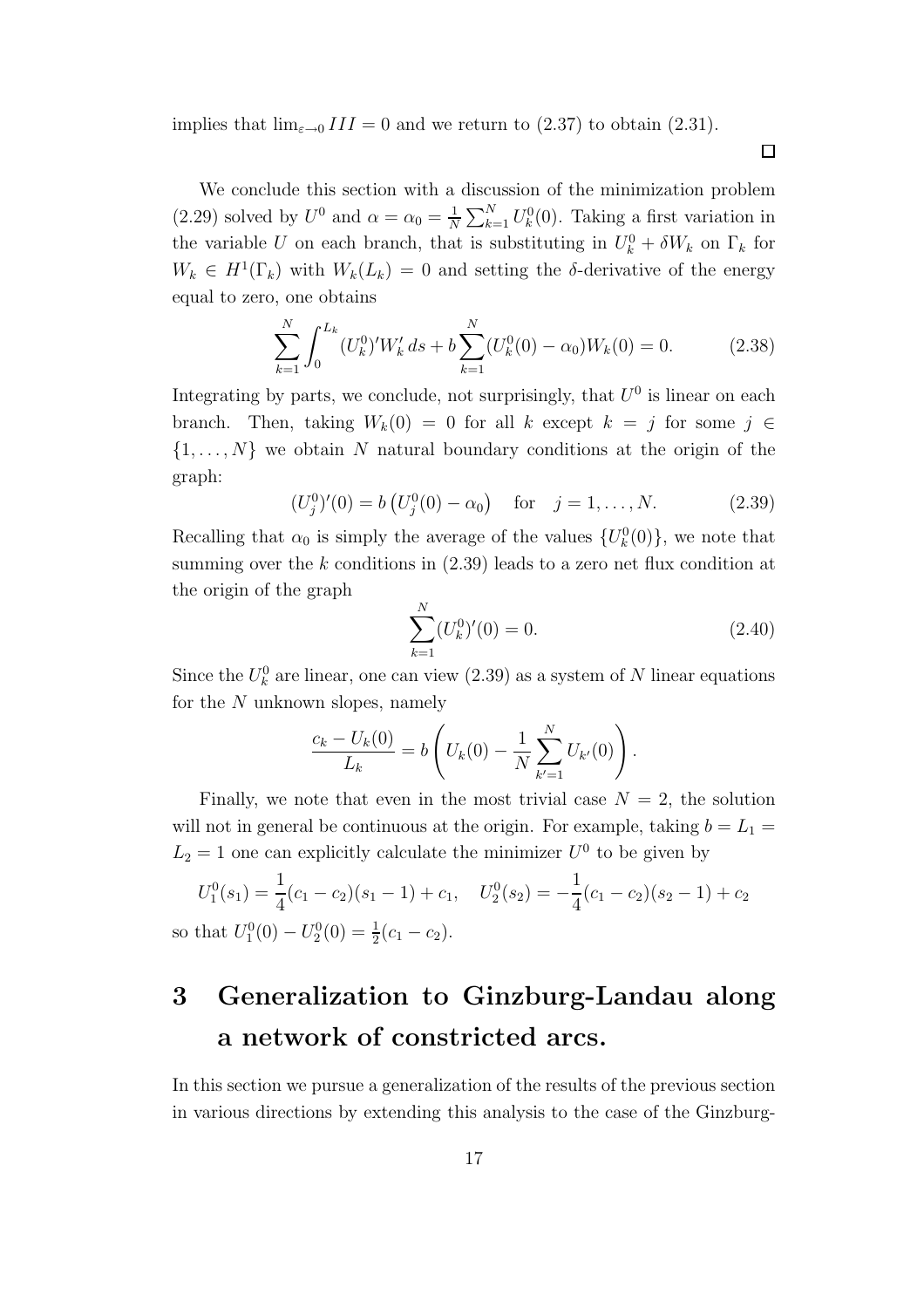Landau energy as was accomplished in  $[15]$ . In  $[15]$ , we took the limiting graph forming the skeleton of the domain  $\Omega_{\varepsilon}$  to be one circle and the domain possessed one constriction (one node on the circle). Also, in [15] we took an applied magnetic field directed depending only on  $x_1$  and  $x_2$  and directed along the  $x_3$ -axis. Here we wish to consider domains that shrink in the  $\varepsilon \to 0$  limit to graphs consisting of a finite number of smooth arcs in  $\mathbb{R}^3$ joined at a finite number of nodes, and we will consider arbitrary smooth applied magnetic fields. Let us first introduce the Ginzburg-Landau model for superconductivity.

We will use the following non-dimensional version of the Ginzburg-Landau energy functional taken over a sample  $\Omega_{\varepsilon} \subset \mathbb{R}^3$  to be described shortly:

$$
G_{\varepsilon}(\psi, \mathbf{A}) = \frac{1}{\varepsilon^2} \int_{\Omega_{\varepsilon}} \left( |(\nabla - i\mathbf{A})\psi|^2 + \frac{\tilde{\nu}^2}{2} \left( |\psi|^2 - \mu^2 \right)^2 \right) dx +
$$
  

$$
\frac{1}{\varepsilon^2} \int_{\mathbb{R}^3} |\nabla \times \mathbf{A} - \mathbf{H}^{\varepsilon}|^2 dx. \tag{3.1}
$$

Here  $\Psi : \Omega_{\varepsilon} \to \mathbb{C}$  is the order parameter whose square modulus measures the superconducting electron density,  $\mathbf{A} : \mathbb{R}^3 \to \mathbb{R}^3$  is the effective magnetic potential associated with the effective magnetic field **H** through  $\nabla \times \mathbf{A} = \mathbf{H}$ , and  $\mathbf{H}^e : \mathbb{R}^3 \to \mathbb{R}^3$  is an arbitrary given, smoothly varying, applied magnetic field. The quantities  $\tilde{\nu}$  and  $\mu$  are material parameters with  $\mu^2$  proportional to the difference between the critical temperature  $T_c$  and the temperature of the sample. We assume we are in the superconducting temperature regime where this difference is positive. We have retained  $\mu$  in the formulation in order to highlight the possibility of using it as a bifurcation parameter in future studies of the onset problem. Note that the energy  $G_{\varepsilon}$  has already been scaled so that the minimum energy remains uniformly bounded away from both zero and infinity for small  $\varepsilon$ .

Next we describe the sample  $\Omega_{\varepsilon}$ . We begin with a graph  $\Gamma$  consisting of a finite number of  $C^2$  arcs  $\Gamma_k$ ,  $k = 1, \ldots, N$  joined at points  $\{P_l\}, l = 1, \ldots, M$ . For each k, we denote by  $\gamma_k : [0, L_k] \to \mathbb{R}^3$  a smooth parametrization of  $\Gamma_k$ by arclength, and we allow for the possibility that  $\gamma_k(0) = \gamma_k(L_k)$ , in which case,  $\gamma'_k(0)$  is not necessarily assumed to be parallel to  $\gamma'(L_k)$ . See Figure 2. As in Section 2, the domain  $\Omega_{\varepsilon}$  arises through a "thickening" of this graph by taking the union of a tubular neighborhood of Γ along with small balls centered at the points  $\{P_l\}$ . To make this precise we introduce a function  $g_k^{\varepsilon}(s)$  to govern the thickness of the  $k^{th}$  branch of  $\Omega_{\varepsilon}$  as an even extension of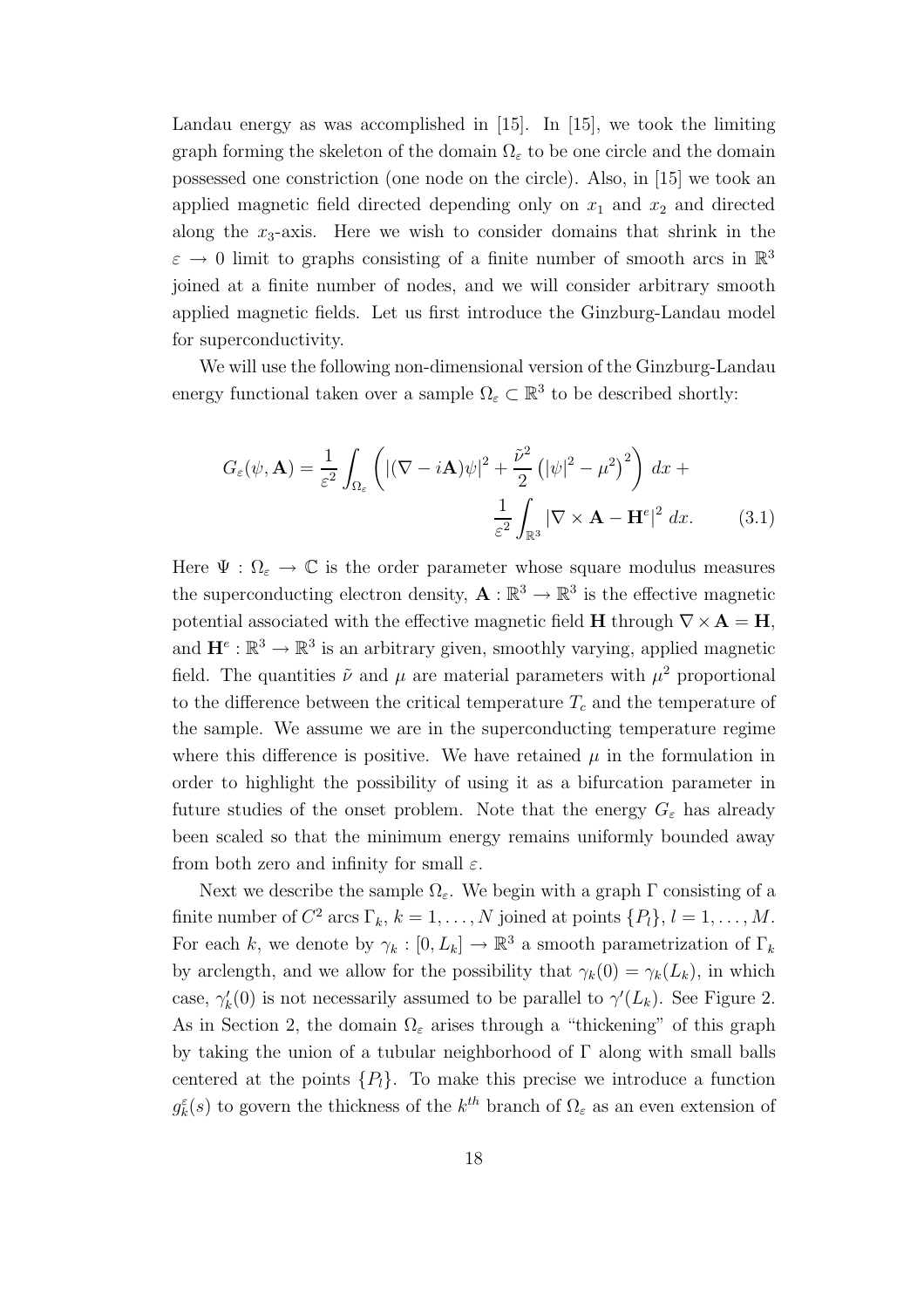

Figure 2: A general graph  $\Gamma$  in  $\mathbb{R}^3$ .

the function  $q^{\epsilon}$  defined in (2.1) via the formula

$$
g_k^{\varepsilon}(s) = \begin{cases} g^{\varepsilon}(s) & \text{for } 0 \le s \le \frac{L_k}{2} \\ g^{\varepsilon}(L_k - s) & \text{for } \frac{L_k}{2} \le s \le L_k. \end{cases}
$$
(3.2)

Then we define the  $kth$  branch,  $C_k^{\varepsilon}$  of  $\Omega_{\varepsilon}$  via

$$
C_k^{\varepsilon} := \{ x : (x_1, x_2, x_3) = T_{\varepsilon}^k(s, y, z) \text{ for } (s, y, z) \in \mathcal{C}_k \},
$$

where  $\mathcal{C}_k := \{(s, y, z): 0 \le s \le L_k, y^2 + z^2 < 1\}$  and where  $T_k^{\varepsilon} : \mathcal{C}_k \to \mathbb{R}^3$  is given by

$$
T_k^{\varepsilon}(s, y, z) = \gamma_k(s) + y g_k^{\varepsilon}(s) \mathbf{n}_k(s) + z g_k^{\varepsilon}(s) \mathbf{b}_k(s).
$$
 (3.3)

Here  $\mathbf{n}_k$  denotes the normal to the arc  $\Gamma_k$  and  $\mathbf{b}_k$  denotes the binormal in a standard Frenet frame. For future reference, we recall the Frenet equations that serve to define the curvature  $\kappa_k$  and torsion  $\tau_k$  of the  $k^{th}$  arc  $\Gamma_k$ :

$$
\gamma_k''(s) = \kappa_k(s)\mathbf{n}_k(s), \quad \mathbf{n}'_k(s) = -\kappa_k(s)\gamma'_k(s) - \tau_k(s)\mathbf{b}_k(s), \quad \mathbf{b}'_k(s) = -\tau_k(s)\mathbf{n}_k(s).
$$
\n(3.4)

**3.1 Remark.** In case a particular arc, or section of an arc, consists of a line segment, of course the frame is not well-defined. In this case, however, we simply use a coordinate system such as that used in Section 2. This does not affect the analysis and we will not comment further on this issue.

Now, as in the previous section, we define  $\Omega_{\varepsilon}$  as the union of these N branches described above with the M balls  $B(P_l, b\varepsilon^{1+p})$ , where for every l we have at least one k such that  $P_l = \gamma_k(0)$  or  $P_l = \gamma_k(L_k)$  or both. (See Figure 3).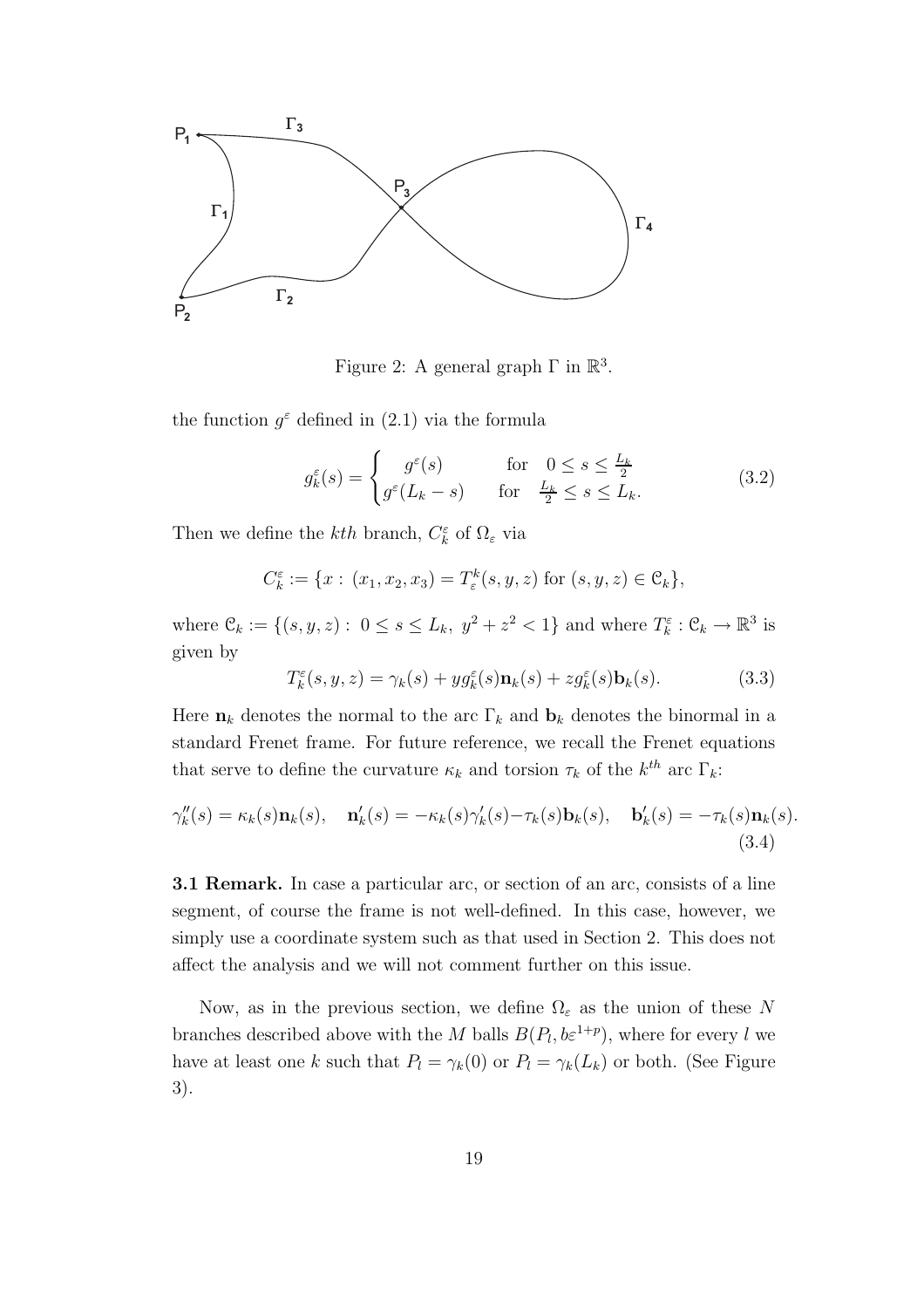

Figure 3: A domain  $\Omega_{\varepsilon}$  consisting of multiple branches constricted at a node. The pipes  $C_1^{\varepsilon}, \ldots, C_4^{\varepsilon}$  are tapered tubular neighborhoods of the branches  $\Gamma_k$ of the graph Γ.

Our goal in this section is again to characterize the asymptotic behavior of minimizers. To set up the minimization of  $G_{\varepsilon}$  in the proper function spaces, we introduce the space  $H$  as the completion of the set

$$
\{\phi \in C^{\infty}(\mathbb{R}^3; \mathbb{R}^3) : \phi \text{ compactly supported}\}
$$

with respect to the norm  $\|\nabla \phi\|_{L^2(\mathbb{R}^3;\mathbb{R}^3)} = (\int_{\mathbb{R}^3} |\nabla \phi|^2 dx)^{1/2}$ . Then we define  $\mathfrak{H}_0$  to be

$$
\mathcal{H}_0 = \{ \phi \in \mathcal{H} : \text{div } \phi = 0 \},
$$

and consider competitors **A** satisfying  $A - A^e \in \mathcal{H}_0$ , where  $A^e$  is the applied magnetic potential satisfying

$$
\nabla \times \mathbf{A}^e = \mathbf{H}^e \quad \text{and div } \mathbf{A}^e = 0 \quad \text{in } \mathbb{R}^3,
$$
 (3.5)

We summarize below two results we will need about minimizers of the Ginzburg-Landau energy.

**3.2 Theorem.** For all positive  $\varepsilon < 1$ , there exists a pair  $(\psi^{\varepsilon}, \mathbf{A}^{\varepsilon})$  solving the variational problem

$$
\inf_{\{\psi \in H^1(\Omega_{\varepsilon}; \mathbb{C}), \mathbf{A} - \mathbf{A}^e \in \mathcal{H}_0\}} G_{\varepsilon}(\psi, \mathbf{A}).
$$
\n(3.6)

The function  $\psi^{\varepsilon}$  is smooth in  $\Omega_{\varepsilon}$  while the function  $A^{\varepsilon}$  is smooth in  $\mathbb{R}^3 \setminus \partial \Omega_{\varepsilon}$  and continuously differentiable across  $\partial \Omega_{\varepsilon}$ . Furthermore, the mini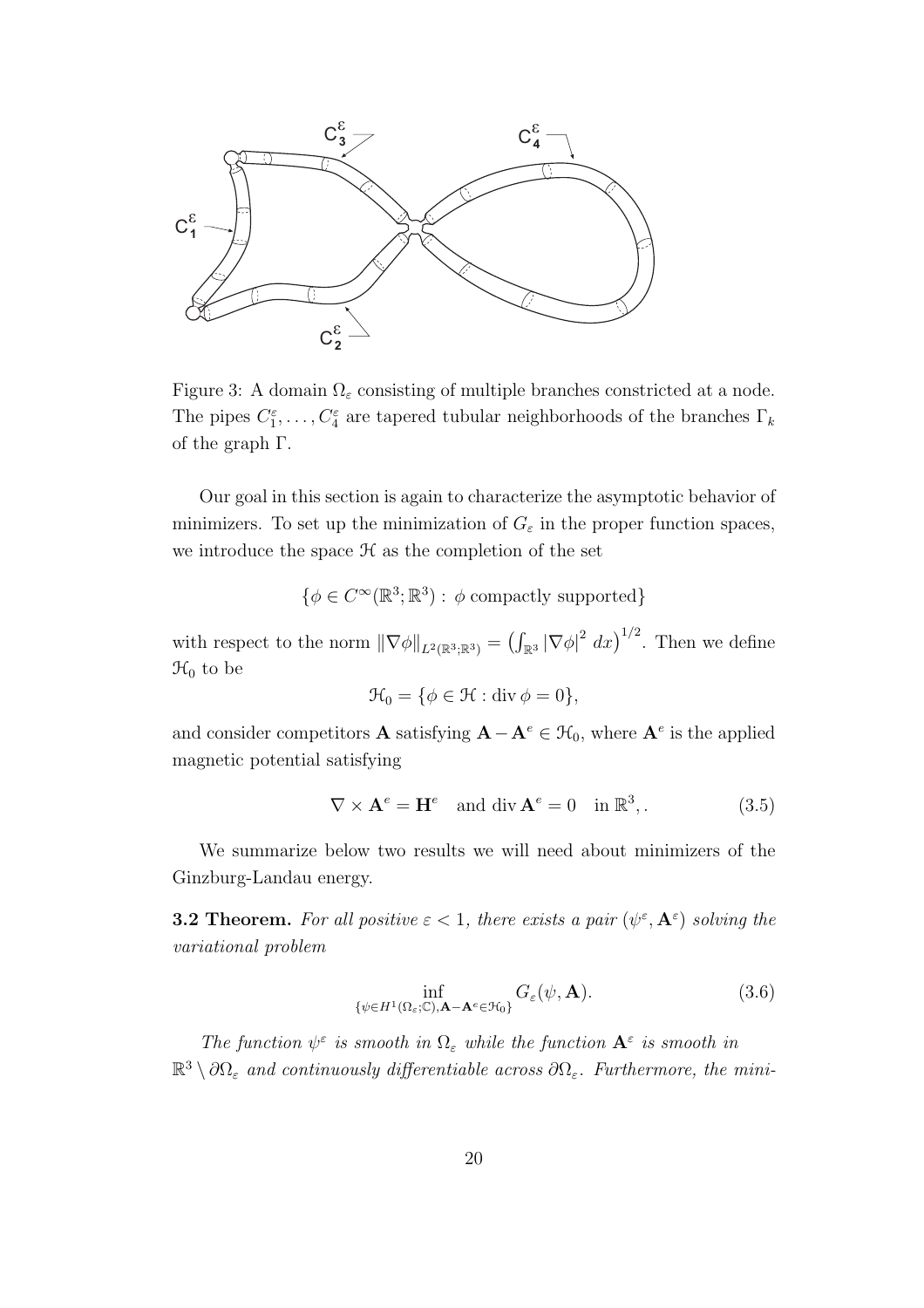mizers satisfy the Ginzburg-Landau system

$$
(\nabla - i\mathbf{A}^{\varepsilon})^{2} \psi^{\varepsilon} = \tilde{\nu}^{2} (|\psi^{\varepsilon}|^{2} - \mu^{2}) \psi^{\varepsilon} \quad in \quad \Omega_{\varepsilon},
$$
\n
$$
\nabla \times \nabla \times (\mathbf{A}^{\varepsilon} - \mathbf{A}^{\varepsilon}) \quad ( = -\Delta(\mathbf{A}^{\varepsilon} - \mathbf{A}^{\varepsilon})) =
$$
\n
$$
\begin{cases}\n\frac{i}{2} ((\psi^{\varepsilon})^{*} \nabla \psi^{\varepsilon} - \psi^{\varepsilon} \nabla (\psi^{\varepsilon})^{*}) - |\psi^{\varepsilon}|^{2} \mathbf{A}^{\varepsilon} & \text{for } x \in \Omega_{\varepsilon} \\
0 & \text{for } x \in \mathbb{R}^{3} \setminus \overline{\Omega_{\varepsilon}}\n\end{cases}
$$
\n(3.8)

and the boundary condition

$$
(\nabla - i\mathbf{A}^{\varepsilon})\psi^{\varepsilon} \cdot \nu^{\varepsilon} = 0 \quad on \quad \partial\Omega_{\varepsilon}.
$$
 (3.9)

Here  $\cdot^*$  denotes complex conjugation and  $\nu^{\varepsilon}$  denotes the outer unit normal along  $\partial\Omega_{\varepsilon}$ .

Finally, the order parameter  $\psi^{\varepsilon}$  satisfies the condition

$$
|\psi^{\varepsilon}| \le \mu \quad in \quad \overline{\Omega}_{\varepsilon}.\tag{3.10}
$$

Existence follows from a standard application of the direct method to the Ginzburg-Landau energy; such an apporach can be found for instance in [6] or [14]. The regularity theory follows from standard elliptic theory, which in this context can be found for instance in [8]. Inequality (3.10) is an easy consequence of the maximum principle, see e.g. [6].

**3.3 Proposition.** There exist positive constants  $C_1$  and  $C_2$  independent of  $\varepsilon$  such that

$$
G_{\varepsilon}(\psi^{\varepsilon}, \mathbf{A}^{\varepsilon}) \le C_1 \quad \text{and} \tag{3.11}
$$

$$
\int_{\Omega_{\varepsilon}} |\nabla \psi^{\varepsilon}|^2 dx \le C_2 \varepsilon^2. \tag{3.12}
$$

Furthermore, one has the uniform convergence

$$
\|\mathbf{A}^{\varepsilon} - \mathbf{A}^e\|_{L^{\infty}(B_R(0); \mathbb{R}^3)} \to 0 \quad \text{as} \quad \varepsilon \to 0 \quad \text{for every } R > 0,
$$
 (3.13)

where  $B_R(0) = \{x \in \mathbb{R}^3 : |x| < R\}$ . Condition (3.13) in particular implies that

$$
\sup_{(s,y,z)\in\mathcal{C}_i} |\mathbf{A}^{\varepsilon}(T_k^{\varepsilon}(s,y,z)) - \mathbf{A}^{\varepsilon}(T_k^{\varepsilon}(s,0,0))| \to 0 \quad as \quad \varepsilon \to 0. \tag{3.14}
$$

The inequality (3.11) follows by comparing the minimal energy to that of the admissible pair  $(\mu, \mathbf{A}^e)$ . The proof of the rest of the proposition is identical to that of Proposition 2.2 of [15].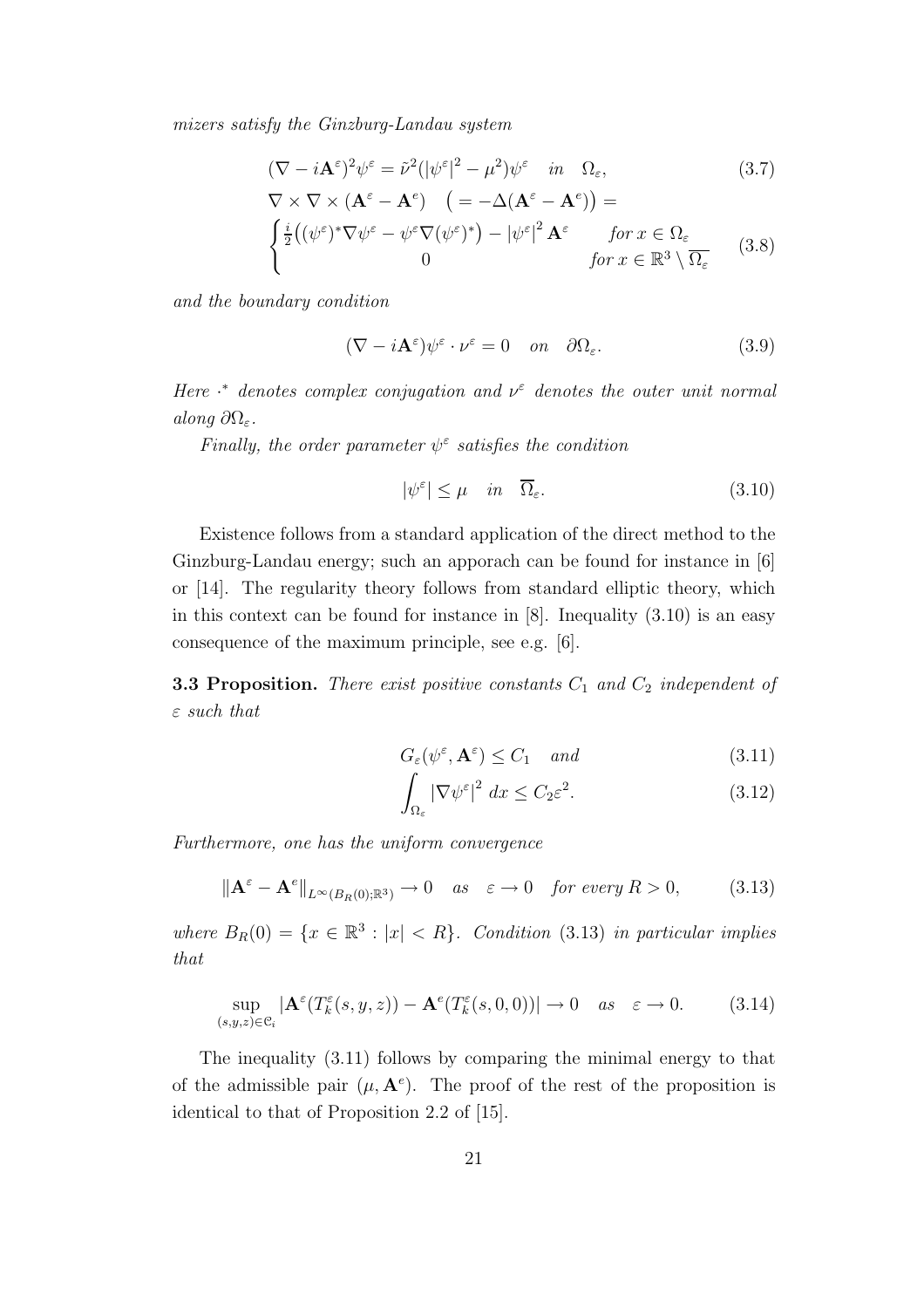Before proceeding we will need to convert the term arising in the Ginzburg-Landau energy involving integration of the expression  $|(\nabla - iA^{\varepsilon})\psi^{\varepsilon}|^2$  over the  $k^{th}$  branch of  $\Omega_{\varepsilon}$  into an integral phrased in terms of the coordinates  $(s, y, z)$  and in terms of the orthonormal frame  $(\gamma'_k, \mathbf{n}_k, \mathbf{b}_k)$ . To this end, we introduce  $\Psi_k^{\varepsilon} : \mathcal{C}_k \to \mathbb{C}$  via

$$
\Psi_k^\varepsilon(s,y,z)=\psi^\varepsilon(T_k^\varepsilon(s,y,z)).
$$

Then we use  $(3.3)$  and  $(3.4)$  to calculate

$$
\begin{aligned}\n(\Psi_k^{\varepsilon})_s &= \zeta \nabla_x \psi^{\varepsilon} \cdot \gamma_k' + \delta \nabla_x \psi^{\varepsilon} \cdot \mathbf{n}_k + \theta \nabla \psi^{\varepsilon} \cdot \mathbf{b}_k \\
(\Psi^{\varepsilon})_y &= g_k^{\varepsilon} \nabla_x \psi^{\varepsilon} \cdot \mathbf{n}_k \quad \text{and} \\
(\Psi_k^{\varepsilon})_z &= g_k^{\varepsilon} \nabla_x \psi^{\varepsilon} \cdot \mathbf{b}_k,\n\end{aligned}
$$

where we define

$$
\zeta = \zeta(s, y, \varepsilon, k) := 1 - \kappa_k(s) y g_k^{\varepsilon}(s), \tag{3.15}
$$

$$
\delta = \delta(s, y, z, \varepsilon, k) := y(g_k^{\varepsilon})'(s) - zg_k^{\varepsilon}(s)\tau_k(s), \tag{3.16}
$$

$$
\theta = \theta(s, y, z, \varepsilon, k) := z(g_k^{\varepsilon})'(s) - yg_k^{\varepsilon}(s)\tau_k(s). \tag{3.17}
$$

From here it easily follows that

$$
\nabla_x\psi^\varepsilon=\bigg(\frac{1}{\zeta}(\Psi^\varepsilon_k)_s-\frac{\delta}{\zeta g^\varepsilon_k}(\Psi^\varepsilon_k)_y-\frac{\theta}{\zeta g^\varepsilon_k}(\Psi^\varepsilon_k)_z\bigg)\gamma_k'+\frac{1}{g^\varepsilon_k}(\Psi^\varepsilon_k)_y\mathbf{n}_k+\frac{1}{g^\varepsilon_k}(\Psi^\varepsilon_k)_z\mathbf{b}_k.
$$

Using the fact that the Jacobian of the transformation  $T_k^{\varepsilon}$  is given by

$$
J(T_k^{\varepsilon}) = (g_k^{\varepsilon})^2 \zeta,\tag{3.18}
$$

we then conclude from (3.11) that

$$
C_{1} \geq \frac{1}{\varepsilon^{2}} \int_{T_{k}^{\varepsilon}(\mathcal{C}_{k})} |(\nabla - i\mathbf{A}^{\varepsilon})\psi^{\varepsilon}|^{2} dx =
$$
  

$$
\int_{\mathcal{C}_{k}} \left| \left( \frac{1}{\zeta} (\Psi_{k}^{\varepsilon})_{s} - i \mathcal{A}^{\varepsilon,T} \Psi_{k}^{\varepsilon} \right) - \left( \frac{\delta}{\zeta g_{k}^{\varepsilon}} (\Psi_{k}^{\varepsilon})_{y} + \frac{\theta}{\zeta g_{k}^{\varepsilon}} (\Psi_{k}^{\varepsilon})_{z} \right) \right|^{2} \frac{(g_{k}^{\varepsilon})^{2} \zeta}{\varepsilon^{2}} ds dy dz
$$
  

$$
+ \int_{\mathcal{C}_{k}} \left\{ |(\Psi_{k}^{\varepsilon})_{y} - i g_{k}^{\varepsilon} \mathcal{A}^{\varepsilon,n} \Psi_{k}^{\varepsilon}|^{2} + |(\Psi_{k}^{\varepsilon})_{z} - i g_{k}^{\varepsilon} \mathcal{A}^{\varepsilon,h} \Psi_{k}^{\varepsilon}|^{2} \right\} \frac{\zeta}{\varepsilon^{2}} ds dy dz,
$$
(3.19)

where we have introduced

$$
\mathcal{A}^{\varepsilon,T} := \mathbf{A}^{\varepsilon} \cdot \gamma_k', \quad \mathcal{A}^{\varepsilon,n} := \mathbf{A}^{\varepsilon} \cdot \mathbf{n}_k \quad \text{and} \quad \mathcal{A}^{\varepsilon,b} := \mathbf{A}^{\varepsilon} \cdot \mathbf{b}_k \tag{3.20}
$$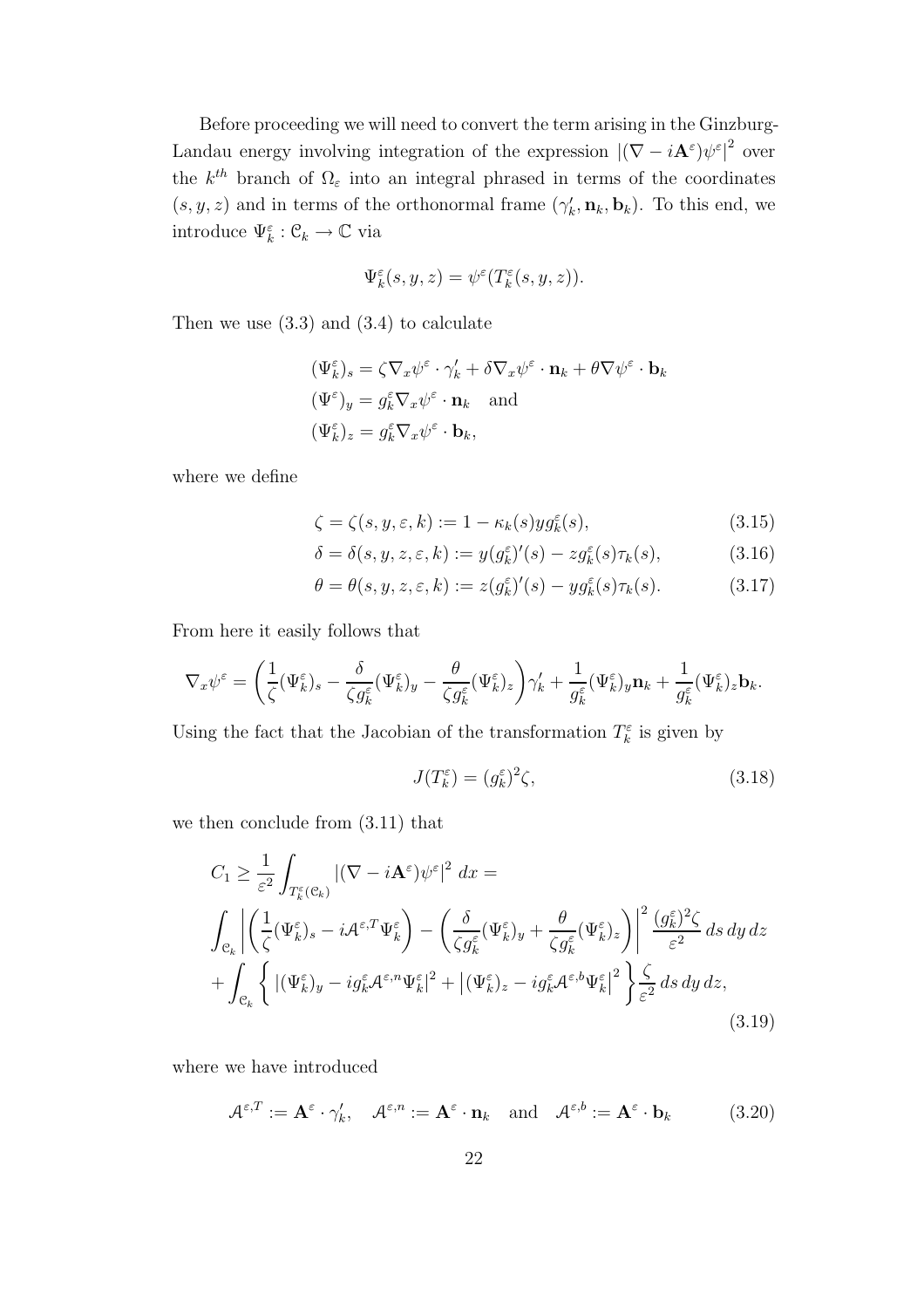to denote the tangential, normal and binormal components of the minimizing potential  $A^{\varepsilon}$ . Since (3.14) implies a uniform bound on  $A^{\varepsilon,n}$  and  $A^{\varepsilon,b}$ , and (3.15) implies e.g. that  $\zeta \geq \frac{1}{2}$ , one immediate consequence of (3.19) along with  $(3.10)$  is that

$$
\int_{\mathcal{C}_k} ((\Psi_k^{\varepsilon})_y)^2 + ((\Psi_k^{\varepsilon})_z)^2 ds dy dz \le C\varepsilon^2.
$$
\n(3.21)

We now require a generalization of Proposition 2.1. To this end, consider a node  $P_l$  such that  $M_l$  arcs of the graph  $\Gamma$  meet there. For ease of notation, let us assume we have perhaps relabeled the arcs so that the collection meeting  $P_l$ is given by parametrizations  $\{\gamma_k\}, k = 1, \ldots, M_l$ . Without loss of generality, assume  $P_l = \gamma_k(0)$  for each k and denote by  $D_k^{\varepsilon}$  the disc

$$
\{x: x = \gamma_k(\varepsilon^{1+p}) + y\varepsilon^{1+p}\mathbf{n}_k(\varepsilon^{1+p}) + z\varepsilon^{1+p}\mathbf{b}_k(\varepsilon^{1+p}) \text{ for } y^2 + z^2 < 1\}.
$$

(If  $P_l = \gamma_k(L_k)$  one would simply replace  $\varepsilon^{1+p}$  by  $L_k - \varepsilon^{1+p}$  in the definition of  $D_k^{\varepsilon}$ .) Then we can establish:

**3.4 Proposition.** There exists a subsequence  $\{\varepsilon_i\} \to 0$  such that for each  $l \in$  $\{1,\ldots,M\}$  there is a number  $\alpha_l^0$ , independent of k, satisfying the condition

$$
\lim_{\varepsilon_j \to 0} \oint_{D_k^{\varepsilon_j}} \psi^{\varepsilon_j} dS = \alpha_l^0 \quad \text{for } k = 1, \dots, M_l. \tag{3.22}
$$

Proof. In light of (3.12), as in the proof of Proposition 2.1 we may apply Lemma 2.3 to obtain the desired conclusion.  $\Box$ 

With Proposition 3.4 in hand, we now focus on the  $k^{th}$  branch  $\Gamma_k$  of the graph, whose two endpoints we denote by  $P_{l_1}$  and  $P_{l_2}$ . We recall that we allow  $P_{l_1} = P_{l_2}$  in the case of a closed arc. Now, as before, we take integral averages over cross-sections of  $\mathcal{C}_k$  in defining  $\overline{\Psi}_k^{\varepsilon} : [\varepsilon^{1+p}, L_k - \varepsilon^{1+p}] \to \mathbb{C}$  via

$$
\overline{\Psi}_k^{\varepsilon}(s) = \frac{1}{\pi} \int_{\{y^2 + z^2 < 1\}} \Psi_k^{\varepsilon}(s, y, z) \, dy \, dz.
$$

Finally, we extend the definition so that  $\overline{\Psi}_k^{\varepsilon}(s) \equiv \overline{\Psi}_k^{\varepsilon}(\varepsilon^{1+p})$  for all  $s < \varepsilon^{1+p}$ and  $\overline{\Psi}_{k}^{\varepsilon}(s) \equiv \overline{\Psi}_{k}^{\varepsilon}(L_{k} - \varepsilon^{1+p})$  for all  $s > L_{k} - \varepsilon^{1+p}$ .

Now we are ready to state the analogue of the compactness result Proposition 2.4 in the setting of constricted networks for the Ginzburg-Landau functional: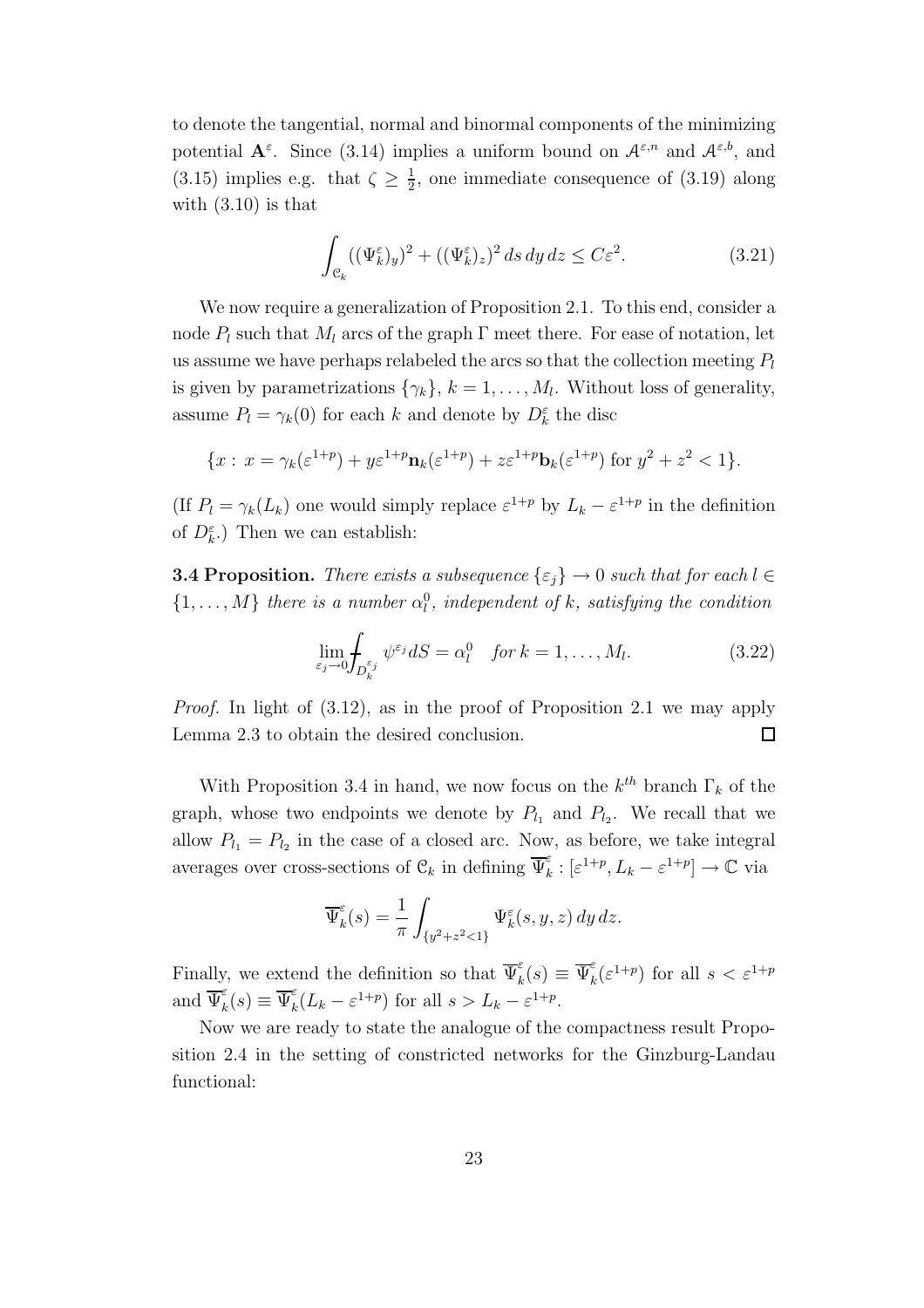**3.5 Proposition.** There exists a subsequence  $\{\varepsilon_j\} \to 0$  and a function  $\Psi^0 \in$  $H^1(\Gamma \setminus \{P_1 \cup \ldots \cup P_M\})$  such that for any  $k \in \{1, \ldots, N\}$  and for any  $\delta > 0$ one has

$$
\overline{\Psi}_k^{\varepsilon_j} \rightharpoonup \Psi_k^0 \quad weakly \ in \ H^1 \ for \quad \delta \le s \le L_k - \delta,\tag{3.23}
$$

and

$$
\overline{\Psi}_{k}^{\varepsilon_{j}} \rightharpoonup \Psi_{k}^{0} \quad on \quad \delta \le s \le L_{k} - \delta \tag{3.24}
$$

weakly in  $H^1$  as well as uniformly as  $\varepsilon_j \to 0$ . Here we have denoted  $\Psi_k^0 :=$  $\Psi^0 \circ \gamma_k$ .

Furthermore, we have the convergences

$$
\overline{\Psi}_{k}^{\varepsilon_{j}} \to \begin{cases}\n\alpha_{0}^{l_{1}} & \text{for } s < 0 \\
\Psi_{k}^{0} & \text{for } 0 < s < L_{k} \\
\alpha_{0}^{l_{2}} & \text{for } s > L_{k}\n\end{cases}
$$
\n(3.25)

in  $L^1((-1, L_k + 1))$  and

$$
(\overline{\Psi}_k^{\varepsilon_j})' \stackrel{*}{\rightharpoonup} (\Psi_k^0)' \mathcal{L}\{0 < s < L_k\} + (\Psi_k^0(0) - \alpha_0^{l_1})\delta_{\{s=0\}} + (\alpha_0^{l_2} - \Psi_k^0(L_k))\delta_{\{s=L_k\}},
$$
\n(3.26)

weakly as measures, where we suppose the endpoints of the curve  $\Gamma_k$  are  $P_{l_1}$ and  $P_{l_2}$ .

Proof. The proof is very similar to that of Proposition 2.4 except that the inequalities (2.6) and (2.8) are replaced by (3.19). We will comment only on this distinction and leave out the rest of the details. Note that from (3.19) one obtains

$$
\int_{\mathcal{C}_k} \left| \left( \frac{1}{\zeta} (\Psi_k^{\varepsilon})_s - i \mathcal{A}^{\varepsilon, T} \Psi_k^{\varepsilon} \right) - \left( \frac{\delta}{\zeta g_k^{\varepsilon}} (\Psi_k^{\varepsilon})_y + \frac{\theta}{\zeta g_k^{\varepsilon}} (\Psi_k^{\varepsilon})_z \right) \right|^2 \frac{(g_k^{\varepsilon})^2 \zeta}{\varepsilon^2} ds \, dy \, dz \le C_1.
$$

Since  $\zeta \geq \frac{1}{2}$  while

$$
|\delta| + |\theta| \le C\varepsilon^{1-p} \tag{3.27}
$$

(cf.  $(3.16)$ )– $(3.17)$ ), we may invoke  $(3.14)$  and  $(3.21)$  to conclude that

$$
\int_{\mathcal{C}_k} a_k^{\varepsilon}(s) \left| (\Psi_k^{\varepsilon})_s \right|^2 ds dy dz \le C,
$$
\n(3.28)

for some constant  $C$ , where we have defined

$$
a_k^{\varepsilon}(s) := \frac{g_k^{\varepsilon}(s)^2}{\varepsilon^2}.
$$
\n(3.29)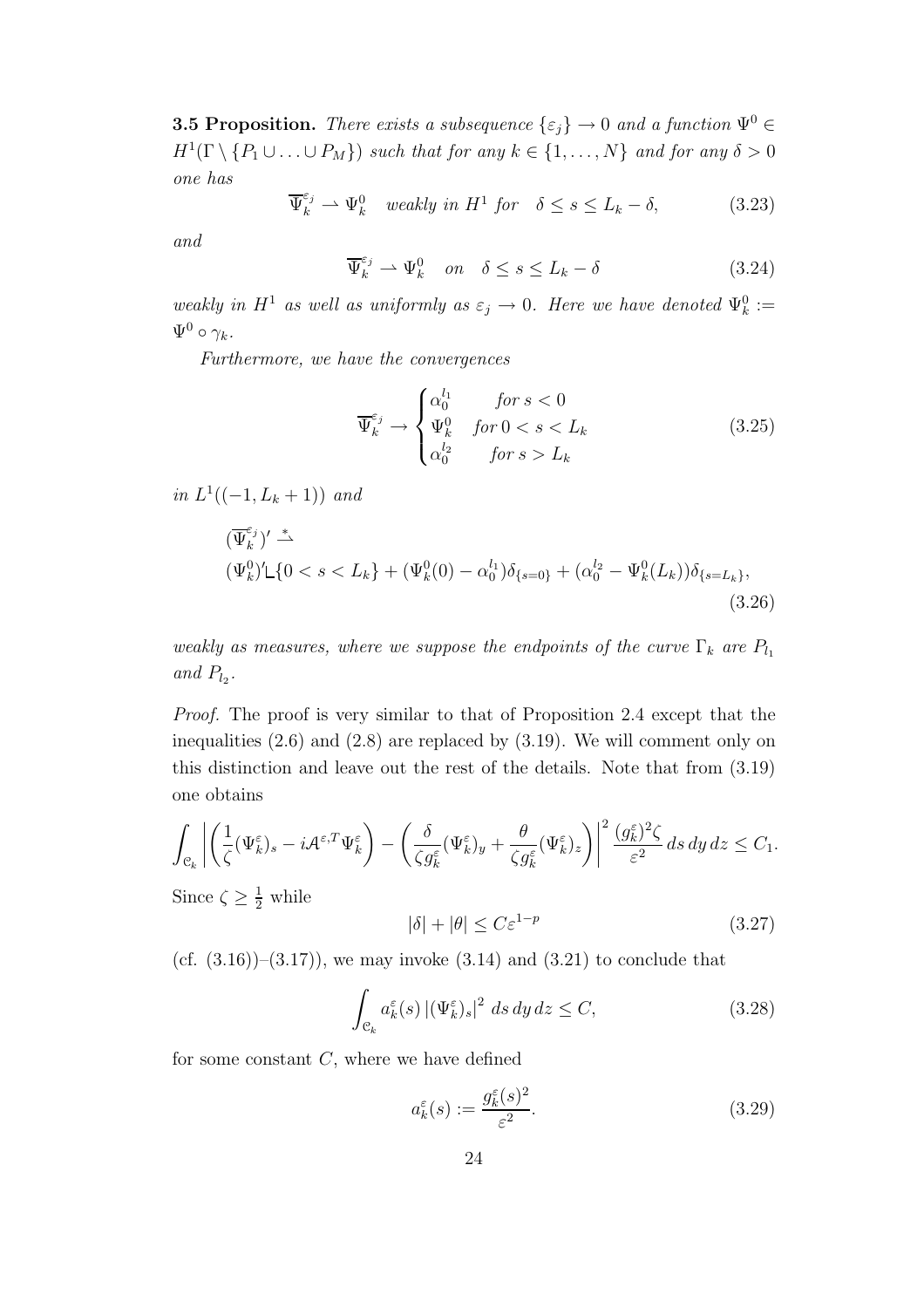Note that  $(3.28)$ , along with  $(3.21)$ , in particular yield a uniform  $H^1$ -bound on the sequence  $\{\Psi_k^{\varepsilon}\}\)$  restricted to the set  $\{(s,y,z): \delta \leq s \leq L_k - \delta, y^2 + z^2 < \delta\}$ 1} for any  $\delta > 0$ . This establishes (3.23) Furthermore, we have obtained the direct analogue of (2.24) and the remainder of the proof follows that of Proposition 2.4 exactly with the use of Proposition 3.4 replacing that of Proposition 2.1.  $\Box$ 

Now we can state the main result of this section, asserting that the limit of minimizers of the Ginzburg-Landau energy necessarily solves a variational problem posed on the graph Γ:

**3.6 Theorem.** The function  $\Psi^0$  arising as a subsequential limit of minimizers of the Ginzburg-Landau energy in Proposition 3.5 along with the M complex numbers  $\alpha_0^1, \ldots, \alpha_0^M$  arising in Proposition 3.4 together solve the problem

$$
\inf_{\Psi \in H^1(\Gamma \setminus (\cup P_l)), \alpha_1, \dots, \alpha_M \in \mathbb{C}} \left\{ \sum_{k=1}^N \left[ \int_{\Gamma_k} \left| \Psi'_k - i \mathcal{A}_k^{e,T} \Psi_k \right|^2 + \frac{\tilde{\nu}}{2} (|\Psi_k|^2 - \mu^2)^2 ds \right] + b \sum_{l=1}^M \sum_{l'=1}^{M_l} |\Psi_{k_{l'}}(P_l) - \alpha_l|^2 \right\},
$$
\n(3.30)

where  $\Psi_k := \Psi \circ \gamma_k$ ,  $\mathcal{A}_k^{e,T}$  denotes the component of the applied potential  $\mathbf{A}^e$ tangent to  $\Gamma_k$  evaluated along  $\Gamma_k$ , that is,

$$
\mathcal{A}_k^{e,T}(s) := \mathbf{A}^e(\gamma_k(s)) \cdot \gamma'_k(s), \tag{3.31}
$$

and in the last sum,  $k_{l'}$  ranges only over those curves  $\Gamma_{k_{l'}}$  having  $P_l$  as an endpoint.

**3.7 Remark.** Setting the first variation of the limiting energy to zero, one finds that  $\Psi^0$  satisfies the Euler-Lagrange equation

$$
\left(\frac{d}{ds} - i\mathcal{A}_k^{e,T}\right)^2 \Psi_k^0 = \left(1 - \left|\Psi_k^0\right|^2\right) \Psi_k^0 \quad \text{on each } \Gamma_k \tag{3.32}
$$

along with  $M_l$  natural boundary conditions at each point  $P_l$ :

$$
\left(\frac{d}{ds} - iA_{k_{l'}}^{e,T}\right)\Psi_{k_{l'}}^0(0) = b\left(\Psi_{k_{l'}}^0(0) - \frac{1}{M_l}\sum_{j=1}^{M_l} \Psi_{k_j}^0(0)\right) \tag{3.33}
$$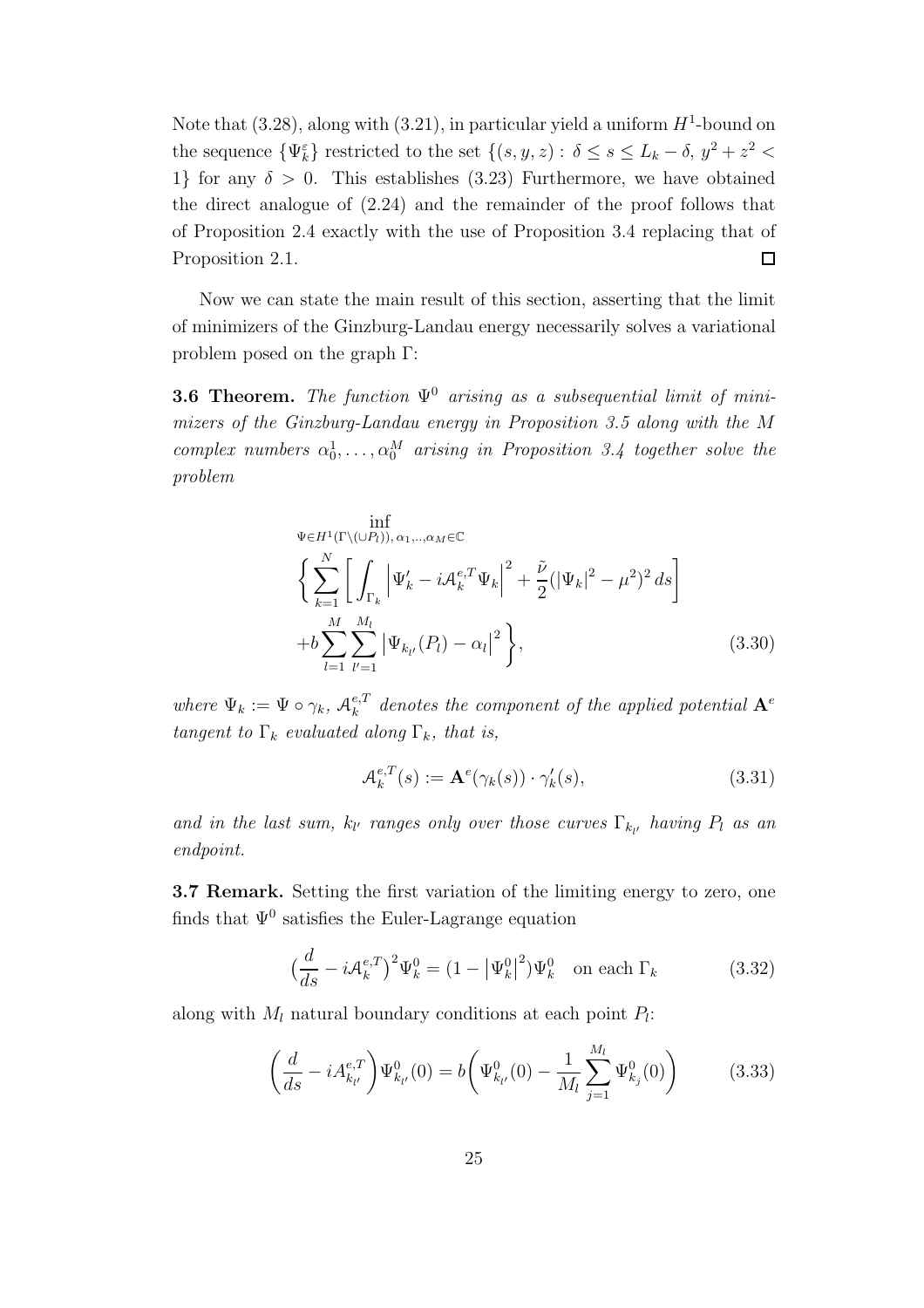for  $l' = 1, \ldots, M_l$ . In writing (3.33) we adopt the convention that  $\gamma_{k_{l'}}(0) = P_l$ with arclength s being measured starting from  $P_l$ . In the case of a closed curve where  $\gamma_{k_l}(0) = \gamma_{k_l}(L_k)$  we would write the corresponding term in the sum using  $\Psi_{k_{l'}}^0(L_k)$  on the right and replacing  $\left(\frac{d}{ds} - iA_{k_{l'}}^{e,T}\right)\Psi_{k_{l'}}^0(0)$  with  $\left(-\frac{d}{ds}-iA_{k_{l'}}^{e,T}\right)\Psi_{k_{l'}}^{0}(L_{k})$  on the left.

**3.8 Remark.** Summing over  $l'$  in  $(3.33)$  we obtain a generalization of the "zero-flux" type condition (2.40) obtained in Section 2:

$$
\sum_{k_{l'}=1}^{M_l} \left( \frac{d}{ds} - i A_{k_{l'}}^{e,T} \right) \Psi_{k_{l'}}^0(0) = 0.
$$

**3.9 Remark.** In a one-dimensional Ginzburg-Landau model, the supercurrent along a curve  $\Gamma_{k_l}$  is defined as

$$
J_{k_l} := \mathrm{Im}\bigg[ (\Psi_{k_l}^0)^* \big( \frac{d}{ds} - i \mathcal{A}_{k_l}^{e,T} \big) \Psi_{k_l}^0 \bigg]
$$

and consideration of the imaginary part of (3.32) leads to the conclusion that the current is constant on each branch of Γ. We can identify this constant if we express  $\Psi_{k_l}^0$  and  $\Psi_{k_j}^0$  in polar form:  $\Psi_{k_{l'}}^0 = \rho_{k_{l'}} e^{i\phi_{k_{l'}}}$  and  $\Psi_{k_j}^0 = \rho_{k_j} e^{i\phi_{k_j}}$ . Simply multiply (3.33) by  $(\Psi_{k_{l'}}^{0})^*$  and a short calculation yields the following generalized Josephson condition:

$$
J_{k_{l'}} = \frac{b}{M_{l}} \sum_{j=1}^{M_{l}} \rho_{k_{j}} \rho_{k_{l'}} \sin \left(\phi_{k_{j}} - \phi_{k_{l'}}\right) \text{ for } l' = 1, 2, ..., M_{l}. \tag{3.34}
$$

Note that there will be  $M_l - 1$  terms in the sum (3.34), since the term corresponding to  $k_j = k_{l'}$  vanishes. Also, due to the oddness of the sine function, note that the total current coming into a node on the graph will be zero, that is

$$
\sum_{l'=1}^{M_l} J_{k_{l'}} = 0.
$$

*Proof.* Since the parameters  $\tilde{\nu}$  and  $\mu$  play no significant role in the argument, we will set both equal to one in the proof. The proof mirrors that of Theorem 2.5. The identification of  $\Psi^0$  and  $(\alpha_0^1, \ldots, \alpha_0^M)$  as minimizers of  $(3.30)$ will result from establishing the following two claims. First we will show that

$$
\liminf_{\varepsilon_j \to 0} G_{\varepsilon_j}(\psi^{\varepsilon_j}, \mathbf{A}^{\varepsilon_j}) \ge
$$
\n
$$
\pi \left\{ \sum_{k=1}^N \left[ \int_{\Gamma_k} \left| (\Psi_k^0)' - i \mathcal{A}_k^{e,T} \Psi_k^0 \right|^2 + \frac{1}{2} (\left| \Psi_k^0 \right|^2 - 1)^2 ds \right] + b \sum_{l=1}^M \sum_{l'=1}^{M_l} \left| \Psi_{k_{l'}}^0(P_l) - \alpha_0^l \right|^2 \right\}.
$$
\n(3.35)

.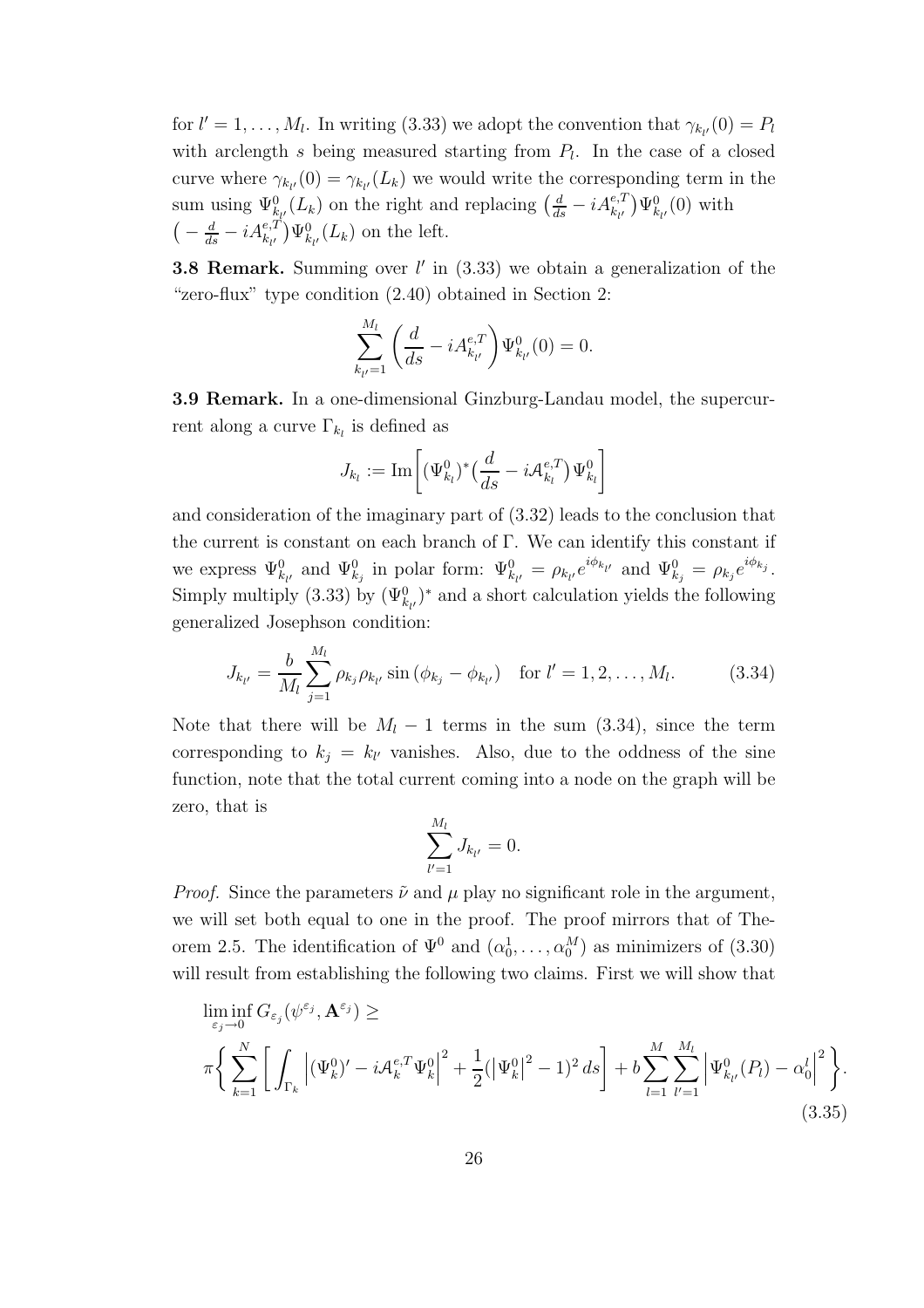Then we will show that for any  $\Psi \in H^1(\Gamma \setminus \cup \{P_l\})$  and any numbers  $\alpha_1,\ldots,\alpha_M\in\mathbb{C}$ , there exists a sequence  $\{\Phi^{\varepsilon}\}\$  with  $\Phi^{\varepsilon}\in H^1(\Omega_{\varepsilon})$  such that

$$
\lim_{\varepsilon \to 0} G_{\varepsilon}(\Phi^{\varepsilon}, \mathbf{A}^{e}) =
$$
\n
$$
\pi \left\{ \sum_{k=1}^{N} \left[ \int_{\Gamma_{k}} \left| \Psi'_{k} - i \mathcal{A}_{k}^{e, T} \Psi_{k} \right|^{2} + \frac{1}{2} (|\Psi_{k}|^{2} - 1)^{2} ds \right] + b \sum_{l=1}^{M} \sum_{l'=1}^{M_{l}} \left| \Psi_{k_{l'}}(P_{l}) - \alpha_{l} \right|^{2} \right\}.
$$
\n(3.36)

Conditions (3.35), (3.36) and the fact that the pair  $(\psi^{\varepsilon}, \mathbf{A}^{\varepsilon})$  minimizes  $G_{\varepsilon}$ then yield the desired result.

*Proof of Claim (3.35).* Invoking (3.18), (3.19), (3.21) and the fact that  $\zeta \to 1$ as  $\varepsilon \to 0$ , it is straight-forward to check that

$$
\begin{split} &\liminf_{\varepsilon_{j}\to 0}G_{\varepsilon_{j}}(\psi^{\varepsilon_{j}},\mathbf{A}^{\varepsilon_{j}})\geq\\ &\liminf_{\varepsilon_{j}\to 0}\sum_{k=1}^{N}\int_{\varepsilon_{j}^{1+p}}^{L_{k}-\varepsilon_{j}^{1+p}}\int_{\{y^{2}+z^{2}<1\}}\\ &\left|\left(\frac{1}{\zeta}(\Psi_{k}^{\varepsilon_{j}})_{s}-i\mathcal{A}^{\varepsilon_{j},T}\Psi_{k}^{\varepsilon_{j}}\right)-\left(\frac{\delta}{\zeta g_{k}^{\varepsilon_{j}}}(\Psi_{k}^{\varepsilon_{j}})_{y}+\frac{\theta}{\zeta g_{k}^{\varepsilon_{j}}}(\Psi_{k}^{\varepsilon_{j}})_{z}\right)\right|^{2}\frac{(g_{k}^{\varepsilon_{j}})^{2}\zeta}{\varepsilon_{j}^{2}}\,dy\,dz\,ds\\ &+\liminf_{\varepsilon_{j}\to 0}\sum_{k=1}^{N}\frac{1}{2}\int_{\varepsilon_{j}^{p}}^{L_{k}-\varepsilon_{j}^{p}}\int_{\{y^{2}+z^{2}<1\}}(|\Psi_{k}^{\varepsilon_{j}}|^{2}-1)^{2}\zeta\,dy\,dz\,ds\geq\\ &\liminf_{\varepsilon_{j}\to 0}\sum_{k=1}^{N}\int_{\varepsilon_{j}^{1+p}}^{L_{k}-\varepsilon_{j}^{1+p}}\int_{\{y^{2}+z^{2}<1\}}a_{k}^{\varepsilon_{j}}(s)\,|(\Psi_{k}^{\varepsilon_{j}})_{s}-i\mathcal{A}_{1}^{\varepsilon_{j}}\Psi_{k}^{\varepsilon_{j}}|^{2}\,dy\,dz\,ds\\ &+\liminf_{\varepsilon_{j}\to 0}\sum_{k=1}^{N}\frac{1}{2}\int_{\varepsilon_{j}^{p}}^{L_{k}-\varepsilon_{j}^{p}}\int_{\{y^{2}+z^{2}<1\}}(|\Psi_{k}^{\varepsilon_{j}}|^{2}-1)^{2}\,dy\,dz\,ds. \end{split}
$$

Observe next that (3.23) implies strong  $L^4$ -convergence of  $\Psi_k^{\varepsilon_j}$  to  $\Psi_k^0$  along a subsequence and that (3.14) in particular implies that  $\mathcal{A}^{\varepsilon_j,T} \to \mathcal{A}_k^{\varepsilon,T}$  in  $L^{\infty}$ . Applying these facts to the last limit above, one finds that

$$
\liminf_{\varepsilon_j \to 0} G_{\varepsilon_j}(\psi^{\varepsilon_j}, \mathbf{A}^{\varepsilon_j}) \ge
$$
\n
$$
\liminf_{\varepsilon_j \to 0} \sum_{k=1}^N \int_{\varepsilon_j^{1+p}}^{L_k - \varepsilon_j^{1+p}} \int_{\{y^2 + z^2 < 1\}} a_k^{\varepsilon}(s) \left| (\Psi_k^{\varepsilon_j})_s - i \mathcal{A}_k^{e,T} \Psi_k^{\varepsilon_j} \right|^2 dy dz ds
$$
\n
$$
+ \pi \sum_{k=1}^N \frac{1}{2} \int_0^{L_k} (|\Psi_k^0|^2 - 1)^2 ds. \tag{3.37}
$$

Let us now fix any  $k \in \{1, ..., N\}$  and suppose the curve  $\Gamma_k$  has endpoints  $P_{l_1}$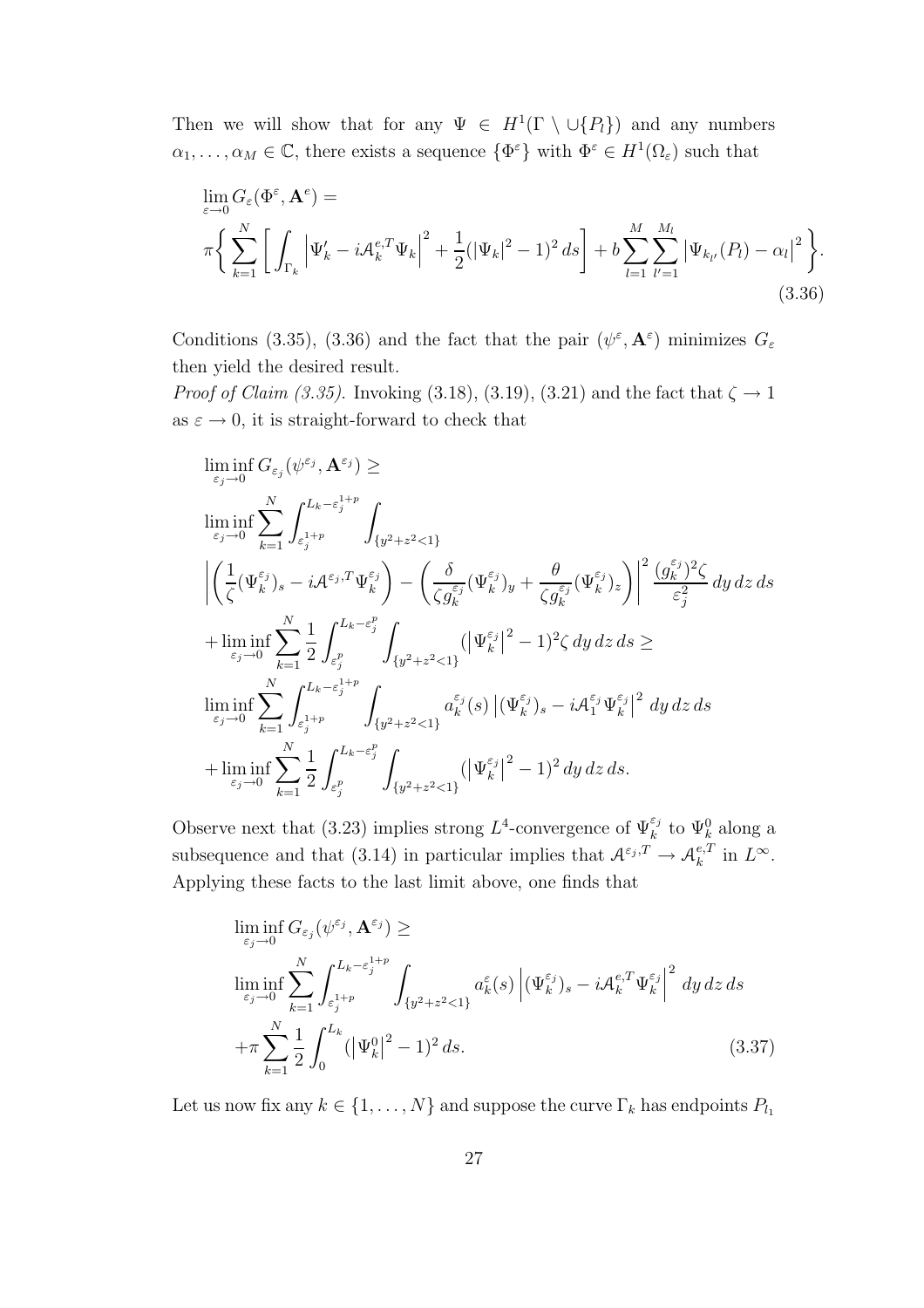and  $P_{l_2}$ . Expanding the square  $\left| (\Psi_k^{\varepsilon_j})_s - i \mathcal{A}_k^{e,T} \Psi_k^{\varepsilon_j} \right|$ <sup>2</sup>, we can invoke Proposition 3.5 to obtain

$$
\lim_{\varepsilon_j \to 0} \int_{\varepsilon_j^{1+p}}^{L_k - \varepsilon_j^{1+p}} \int_{\{y^2 + z^2 < 1\}} i \big( (\Psi_k^{\varepsilon_j})^* (\Psi_k^{\varepsilon_j})_s - (\Psi_k^{\varepsilon_j}) (\Psi_k^{\varepsilon_j})^* \big) \mathcal{A}_k^{e,T} + \left| \mathcal{A}_k^{e,T} \Psi_k^{\varepsilon_j} \right|^2 dy \, dz \, ds
$$
\n
$$
= \pi \int_0^{L_k} i \big( (\Psi_k^0)^* (\Psi_k^0)_s - (\Psi_k^0) (\Psi_k^0)^* \big) \mathcal{A}_k^{e,T} + \left| \mathcal{A}^{e,T} \Psi_k^0 \right|^2 \, ds \tag{3.38}
$$

Now we appeal to Theorem 3.1 of [3] (see also [2]) to handle the limit of the integral of the remaining term

$$
a_k^{\varepsilon_j}(s) \left| (\Psi_k^{\varepsilon_j})_s \right|^2,
$$

as was done in the proof of claim (2.30) in Section 2. Specifically, we apply the Cauchy-Schwartz inequality followed by  $(2.21)$ – $(2.27)$ ,  $(3.2)$ ,  $(3.24)$ ,  $(3.26)$  to see that

$$
\liminf_{\varepsilon_{j}\to 0} \int_{\varepsilon_{j}^{1+p}}^{L_{k}-\varepsilon_{j}^{1+p}} \int_{\{y^{2}+z^{2}<1\}} a_{k}^{\varepsilon_{j}}(s) \left|(\Psi_{k}^{\varepsilon_{j}})_{s}\right|^{2} dy dz ds \ge
$$
\n
$$
\pi \liminf_{\varepsilon_{j}\to 0} \int_{\varepsilon_{j}^{1+p}}^{L_{k}-\varepsilon_{j}^{1+p}} a_{k}^{\varepsilon_{j}}(s) \left|(\overline{\Psi}_{k}^{\varepsilon_{j}})'\right|^{2} ds = \pi \liminf_{\varepsilon_{j}\to 0} \int_{-1}^{L_{k}+1} a_{k}^{\varepsilon_{j}}(s) \left|(\overline{\Psi}_{k}^{\varepsilon_{j}})'\right|^{2} ds \ge
$$
\n
$$
\pi \left\{ \int_{0}^{L_{k}} \left|(\Psi_{k}^{0})'\right|^{2} ds + b \left|\Psi_{k}^{0}(0) - \alpha_{0}^{l_{1}}\right|^{2} + b \left|\Psi_{k}^{0}(L_{k}) - \alpha_{0}^{l_{2}}\right|^{2} \right\}.
$$
\n(3.39)

Claim  $(3.35)$  follows from  $(3.37)$ – $(3.39)$ .

*Proof of Claim (3.36)*. Fix any  $\Psi \in H^1(\Gamma \setminus \cup \{P_l\})$  and any numbers  $\alpha_1,\ldots,\alpha_M\in\mathbb{C}$ . As has been our convention throughout, we write  $\Psi_k$  for the composition  $\Psi \circ \gamma_k$ . In order to define the desired sequence  $\{\Phi^{\varepsilon}\}\,$ , we will need to make a few definitions. In addition to the previously defined tangential component of the applied potential  $A_k^{e,T}$ , for each k we now introduce

$$
\mathcal{A}_k^{e,n}(s) := \mathbf{A}^e(\gamma_k(s)) \cdot \mathbf{n}_k(s) \quad \text{and} \quad \mathcal{A}_k^{e,b}(s) := \mathbf{A}^e(\gamma_k(s)) \cdot \mathbf{b}_k(s)
$$

as the normal and binormal components evaluated along  $\Gamma_k$ . We also define

$$
\lambda_k^{\varepsilon}(s) := \frac{1}{a_k^{\varepsilon}(s)} - 1 \quad \text{and} \quad \beta_k^{\varepsilon} := \int_{\varepsilon^{1+p}}^{L_k/2} \lambda_k^{\varepsilon}(s) \, ds.
$$

Note that

$$
\lambda_k^{\varepsilon}(s) \equiv 0 \quad \text{for} \quad \varepsilon^p < s < L_k - \varepsilon^p,\tag{3.40}
$$

since  $a_k^{\varepsilon}(s) \equiv 1$  on that s interval, while from (3.2) and (2.26) we have that

$$
\beta_k^{\varepsilon} = \int_{L_k/2}^{L_k - \varepsilon^{1+p}} \lambda_k^{\varepsilon}(s) ds \quad \text{and} \quad \beta_k^{\varepsilon} \to \frac{1}{b} \quad \text{as } \varepsilon \to 0. \tag{3.41}
$$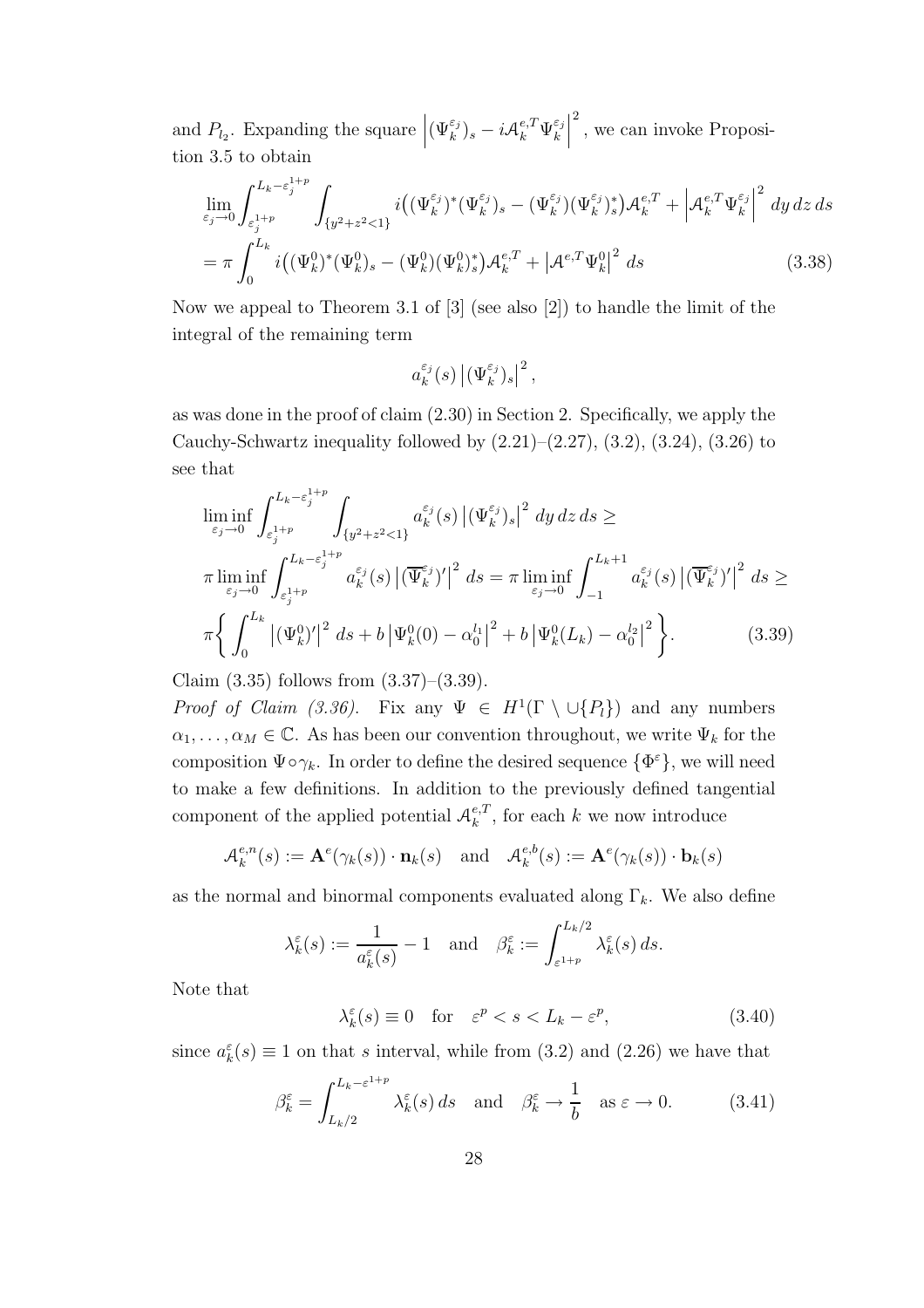With these definition in hand, let us consider any  $k \in \{1, \ldots, N\}$  with the curve  $\Gamma_k$  having endpoints  $P_{l_1}$  and  $P_{l_2}$ . On the interval  $\varepsilon^{1+p} < s < L_k - \varepsilon^{1+p}$ we first define a sequence of functions  $\tilde{\Phi}_k^{\varepsilon}$  depending only on s by the formula

$$
\tilde{\Phi}_k^{\varepsilon}(s) = \begin{cases} \Psi_k(s) - \frac{1}{\beta_k^{\varepsilon}} (\Psi_k(\varepsilon^{1+p}) - \alpha_{l_1}) \int_s^{L_k/2} \lambda_k^{\varepsilon}(s') ds' & \text{for } \varepsilon^{1+p} < s \le L_k/2, \\ \Psi_k(s) - \frac{1}{\beta_k^{\varepsilon}} (\Psi_k(L_k - \varepsilon^{1+p}) - \alpha_{l_2}) \int_{L_k/2}^s \lambda_k^{\varepsilon}(s') ds' & \text{for } L_k/2 < s < L_k - \varepsilon^{1+p}. \end{cases}
$$
\n(3.42)

Then on the set

$$
\Omega_{\varepsilon,k} := T_k^{\varepsilon} \bigg( \{ (s,y,z) : \, \varepsilon^{1+p} < s < L_k - \varepsilon^{1+p}, \ y^2 + z^2 < 1 \} \bigg)
$$

(cf. (3.3)), we define our sequence  $\{\Phi^{\varepsilon}\}\$ as a function of s, y and z via

$$
\Phi_k^{\varepsilon}(s, y, z) := \tilde{\Phi}_k^{\varepsilon}(s) e^{ig_k^{\varepsilon}(s) \left[ \mathcal{A}_k^{e, n}(s) y + \mathcal{A}_k^{e, b}(s) z \right] \eta_k^{\varepsilon}(s)} \tag{3.43}
$$

where  $\eta_k^{\varepsilon} : [\varepsilon^{1+p}, L_k - \varepsilon^{1+p}] \to \mathbb{R}^1$  is the cut-off function given by  $\eta_k^{\varepsilon}(s) = 1$ for  $2\varepsilon^{1+p} < s < L_k - 2\varepsilon^{1+p}$ ,  $\eta_k^{\varepsilon}(\varepsilon^{1+p}) = 0 = \eta_k^{\varepsilon}(L_k - \varepsilon^{1+p})$  and  $\eta_k^{\varepsilon}$  linear on the intervals  $\varepsilon^{1+p} < s < 2\varepsilon^{1+p}$  and  $L_k - 2\varepsilon^{1+p} < s < L_k - \varepsilon^{1+p}$ . The reason for the additional phase exhibited in (3.43) will become apparent in (3.47) below.

Since  $\Phi^{\varepsilon}$  should be a function defined on  $\Omega_{\varepsilon}$ , strictly speaking, we really mean that on the  $k^{th}$  branch of  $\Omega_{\varepsilon}$ ,  $\Phi^{\varepsilon} = \Phi_{k}^{\varepsilon}((T_{k}^{\varepsilon})^{-1}(x_1, x_2, x_3))$  when we write  $\Phi_k^{\varepsilon}(s, y, z)$  but we will not make this distinction and we trust that this will not lead to confusion.

To complete the definition of  $\Phi^{\varepsilon}$  on  $\Omega_{\varepsilon}$  we set  $\Phi^{\varepsilon} \equiv \alpha_l$  on the component of  $\Omega_{\varepsilon} \setminus (\cup_k \Omega_{\varepsilon,k})$  that contains the point  $P_l$ .

Now we are ready to compute  $\lim_{\varepsilon\to 0} G_{\varepsilon}(\Phi^{\varepsilon}, \mathbf{A}^e)$ . Let us first remark that since  $\Phi^{\varepsilon}$  is constant on  $\Omega_{\varepsilon} \setminus (\cup_k \Omega_{\varepsilon,k}),$  a set whose measure is  $\mathcal{O}(\varepsilon^{3+3p}),$  the contribution to the total energy from integration over this set will be  $\mathcal{O}(\varepsilon^{1+3p})$ and so it can be ignored in the limit.

We next compute the limit of the potential term in the Ginzburg-Landau energy. Since (3.40) implies that  $|\Phi_k^{\varepsilon}(s, y, z)| = |\Psi_k(s)|$  for  $\varepsilon^p < s < L_k - \varepsilon^p$ we can easily check that

$$
\frac{1}{\varepsilon^2} \int_{\Omega_{\varepsilon,k}} (|\Phi^{\varepsilon}|^2 - 1)^2 dx = \pi \int_{\varepsilon^p}^{L_k - \varepsilon^{1+p}} (|\Psi_k|^2 - 1)^2 ds + \mathcal{O}(\varepsilon^p)
$$

and so

$$
\lim_{\varepsilon \to 0} \frac{1}{\varepsilon^2} \int_{\Omega_{\varepsilon,k}} (|\Phi^{\varepsilon}|^2 - 1)^2 dx = \pi \int_0^{L_k} (|\Psi_k|^2 - 1)^2 ds. \tag{3.44}
$$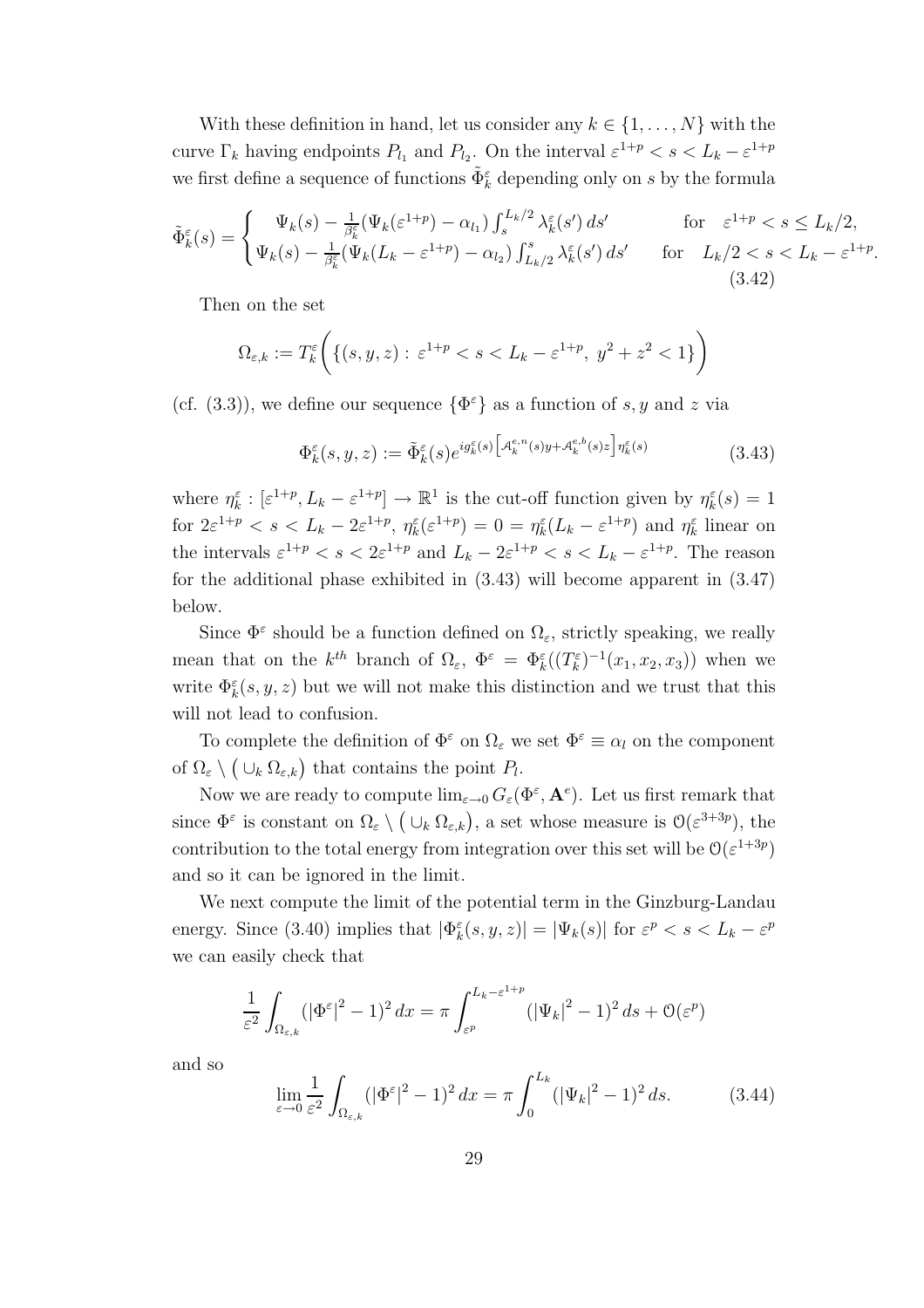Now we turn to the limit of the term

$$
\frac{1}{\varepsilon^2} \int_{\Omega_{\varepsilon,k}} |(\nabla - i\mathbf{A}^e) \Phi^{\varepsilon}|^2 \ dx.
$$

In a calculation analogous to (3.19), we find

$$
\lim_{\varepsilon \to 0} \frac{1}{\varepsilon^2} \int_{\Omega_{\varepsilon,k}} |(\nabla - i\mathbf{A}^e) \Phi^{\varepsilon}|^2 dx =
$$
\n
$$
\lim_{\varepsilon \to 0} \int_{\varepsilon^{1+p}}^{L_k - \varepsilon^{1+p}} \int_{\{y^2 + z^2 < 1\}} \left| \left( \frac{1}{\zeta} (\Phi_k^{\varepsilon})_s - i \mathcal{A}^{e,T} \Phi_k^{\varepsilon} \right) - \left( \frac{\delta}{\zeta g_k^{\varepsilon}} (\Phi_k^{\varepsilon})_y + \frac{\theta}{\zeta g_k^{\varepsilon}} (\Phi_k^{\varepsilon})_z \right) \right|^2 \frac{(g_k^{\varepsilon})^2 \zeta}{\varepsilon^2} dy dz ds.
$$
\n(3.46)

Notice that there is no integral above corresponding to the last one in (3.19) since

$$
(\Phi_k^{\varepsilon})_y - ig_k^{\varepsilon} \mathbf{A}^e(T_k^{\varepsilon}) \cdot \mathbf{n}_k \Phi_k^{\varepsilon} = ig_k^{\varepsilon} \Phi_k^{\varepsilon} \left[ \mathbf{A}^e(T_k^{\varepsilon}(s,0,0) - \mathbf{A}^e(T_k^{\varepsilon}(s,y,z)) \cdot \mathbf{n}_k(s)) \right]
$$

so that

$$
\int_{\varepsilon^p}^{L_k - \varepsilon^p} \int_{\{y^2 + z^2 < 1\}} |(\Phi_k^{\varepsilon})_y - ig_k^{\varepsilon} \mathbf{A}^e(T_k^{\varepsilon}) \cdot \mathbf{n}_k \Phi_k^{\varepsilon}|^2 \frac{\zeta}{\varepsilon^2} \, dy \, dz \, ds =
$$
\n
$$
\mathcal{O}\left(\frac{(g_k^{\varepsilon})^2}{\varepsilon^2}\right) \cdot o(1) \to 0,
$$
\n(3.47)

with a similar estimate holding for the difference between the *z*-derivative of  $\Phi_k^{\varepsilon}$  and the **b**<sub>k</sub> component of  $\mathbf{A}^e$ .

Returning then to (3.46), we observe through (3.27) and (3.43) that

$$
\left| \left( \frac{\delta}{\zeta g_k^{\varepsilon}} (\Phi_k^{\varepsilon})_y + \frac{\theta}{\zeta g_k^{\varepsilon}} (\Phi_k^{\varepsilon})_z \right) \right|^2 \frac{(g_k^{\varepsilon})^2 \zeta}{\varepsilon^2} = \mathcal{O}\left( \frac{(g_k^{\varepsilon}(s))^2}{\varepsilon^{2p}} \right) = \mathcal{O}(\varepsilon^{2-2p}) \to 0,
$$

This fact, along with  $\zeta \to 1$ , allows us to conclude that

$$
\lim_{\varepsilon \to 0} \frac{1}{\varepsilon^2} \int_{\Omega_{\varepsilon,k}} |(\nabla - i\mathbf{A}^e) \Phi^{\varepsilon}|^2 dx = \tag{3.48}
$$

$$
\lim_{\varepsilon \to 0} \int_{\varepsilon^{1+p}}^{L_k - \varepsilon^{1+p}} \int_{\{y^2 + z^2 < 1\}} a_k^{\varepsilon}(s) \left| (\Phi_k^{\varepsilon})_s - i \mathcal{A}^{e,T} \Phi_k^{\varepsilon} \right|^2 dy \, dz \, ds. \tag{3.49}
$$

Then we note in light of (3.43) that

$$
\lim_{\varepsilon \to 0} \int_{\varepsilon^{1+p}}^{L_k - \varepsilon^{1+p}} \int_{\{y^2 + z^2 < 1\}} a_k^{\varepsilon}(s) \left| (\Phi_k^{\varepsilon})_s - i \mathcal{A}^{e,T} \Phi_k^{\varepsilon} \right|^2 dy \, dz \, ds = (3.50)
$$

$$
\lim_{\varepsilon \to 0} \int_{\varepsilon^{1+p}}^{L_k - \varepsilon^{1+p}} \int_{\{y^2 + z^2 < 1\}} a_k^{\varepsilon}(s) \left| (\tilde{\Phi}_k^{\varepsilon})_s - i \mathcal{A}^{e,T} \tilde{\Phi}_k^{\varepsilon} \right|^2 dy \, dz \, ds \qquad (3.51)
$$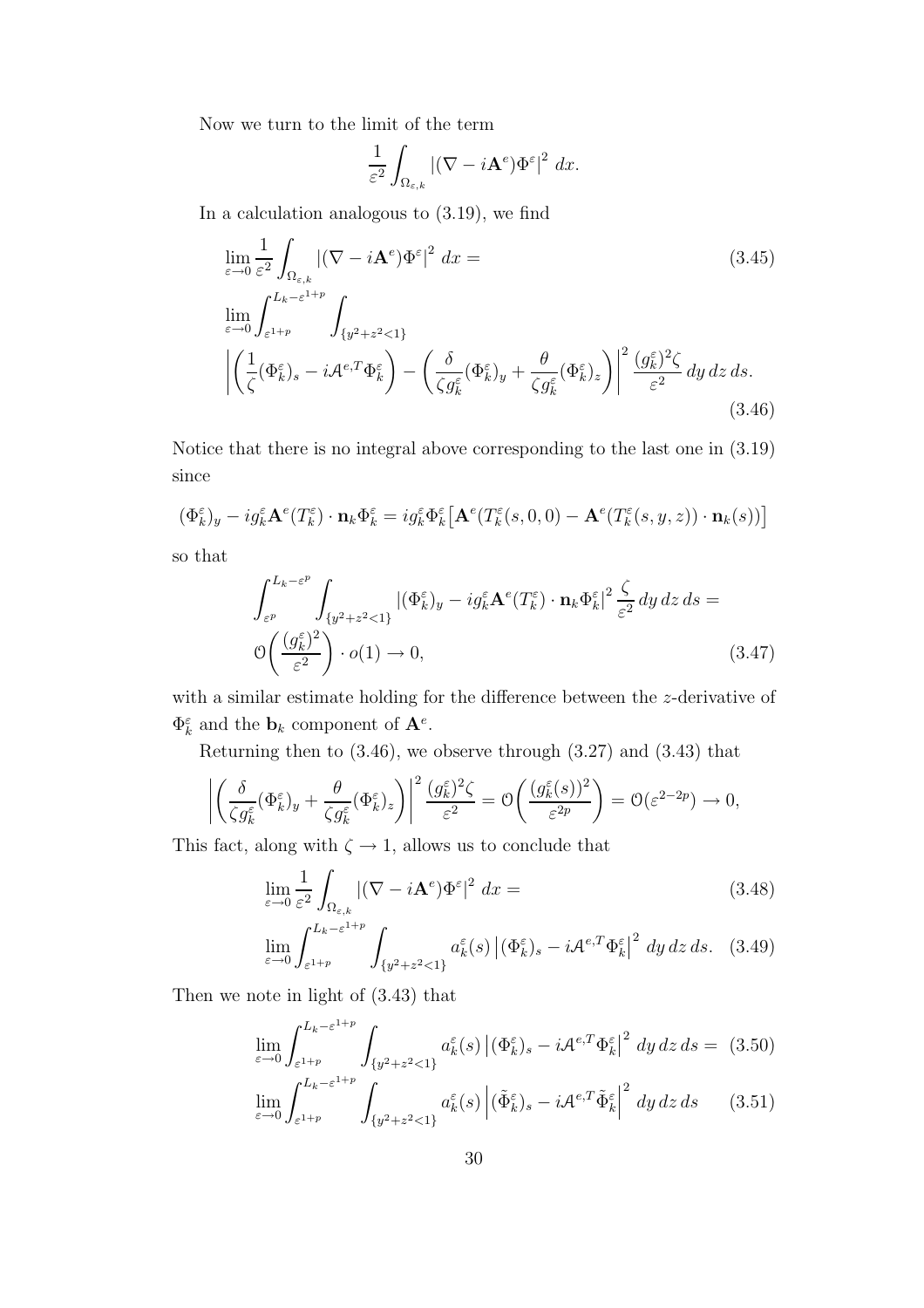since

$$
(\Phi_k^{\varepsilon})_s = \left[ (\tilde{\Phi}_k^{\varepsilon})_s + \tilde{\Phi}_k^{\varepsilon} \frac{d}{ds} \bigg\{ ig_k^{\varepsilon}(s) \big[ \mathcal{A}_k^{e,n}(s) y + \mathcal{A}_k^{e,b}(s) z \big] \eta_k^{\varepsilon}(s) \bigg\} \right] e^{ig_k^{\varepsilon}(s) \big[ \mathcal{A}_k^{e,n}(s) y + \mathcal{A}_k^{e,b}(s) z \big] \eta_k^{\varepsilon}(s)}.
$$

Then using the definition of the cut-off function  $\eta_k^{\varepsilon}$  one readily confirms that

$$
\int_{\varepsilon^{1+p}}^{L_k-\varepsilon^{1+p}} \int_{\{y^2+z^2<1\}} a_k^{\varepsilon}(s) \left| \frac{d}{ds} \left\{ ig_k^{\varepsilon}(s) \left[ \mathcal{A}_k^{e,n}(s) y + \mathcal{A}_k^{e,b}(s) z \right] \eta_k^{\varepsilon}(s) \right\} \right|^2 dy \, dz \, ds \to 0.
$$

Invoking (3.40), we can then substitute the definition of  $\tilde{\Phi}_k^{\varepsilon}$  into (3.51) to find

$$
\lim_{\varepsilon \to 0} \int_{\varepsilon^{1+p}}^{L_k - \varepsilon^{1+p}} \int_{\{y^2 + z^2 < 1\}} a_k^{\varepsilon}(s) \left| (\tilde{\Phi}_k^{\varepsilon})_s - i \mathcal{A}_k^{e,T} \tilde{\Phi}_k^{\varepsilon} \right|^2 dy dz ds =
$$
\n
$$
\lim_{\varepsilon \to 0} \int_{\varepsilon^p}^{L_k - \varepsilon^p} \int_{\{y^2 + z^2 < 1\}} \left| (\Psi_k)_s - i \mathcal{A}_k^{e,T} \Psi_k \right|^2 dy dz ds +
$$
\n
$$
\lim_{\varepsilon \to 0} \int_{\varepsilon^{1+p}}^{\varepsilon^p} \int_{\{y^2 + z^2 < 1\}} a_k^{\varepsilon}(s) \left| (\Psi_k)_s \right|^2 dy dz ds +
$$
\n
$$
\lim_{\varepsilon \to 0} \int_{L_k - \varepsilon^p}^{L_k - \varepsilon^{1+p}} \int_{\{y^2 + z^2 < 1\}} a_k^{\varepsilon}(s) \left| (\Psi_k)_s \right|^2 dy dz ds, \tag{3.52}
$$

since

$$
\lim_{\varepsilon \to 0} \int_{\varepsilon^{1+p}}^{\varepsilon^p} \int_{\{y^2 + z^2 < 1\}} a_k^{\varepsilon}(s) \left| \mathcal{A}_k^{e,T} \Psi_k \right|^2 dy \, dz \, ds = 0
$$
\n
$$
= \lim_{\varepsilon \to 0} \int_{L_k - \varepsilon^p}^{L_k - \varepsilon^{1+p}} \int_{\{y^2 + z^2 < 1\}} a_k^{\varepsilon}(s) \left| \mathcal{A}_k^{e,T} \Psi_k \right|^2 dy \, dz \, ds.
$$

We conclude that

$$
\lim_{\varepsilon \to 0} \frac{1}{\varepsilon^2} \int_{\Omega_{\varepsilon,k}} |(\nabla - i\mathbf{A}^e) \Phi^{\varepsilon}|^2 dx =
$$
\n
$$
\pi \left\{ \int_{\Gamma_k} \left| \Psi_k' - i \mathcal{A}_k^{e,T} \Psi_k \right|^2 + \frac{1}{2} (1 - |\Psi_k|^2)^2 ds + b |\Psi_k(0) - \alpha_{l_1}|^2 + b |\Psi_k(L_k) - \alpha_{l_2}|^2 \right\}
$$

using the same type of calculation that concluded the proof of (2.31). Combining this with  $(3.44)$  and summing over k we arrive at  $(3.36)$ .  $\Box$ 

## **4 Discussion**

We have characterized the asymptotic behavior of minimizers to two energies, the Dirichlet integral and the Ginzburg-Landau energy, taken over thin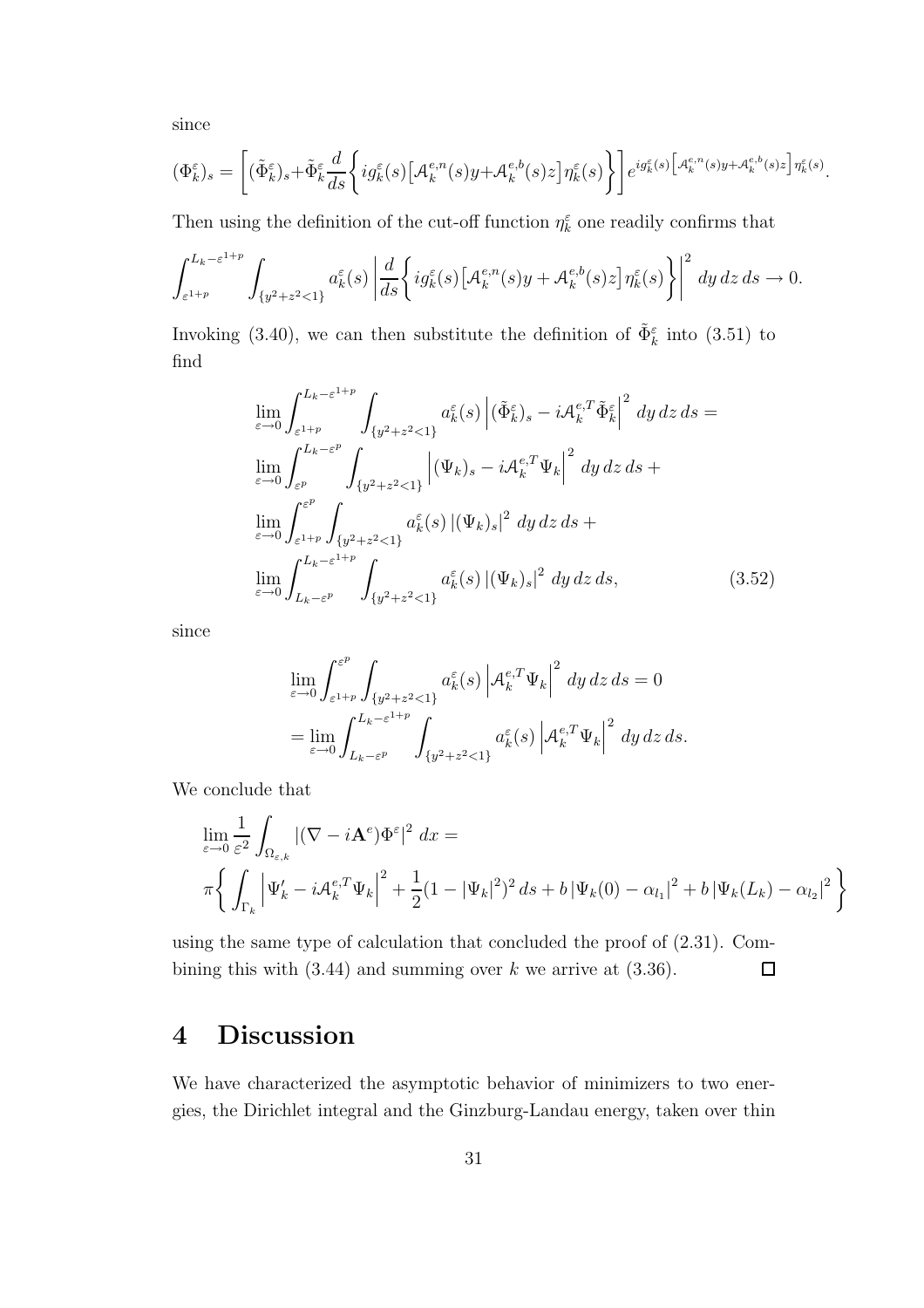domains with constrictions. In both cases, the limit of these minimizers turns out to minimize a variational problem posed on the limiting graph. Certainly the most prominent feature of the limiting variational problem is that in general solutions will develop jump discontinuities at the nodes of the graph that mark the location of the constrictions. On an intuitive level, it is perhaps not surprising that large gradients might develop near the constrictions for the problems on the thickened graphs (i.e. when  $\varepsilon > 0$ ), but the subtlety here is, first of all, that the large gradients develop along the tapered interval  $\varepsilon^{1+p} < s < \varepsilon^p$  where the domain radius  $g^{\varepsilon}$  is linear rather than in an  $\varepsilon^{1+p}$  neighborhood of the nodes. This is the thrust of Lemma 2.1 and Lemma 3.4. Secondly, the large gradient is not uniformly large along this interval of s-values. For instance, if instead of the construction  $(2.36)$ , whose derivative grows as one nears the constriction, one were to try linking the value  $\alpha$  near the node to a number  $V_k(0)$  via a linear construction, one would find that the energy  $\int a_{\varepsilon} |(V_{k}^{\varepsilon})'|^{2} ds$  blows up.

The approach is fairly robust in that the energies considered here can be replaced by more general elliptic integrands. Furthermore, the specific geometry of the constriction used here is not crucial. What is needed most crucially is that the cross-sectional radius  $g^{\varepsilon}$  tapers as s approaches zero, from a value  $\varepsilon$  to something much smaller over an s-interval  $0 < s < s_{\varepsilon}$  with  $s_{\varepsilon} \to 0$  in such a way that the condition

$$
C_1 < \int_0^{s_{\varepsilon}} \frac{1}{a_{\varepsilon}} ds := \int_0^{s_{\varepsilon}} \frac{\varepsilon^2}{(g^{\varepsilon})^2} ds < C_2
$$

holds for positive constants  $C_1$  and  $C_2$  that are independent of  $\varepsilon$ . Perhaps the simplest alternative geometry for a constriction obeying this condition would be to take  $g^{\varepsilon}$  as piecewise constant with  $g^{\varepsilon}(s) = \varepsilon$  for  $s > s_{\varepsilon} := \varepsilon^{r}$ and  $g^{\varepsilon}(s) = \varepsilon^{t}$  for  $0 \leq s \leq \varepsilon^{r}$  where  $r > 0$  and  $t = 1 + r/2$ . Formally, this geometry leads to the same type of Γ-limit as the one obtained in this paper, though we have not attempted to check it rigorously.

#### **References**

- [1] A. Barone and G. Paterno, Physics and Applications of the Josephson Effect, Wiley, 1982.
- $[2]$  G. Bouchitté, Représentation int'egrale de fonctionnelles convexes sur un espace de mesures. II. Cas de l'épi-convergence, Ann. Univ. Ferrara. Sez. VII (N.S.), **33**, 113-156, (1987).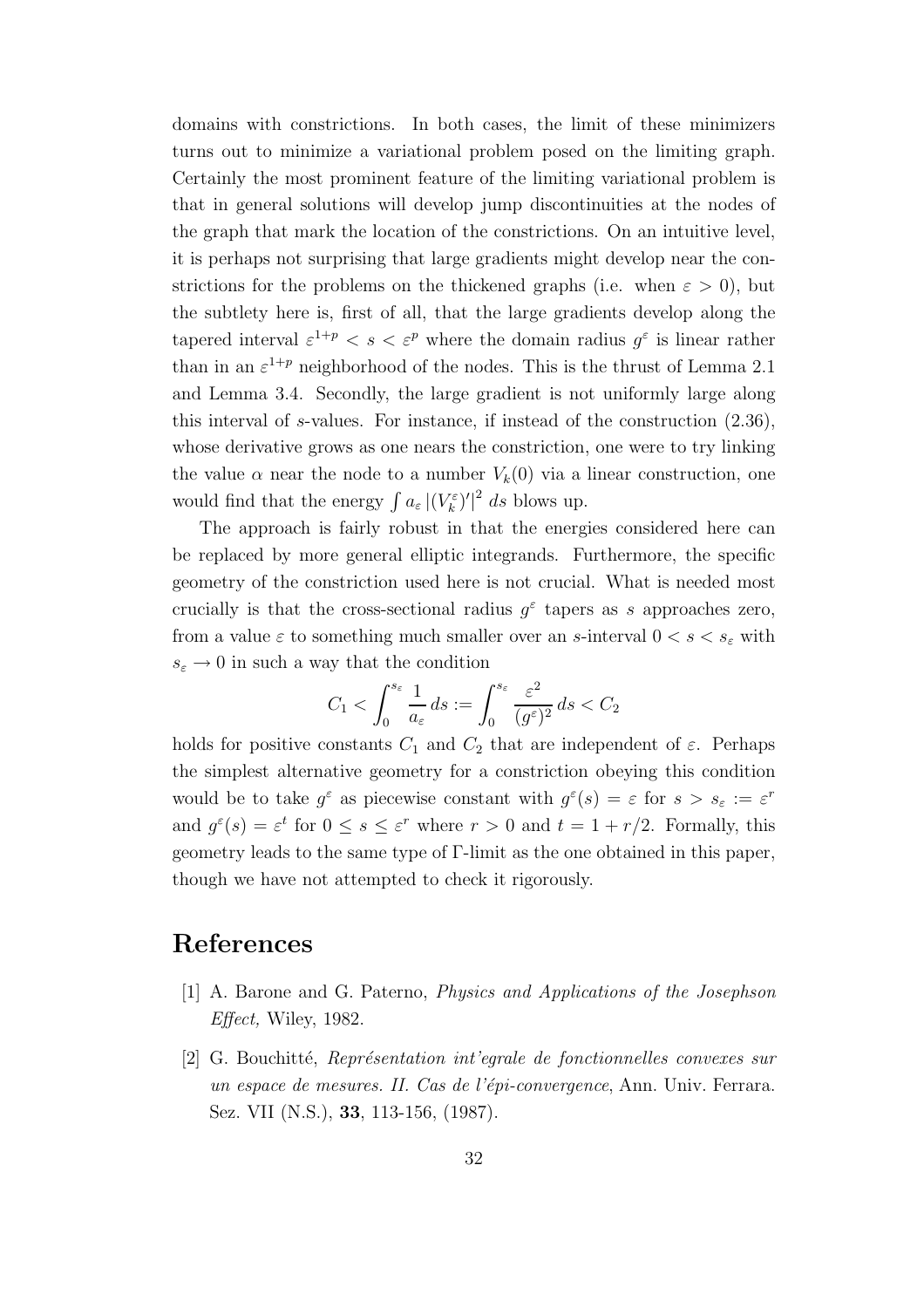- [3] G. Buttazzo and L. Freddi, Functionals defined on measures and applications to non-equi-uniformly elliptic problems, Ann. Mat. Pura App., **159**, 133-149, (1991).
- [4] E. Cabib, L. Freddi, A. Morassi and D. Percivale, Thin notched beams, J. Elasticity, **64**, no. 2-3, 157-178, (2002).
- [5] P.G de Gennes, Superconductivity of Metals and Alloys, Addison-Wesley (1989).
- [6] Q. Du, M.D. Gunzburger and J.S. Peterson, Analysis and approximation of the Ginzburg-Landau model of superconductivity, SIAM Review **34**, 45-81 (1992).
- [7] L.C. Evans, Partial Differential Equations, Graduate Studies in Math. vol 19, A.M.S. (1998).
- [8] S. Jimbo and P. Sternberg, Non-existence of Permanent Currents in Convex Planar Samples, SIAM J. Math. Anal. **33**, no. 6, 1379-1392, (2002).
- [9] B.D. Josephson, Possible new effects in superconducting tunneling, Phys. Rev. Lett., **1**, 251-253, (1962).
- [10] P. Kuchment and H. Zeng, Copnvergence of spectra of mesoscopic systems collapsing onto a graph, J. Math. Anal. Appl.,**258**, 671-700, (2001).
- [11] P. Kuchment and H. Zeng, Asymptotics of spectra of Neumann Laplacians in thin domains, Cont. Math. **327**, 199-213, (2003).
- [12] K. Likharev, Superconducting weak links, Rev. Mod. Phys. **51**, 101-159, (1979).
- [13] J. Rubinstein and M. Schatzman, Variational problems in multiply connected thin strips II: The asymptotic limit of the Ginzburg Landau functional, Arch. Rat. Mech. Anal., **160**, 309-324, (2001).
- [14] J. Rubinstein and M. Schatzman, On mesoscopic superconducting samples, Proc. of the Third Int. Palestinian Conf., Math. and Educ., S. Elyadi et. al. eds., World Scientific, 253-263, (2002).